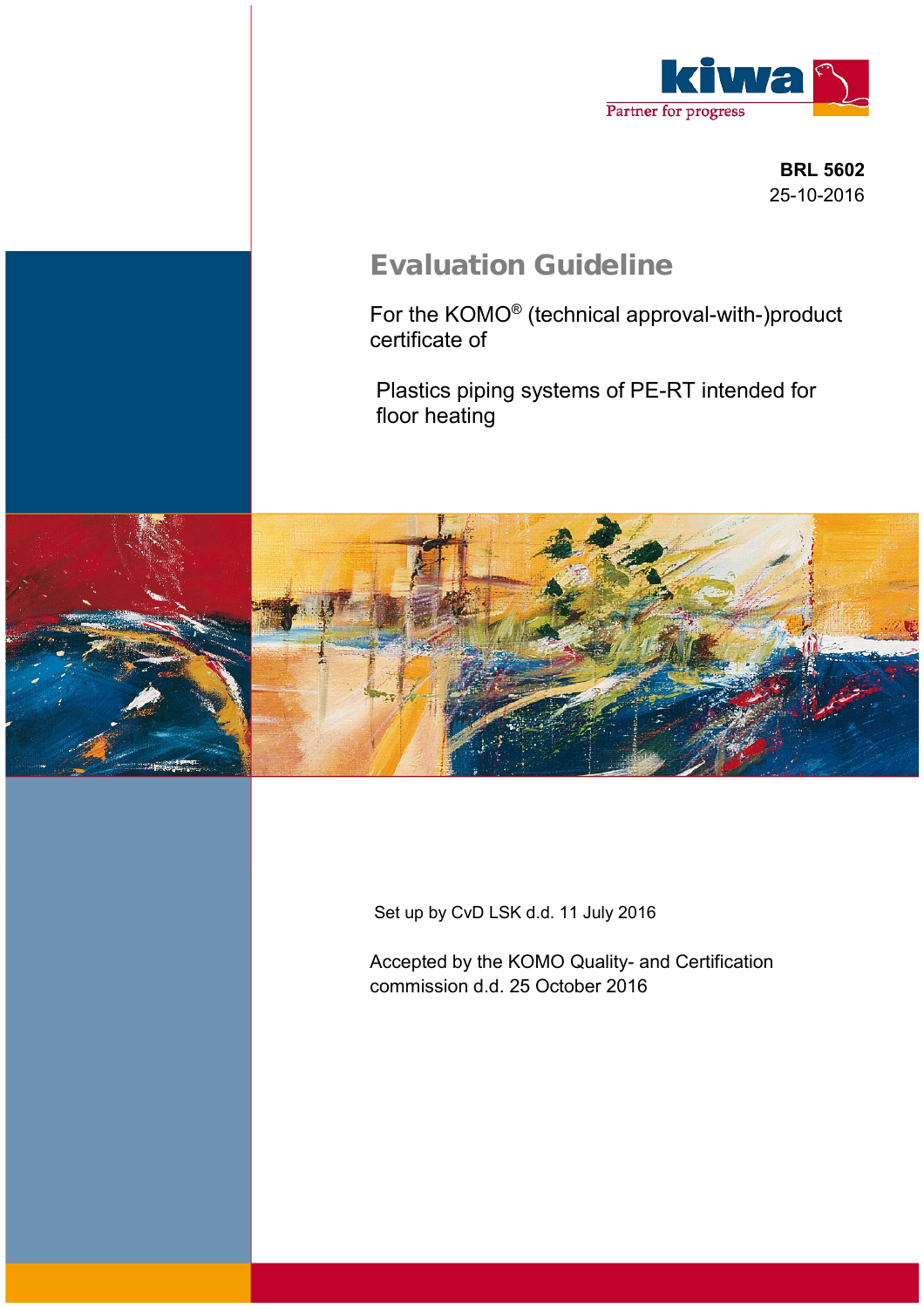# **Preface Kiwa**

This Evaluation Guideline has been prepared by the Kiwa Board of Experts LSK, in which the parties interested in the field of plastics piping systems of PE-RT intended for floor heating systems, are represented. This Board of Experts also guides the performance of certification and adjusts this Evaluation Guideline where necessary. Wherever the term 'Board of Experts' is used in this Evaluation Guideline, the above-mentioned Board of Experts is meant.

Kiwa will use this Evaluation Guideline in conjunction with the Kiwa Regulations for Product Certification. These regulations detail the methods employed by Kiwa for conducting the necessary investigations prior to issuing the (technical approval-with-)product certificate and the method of the external control.

#### **Binding declaration**

This Evaluation Guideline is declared binding by Kiwa per 25 October 2016.

#### **Kiwa Nederland B.V.**

Sir W. Churchill-laan 273 P.O. Box 70 2280 AB RIJSWIJK ZH The Netherlands

Tel +31 (0)88 998 44 00 Fax +31 (0)88 998 44 20 [info@kiwa.nl](mailto:info@kiwa.nl) [www.kiwa.nl](http://www.kiwa.nl)

#### © 2016 Kiwa N.V.

05.30 260/130530

All rights reserved. No part of this publication may be reproduced and/or published by means of printing, photocopying, microfilm or in any other manner whatsoever without the publisher's prior permission in writing. Without prejudice of the approval by the "KOMO Kwaliteits- en Toetsingscommissie", all rights rests with Kiwa. The use of this evaluation guideline for any purpose whatsoever shall only be allowed after the conclusion of a written agreement with Kiwa in which the right of use is arranged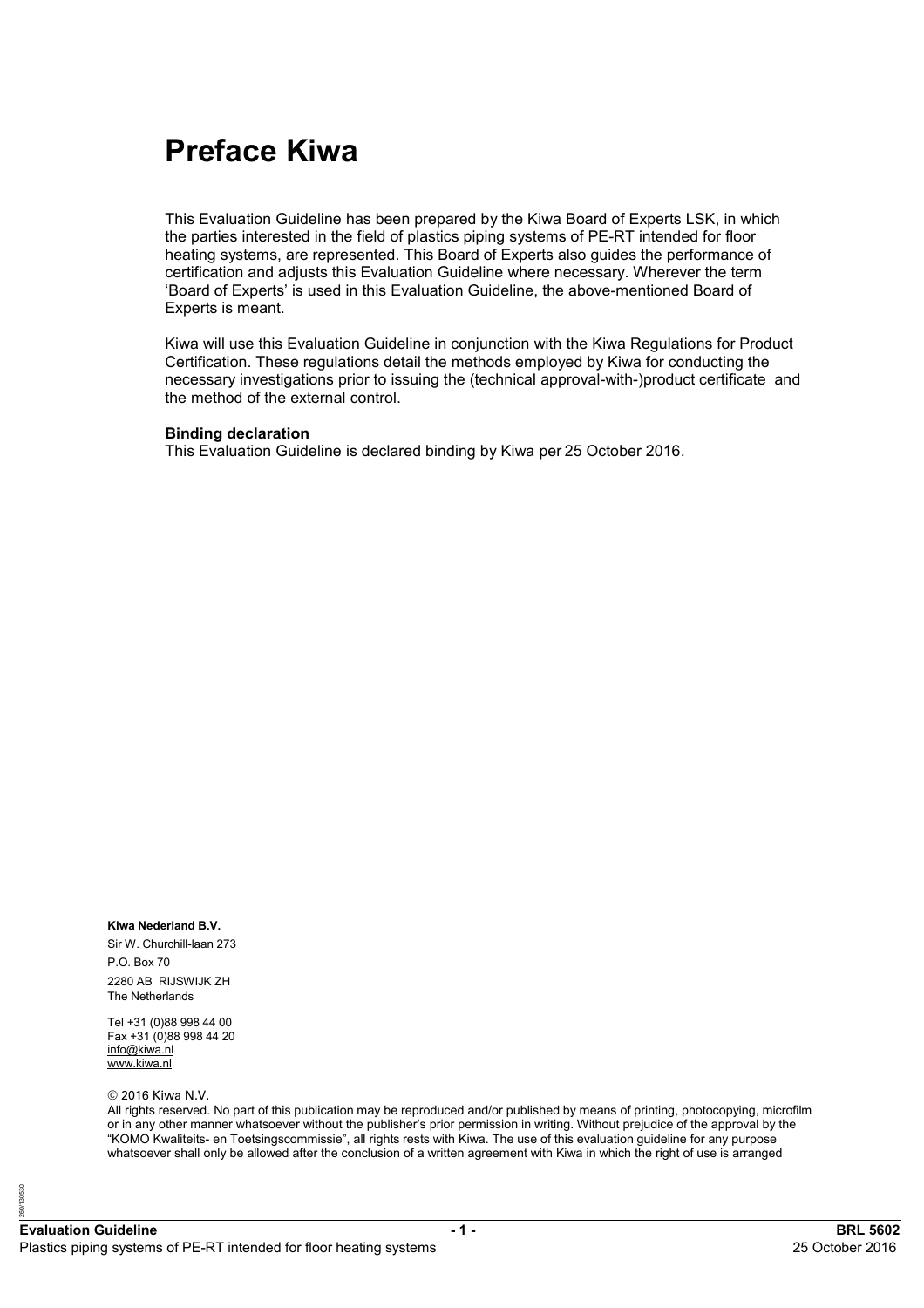# **Table of content**

| 1                | Introduction                                                               | 4                       |
|------------------|----------------------------------------------------------------------------|-------------------------|
| 1.1              | General                                                                    | 4                       |
| 1.2              | Field of application                                                       | $\overline{\mathbf{4}}$ |
| 1.3              | Relation to European Regulation constructionproducts (CPR, EU 305/2011)    | 4                       |
| 1.4              | Acceptance of test reports delivered by the supplier                       | 5                       |
| 1.5              | (Technial approval-with-)product certificate                               | 5                       |
| $\boldsymbol{2}$ | <b>Terminology</b>                                                         | 6                       |
| 2.1              | General definitions                                                        | 6                       |
| 2.2              | Geometrical terminology and definitions                                    | 6                       |
| 2.3              | Terms and definitions related to service conditions                        | 8                       |
| 2.4              | Symbols                                                                    | 9                       |
| 2.5              | Abbreviations                                                              | 10                      |
| 3                | Procedure for obtaining a (technical approval-with-)product certificate 11 |                         |
| 3.1              | Initial investigation                                                      | 11                      |
| 3.2              | Issue of the (technical approval-with-)product certificate                 | 11                      |
| 4                | Performances in the application                                            | 12                      |
| 4.1              | General                                                                    | 12                      |
| 4.2              | Performance requirements                                                   | 12                      |
| 4.3              | Determination methods piping system                                        | 12                      |
| 5                | Product requirements and determination methods                             | 14                      |
| 5.1              | Fittings                                                                   | 14                      |
| 5.2              | Pipes                                                                      | 16                      |
| 6                | <b>Quality system requirements</b>                                         | 21                      |
| 6.1              | General                                                                    | 21                      |
| 6.2              | Manager of the quality system                                              | 21                      |
| 6.3              | Internal quality control/quality plan                                      | 21                      |
| 6.4              | Management of laboratory- and measure apparatus                            | 21                      |
| 6.5              | Procedures and work instructions                                           | 21                      |
| 6.6              | Other requirements imposed on the quality system                           | 21                      |
| 7                | <b>Summary of tests and inspections</b>                                    | 22                      |
| 7.1              | <b>Testmatrix</b>                                                          | 22                      |
| 7.2              | Evaluation of the quality system                                           | 23                      |
| 8                | Requirements imposed on the certification body                             | 24                      |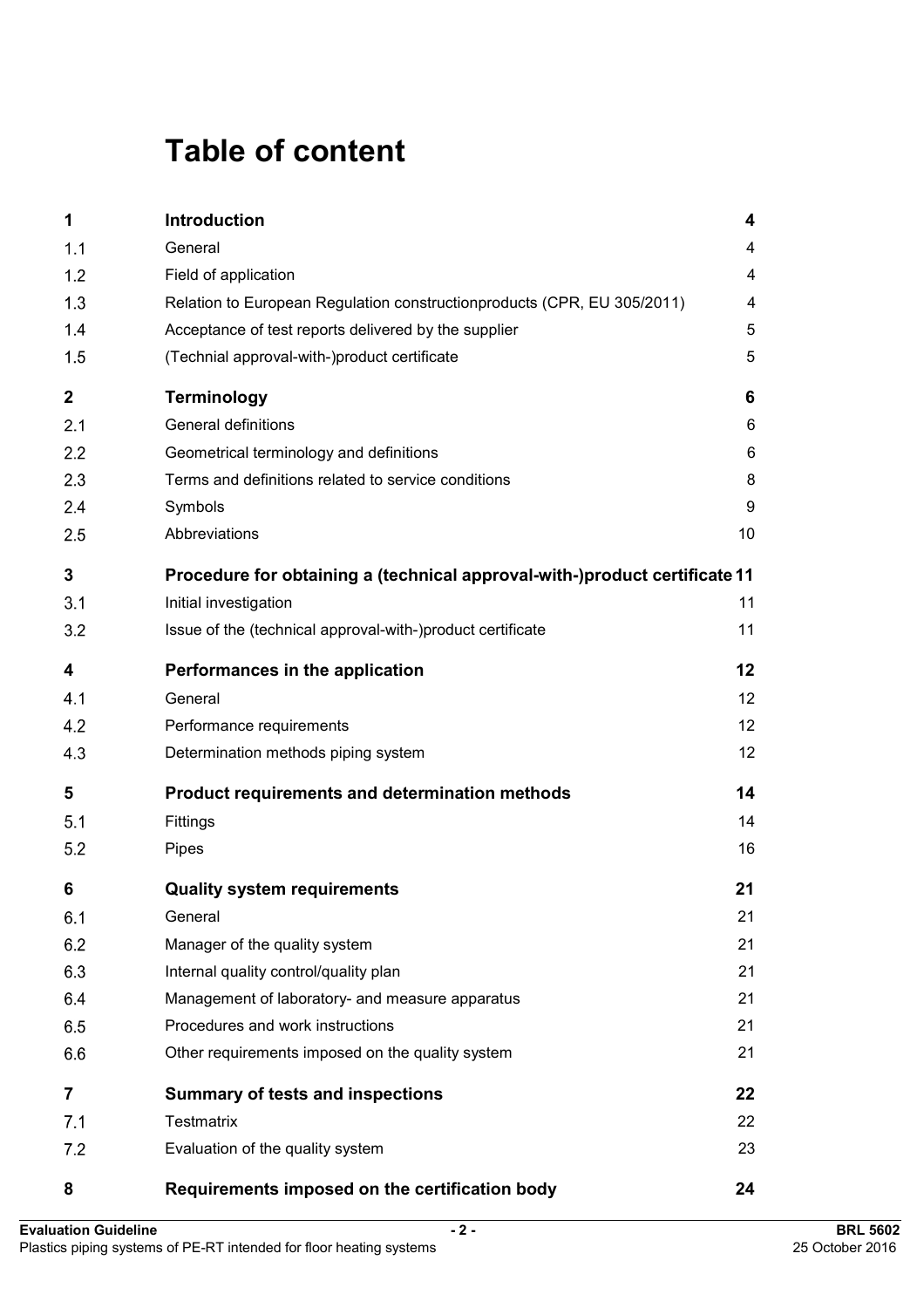| 8.1            | General                                              | 24 |
|----------------|------------------------------------------------------|----|
| 8.2            | Certification staff                                  | 24 |
| 8.3            | Report initial tests                                 | 26 |
| 8.4            | Decision with regard to the issue of the certificate | 26 |
| 8.5            | Nature and frequency of external inspections         | 26 |
| 8.6            | Report to the Board of Experts                       | 26 |
| 8.7            | Interpretation of requirements                       | 26 |
| 8.8            | Sanction policy                                      | 26 |
| 9              | <b>List of mentioned documents</b>                   | 27 |
| 9.1            | Norms/ normative documents:                          | 27 |
|                | example IQC-scheme Product manufacturer              | 29 |
| $\mathbf{I}$   | example IQC-scheme for system holders                | 35 |
| $\mathbf{III}$ | Long term strength PE-RT material                    | 41 |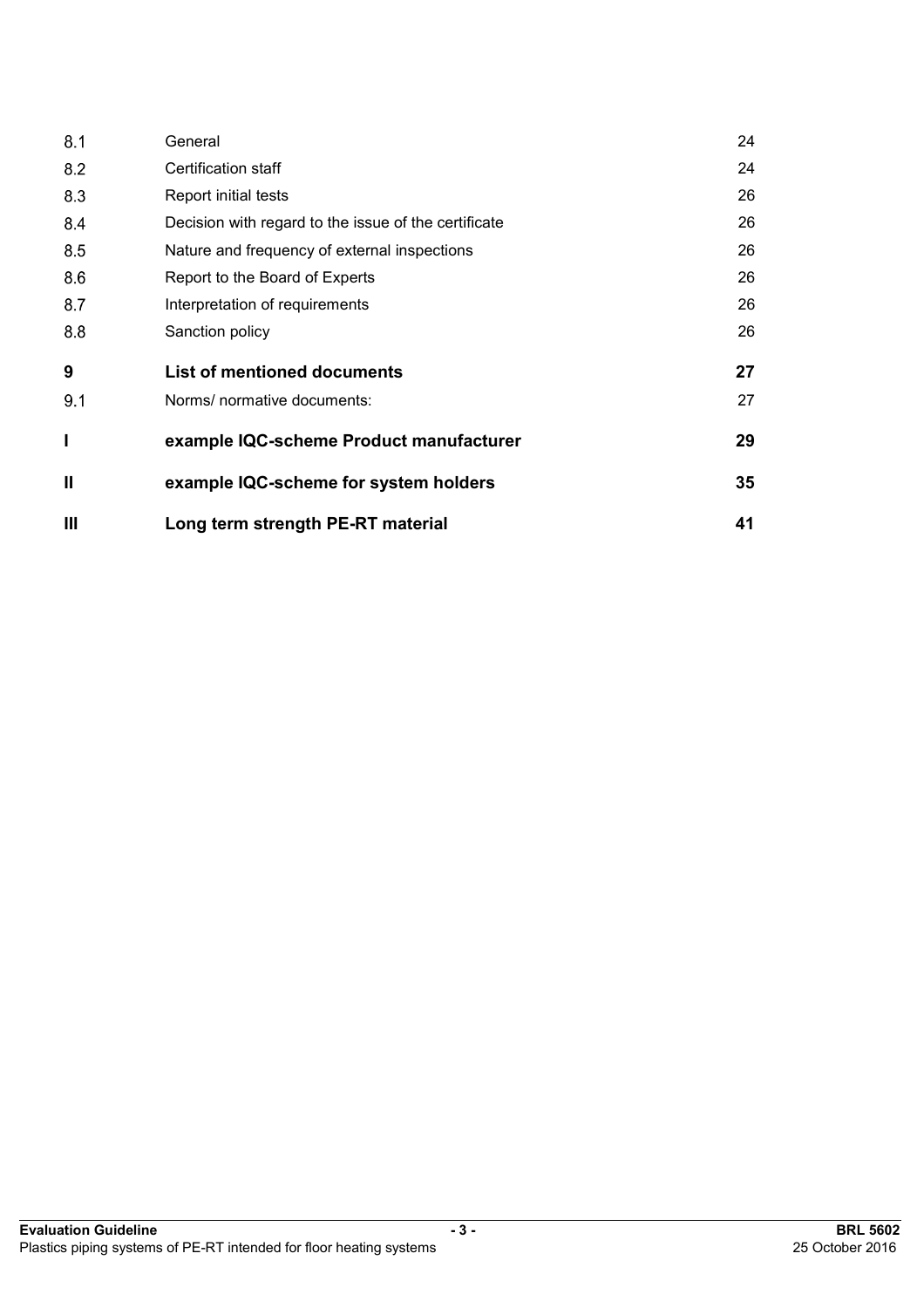# **1 Introduction**

# **General**

The requirements embodied in this evaluation guideline (BRL) shall be employed by certification institutes, that are accredited by the Dutch Accreditation Council (RvA) and which have a license agreement with Stichting KOMO, when dealing with applications for the issue or maintenance of a (technical approval-with-)product certificate for plastics piping systems of PE-RT intended for floor heating.

The technical field of this evaluation guideline is: F2 piping systems.

Besides the requirements embodied in this evaluation guideline, certification institutes impose additional requirements in the sense of requirements with regard to general procedures for certification as laid down in the general certification regulations of the respective certification body.

This evaluation guideline replaces BRL 5602, dated 01 June 2008. (Technical approval- with-)Product certificates issued on the basis of that evaluation guideline and the alteration sheet lose their validity at most after one year after binding declaration.

During the execution of certification activities, the certification bodies have to fulfil the requirements as laid down in the chapter 'Requirements imposed on the certification body'.

# **Field of application**

The products are intended to be applied in piping systems for hot water distribution for floor heating at a design pressure (= maximum operating pressure) of 6 bar (7 bar absolute or 6 bar overpressure), or 4 bar (5 bar absolute or 4 bar overpressure) under the conditions mentioned in table 1.

Remark:

For application of a floor heating circulation system in high buildings and/or connection with district heating a design pressure of 10 bar (11 bar absolute or 10 bar overpressure) is required under the conditions mentioned in table 1.

|                                                                                           | Temperature [°C] | Lifetime  | Overall service |  |  |  |
|-------------------------------------------------------------------------------------------|------------------|-----------|-----------------|--|--|--|
|                                                                                           |                  |           | coefficient     |  |  |  |
| $\mathsf T$ cold                                                                          | 20               | 2,5 years | 1,25            |  |  |  |
|                                                                                           | 40               | 20 years  | 1,5             |  |  |  |
| design                                                                                    |                  |           |                 |  |  |  |
|                                                                                           | +                |           |                 |  |  |  |
|                                                                                           | 60               | 25 years  |                 |  |  |  |
| $\mathsf{I}$ max.                                                                         | 70               | 2,5 years | 1,3             |  |  |  |
| malfunction                                                                               | 100              | 100 hours | 1,0             |  |  |  |
| Remark: the mentioned temperature profile is in accordance with class 4 of NEN-ISO 10508. |                  |           |                 |  |  |  |

**Relation to European Regulation constructionproducts (CPR, EU 305/2011)**  On the products belonging to the range of this evaluation guideline, no harmonized European standard is applicable.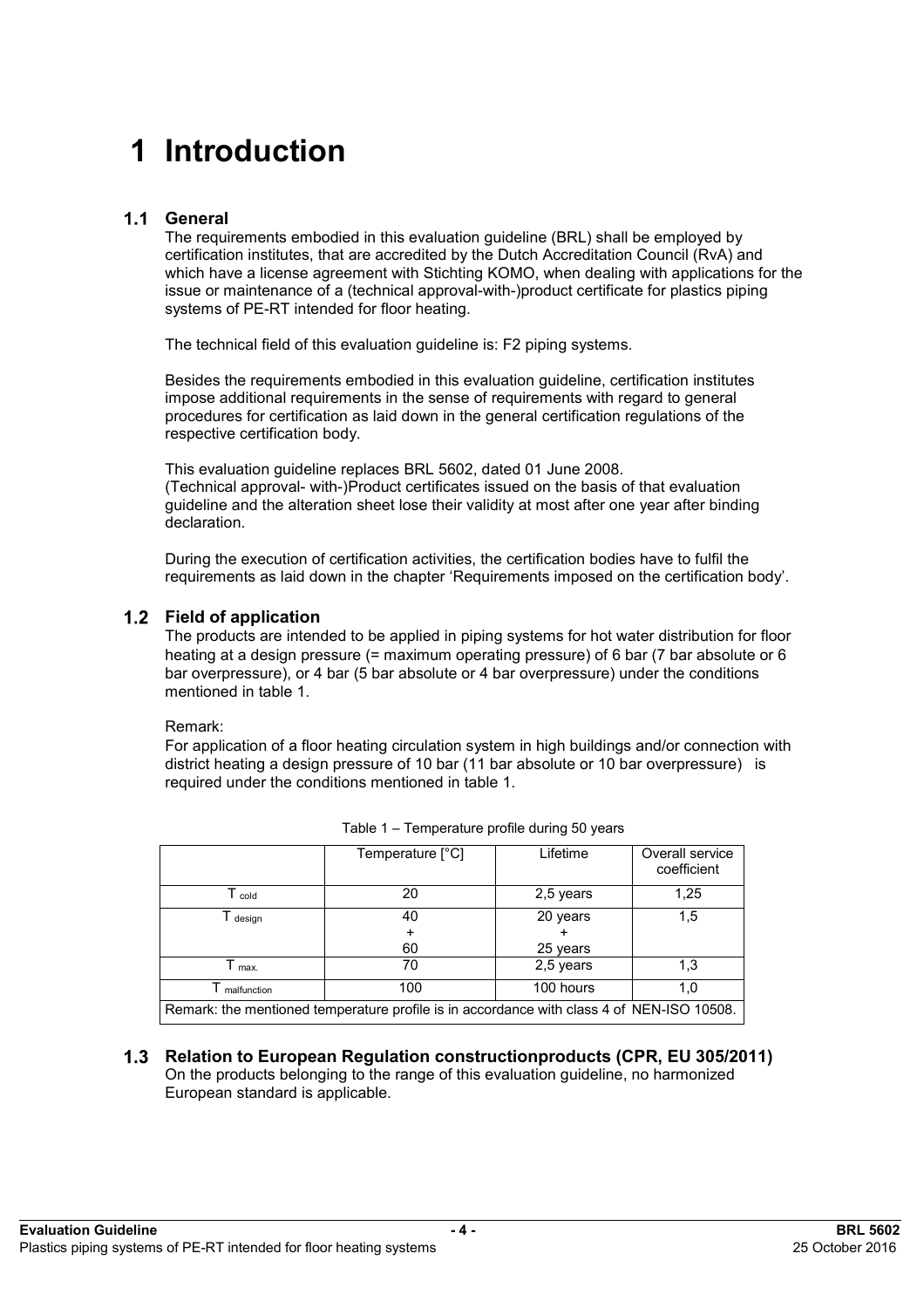### **Acceptance of test reports delivered by the supplier**

If the supplier submits reports from research bodies or laboratories to show that the requirements of the evaluation guideline are met, then these reports have to be prepared by a body meeting the prevailing accreditation standard, i.e.:

- NEN-EN-ISO/IEC 17020 for inspection bodies;
- NEN-EN ISO/IEC 17021-1 for certification bodies certifying systems;
- NEN-EN-ISO/IEC 17024 for certification bodies certifying persons;
- NEN-EN-ISO/IEC 17025 for laboratories;
- NEN-EN-ISO/IEC 17065 for certification bodies certifying products.

#### **Explanation**

NEN-EN-ISO/IEC 17021-1 is published on 1 July 2015 and will replace NEN-EN-ISO/IEC 17021. A transition period of 2 years is in place.

The body is deemed to meet these criteria if an accreditation certificate can be submitted which has been issued by the Dutch Accreditation Council (RvA) or an accreditation body with which the Dutch Accreditation Council has concluded a mutual acceptance agreement. This accreditation should relate to the tests required for this evaluation guideline. If no accreditation certificate can be submitted, the certification body shall verify whether the accreditation standard has been met or repeat the tests concerned either self or by a third party.

#### **(Technial approval-with-)product certificate**

Based on the KOMO-systematic in appliance to this (technical approval-with-) product certificate, a KOMO®:

- Technical approval-with-product certificate for the piping system is issued. In the technical approval-with-product certificate products with their dimensions, material type and color, which are a part of the system, are listed, which comply to the requirements as stated in chapter 4, 5 and 6 of this evaluation guideline.
- Product certificate for the fittings and/ or pipes for the technical approval-withproduct certificate in question. In the product certificate products with their dimensions, material type and color, are listed which comply to the requirements as listed in chapter 5 and 6 of this evaluation guideline

On the website of the KOMO foundation ([www.komo.nl](http://www.komo.nl)) the models (technical approval-with-) product certificates are listed, which are applicable for this evaluation guideline. The product certificate which will be issued is to be in accordance to this.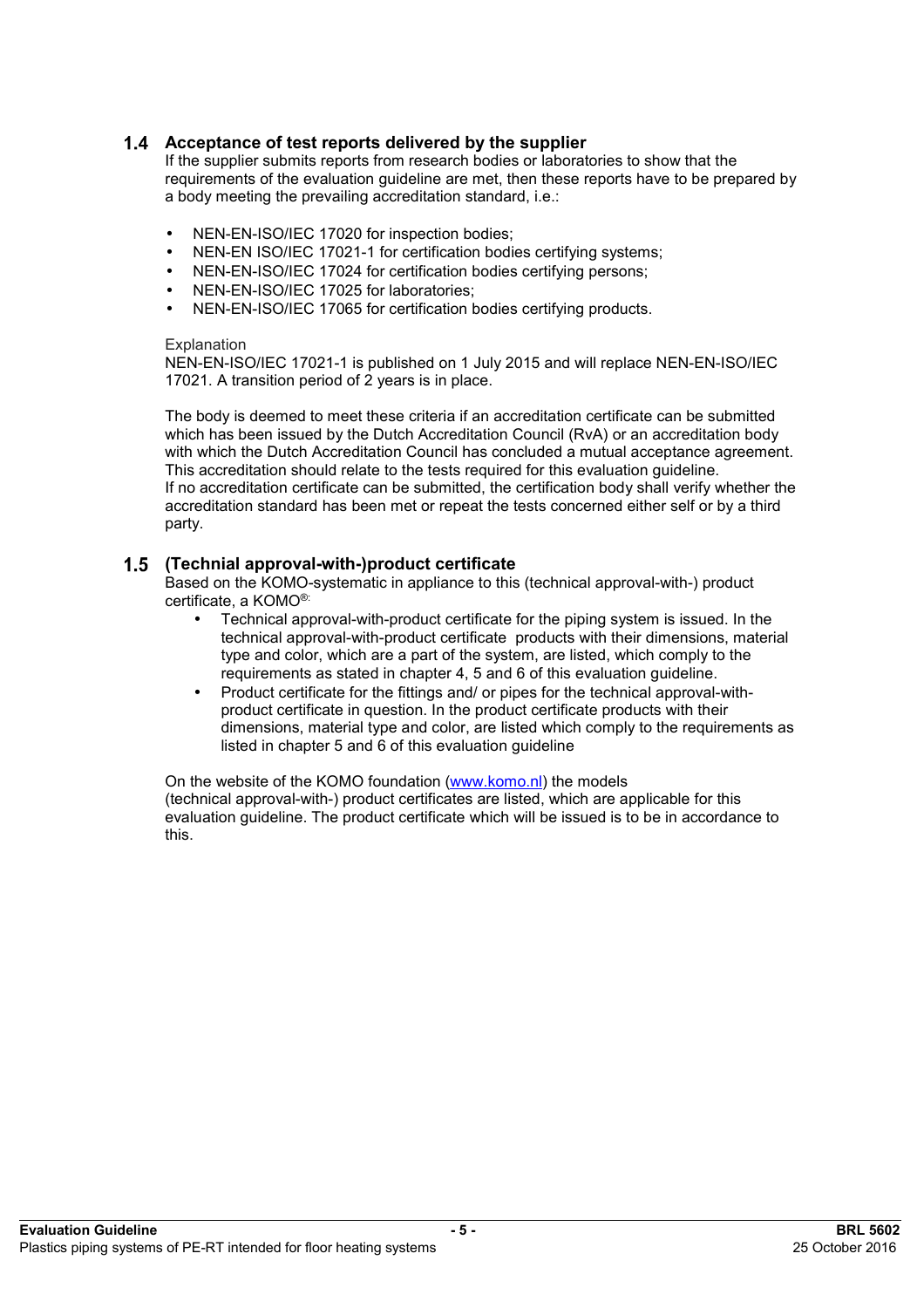# **2 Terminology**

For definitions in coherence to certification, one is referred to the website of the KOMO foundation [\(www.komo.nl\)](http://www.komo.nl) and the regulations of the certifying body.

### **General definitions**

#### *2.1.1 Supplier*

The party responsible for ensuring that the design of products continuously fulfils the requirements of this evaluation guideline.

#### *2.1.2 IQC-scheme*

A description of the quality inspections carried out by the manufacturer as part of this quality system.

#### *2.1.3 Piping system*

The total of pipes, protection pipes, fittings, bends, expansion pieces, valves and other piping components.

#### *2.1.4 Flexible piping system*

A piping system in which possible bends in the pipe can be made without any mechanical means and in which the pipe is not deformed due to the possible bends.

#### *2.1.5 Rigid piping system*

A piping system in which possible bends in the pipe has to be made by mechanical means.

#### *2.1.6 Mechanical joints*

A connection between a pipe and a fitting, made by means of pressing a ring or case over the outside diameter of the pipe, with or without extra sealing elements and possibly making use of a supporting ring in the pipe, according NEN-EN ISO 6708.

#### *2.1.7 Manifolds*

An apparatus by which an incoming water flow is divided (adjustable) over several outlets.

#### **Geometrical terminology and definitions**

#### *2.2.1 Nominal size (DN)*

Numerical designation of the size of a component, which is a convenient round number, approximately equal to the manufacturing dimensions in millimetres (mm).

#### *2.2.2 Nominal outside diameter (dn)*

Specified outside diameter, in millimetres, assigned to a nominal size DN/OD.

#### *2.2.3 Outside diameter (at any point) (de)*

Measured outside diameter through its cross section at any point of a pipe or spigot end of a fitting, rounded up to the nearest 0,1 mm.

#### *2.2.4 Mean outside diameter (dem)*

Measured outside diameter through its cross section at any point of a pipe or spigot end of a fitting in any cross section divided by π (=3,142), rounded up to the nearest 0,1 mm.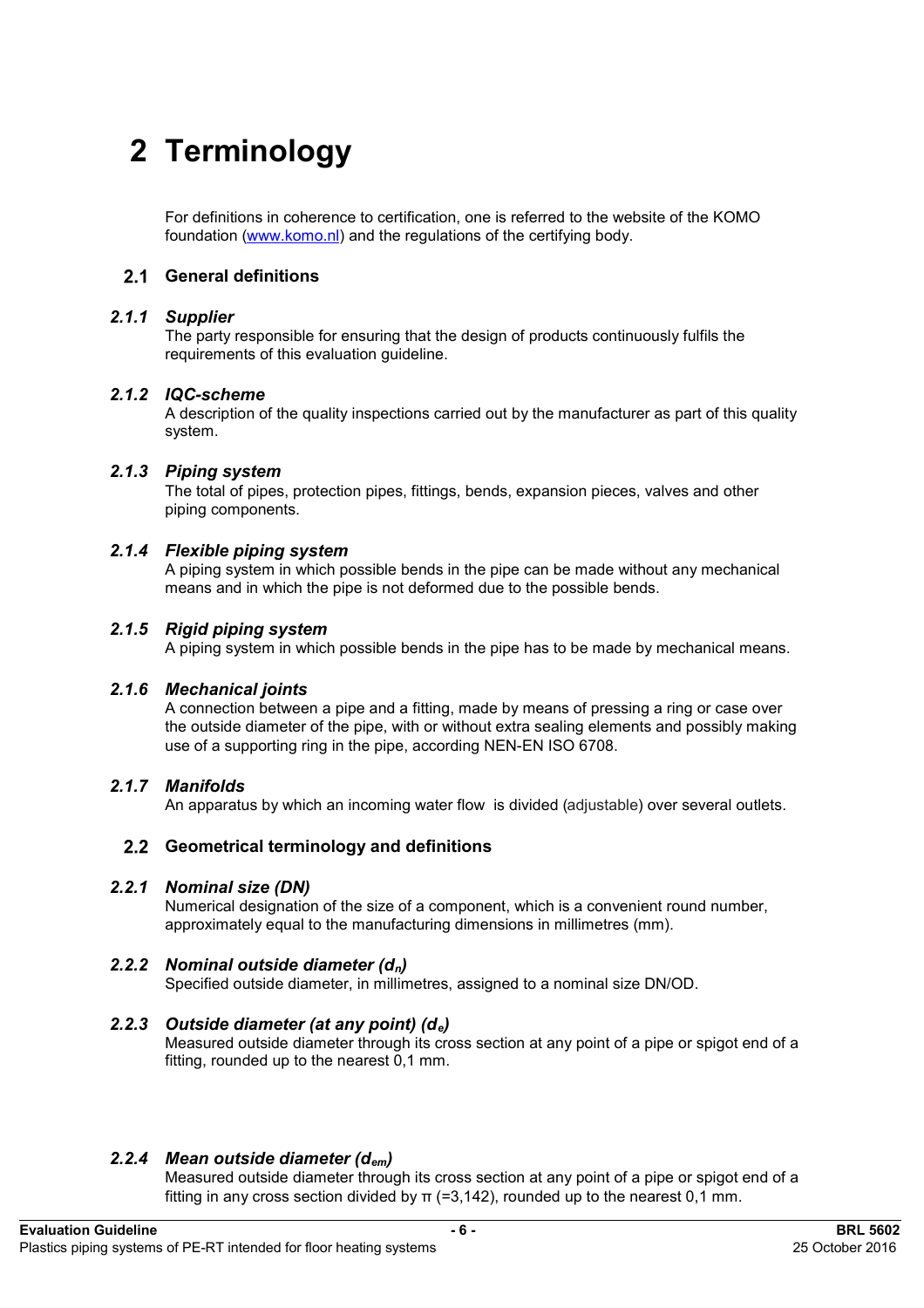#### *2.2.5 Minimum mean outside diameter (dem, min)*

Minimum value for the mean outside diameter as specified for a given nominal size.

# *2.2.6 Maximum mean outside diameter (dem, max)*

Maximum value for the mean outside diameter as specified for a given nominal size.

#### *2.2.7 Inside diameter (at any point) (di)*

Measured inside diameter at any point, rounded up to the nearest 0,1 mm.

#### *2.2.8 Out-of-roundness (ovality)*

Difference between the measured maximum outside diameter and the measured minimum outside diameter in the same cross-sectional plane of a pipe or spigot end of a fitting, or the difference between the measured maximum inside diameter and the measured minimum inside diameter in the same cross-sectional plane of a socket.

#### *2.2.9 Nominal wall thickness (en)*

Numerical designation of the wall thickness of a component, approximately equal to the manufacturing dimension in millimetres (mm).

### *2.2.10 Wall thickness (at any point) (e)*

Measured wall thickness at any point around the circumference of a component, rounded up to the nearest 0,1 mm.

### *2.2.11 Minimum wall thickness (emin)*

Minimum wall thickness around the circumference of a component, as specified.

#### *2.2.12 Maximum wall thickness (emax)*

Maximum wall thickness around the circumference of a component, as specified.

# *2.2.13 Tolerance*

Permitted variation of the specified value of a parameter, expressed as the difference between the permitted maximum and the permitted minimum value.

#### *2.2.14 Pipe series (S)*

Dimensionless number for pipe designation conforming to ISO 4065.

#### *2.2.15 Calculated pipe value (Scalc)*

Value for a specific pipe calculated according to the following equation, rounded up to the nearest 0,1 mm.

$$
S_{calc} = \frac{d_n - e_n}{2 \times e_n}
$$

In which:  $d_n$  = the nominal outside diameter in millimetres;

en = the nominal wall thickness expressed in millimetres.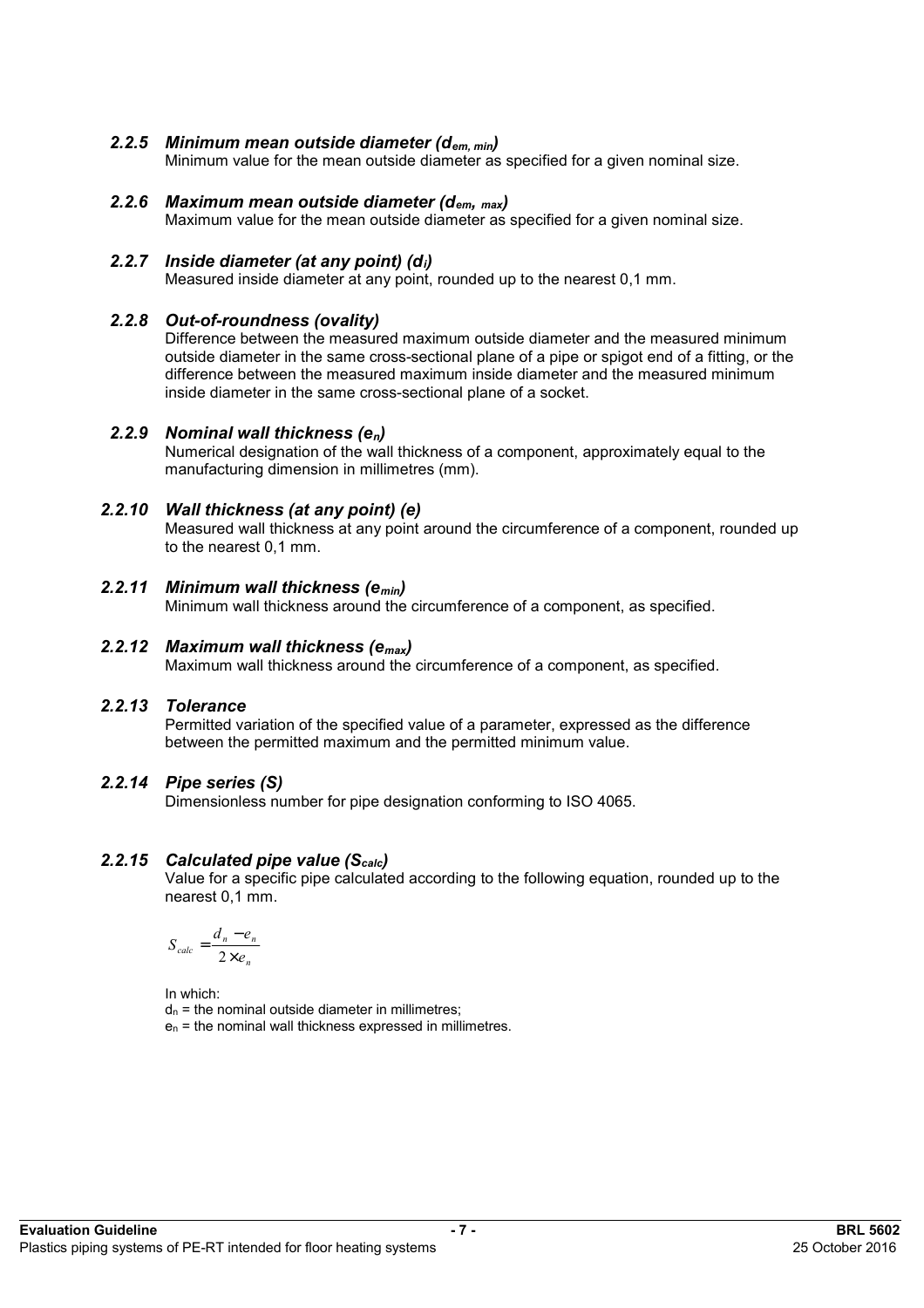#### *2.2.16 Maximum calculated pipe value (Scalc,max)*

The maximum value of the calculated S value for a specific application class. The lowest value of:

$$
\sigma_{\rm D}
$$
 or  $\sigma_{\rm 20}$  ( $p_{\rm D} = 1 \text{ MPa}$ )

In which:

 $\sigma_D$  = the design pressure after 50 years in MP applicable for a class 5 material.  $\sigma_{20}$  = the design pressure at 20 °C after 50 years in MPa  $P_D$  = the design pressure in MPa

# **Terms and definitions related to service conditions**

# *2.3.1 Cold-water temperature (Tcold)*

The temperature of the cold water with a maximum of 25 °C. For the calculation of the design pressure applications a water temperature of 20 °C is issued.

### *2.3.2 Design pressure(p<sub>D</sub>).*

The allowable pressure in the piping system that, during continuous use, during 50 years may occur.

# *2.3.3 Hydrostatic tension s*

Stress in the circumferences direction of the pipe wall caused by internal water pressure. This stress is deduced from the internal pressure according to the following formula:

$$
s = p \times \frac{(d_{em} - e_{\min})}{20 \times e_{\min}}
$$

In which:

 $\sigma$  = the stress in the circumference direction of the pipe wall in MPa

p = the internal pressure in bar;

dem = the mean outside diameter of the pipe in mm;

emin = de minimum wall thickness of the pipe in mm.

# *2.3.4 Lifetime*

The time during which the piping system has to function with a certain operating temperature.

# *2.3.5 LPL*

The lower confidence level. A statistical unit representing the point above which 97,5 % of all values are found.

# *2.3.6 Malfunction temperature(Tmal)*

Highest temperature of the water to be conveyed depending on unintended conditions (i.e. exceeding of control limits) for which the system has been designed for, occurring for short periods only (max. 100 hours in 50 years).

# *2.3.7 Maximum design temperature (Tmax)*

Highest temperature of the water to be conveyed depending on the service conditions for which the system has been designed for, occurring for a short period only.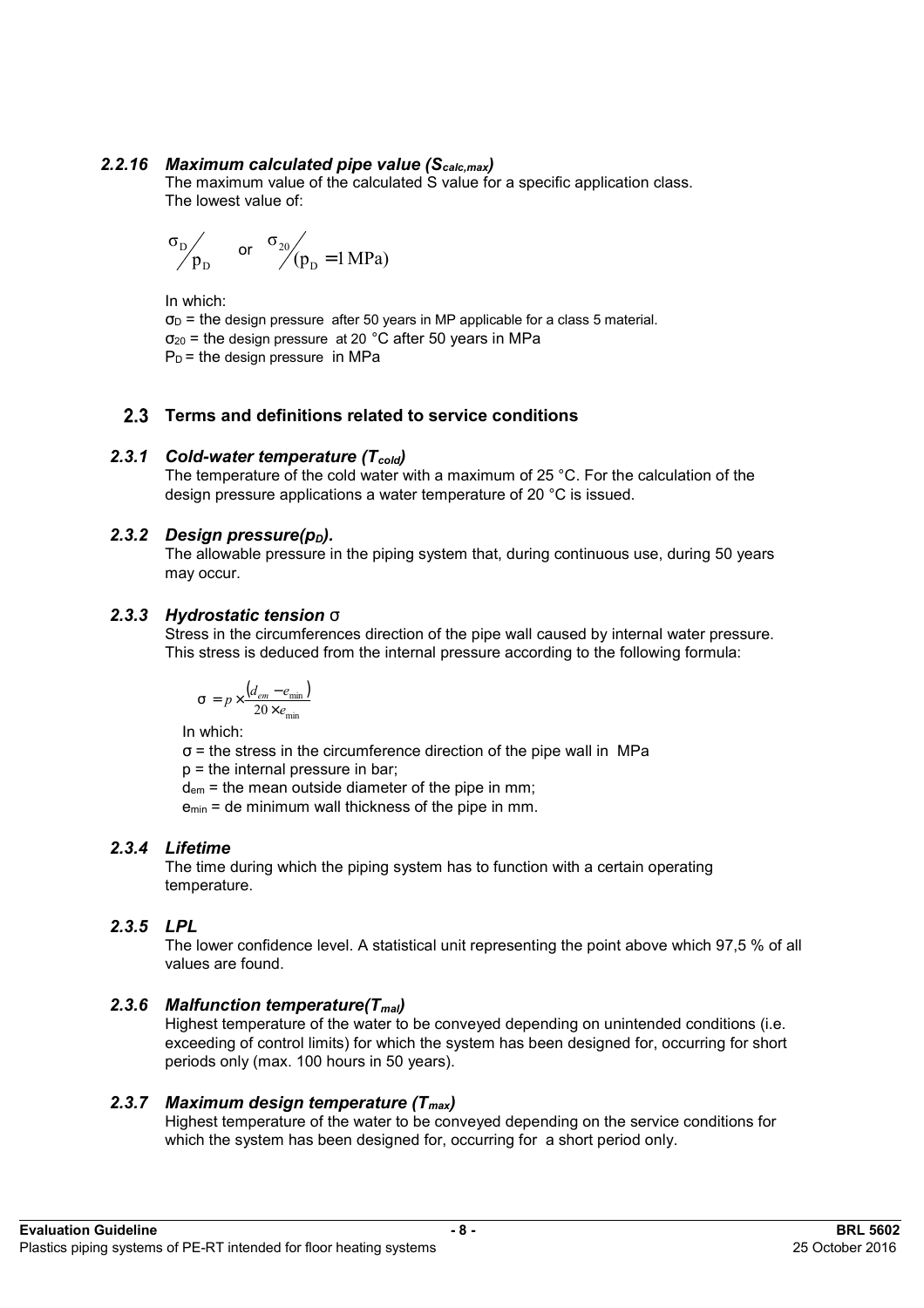### *2.3.8 Operating temperature (Toperation)*

The temperature of the water to be conveyed depending on the service conditions for which the system has been designed for.

#### *2.3.9 Overall service (design)coefficient (C)*

Overall coefficient with a value greater than or equal to 1,, which takes into consideration service conditions as well as properties of the components of a piping system other than those represented in the lower confidence limit, LPL.

### *2.3.10 PE-RT Type 0*

Material indication exclusively applicable for this BRL. This indication describes PE-RT materials according to ISO 10508 class 4, determined in accordance with paragraph 4.5.2, with a sigma of at least 2,7 MPa.

### *2.3.11 PE-RT Type 1*

Material indication exclusively applicable for this BRL. This indication describes PE-RT materials according to ISO 10508 class 4, determined in accordance with paragraph 4.5.2, with a sigma of at least 3,3 MPa.

# *2.3.12 PE-RT Type 2*

Material indication exclusively applicable for this BRL. This indication describes PE-RT materials according to ISO 10508 class 4, determined in accordance with paragraph 4.5.2, with a sigma of at least 3,4 MPa.

#### *2.3.13 Temperature profile*

The most frequently appearing temperatures that during 50 years occur during a certain time.

### *2.3.14 Reference line*

By a group of experts determined minimum long-term strength hoopstress for a specific material.

#### *2.3.15 s<sup>D</sup>*

The design stress in MPa, applicable for a material with a class 3 temperature profile according to table 1.

#### *2.3.16 s<sup>T</sup>*

The stress in MPa, applied to a test piece for a certain temperature and time.

### *2.3.17 sLPL*

An unit expressed in wall stress, that represents the value of the 97,5% lower confidence level of the predicted stress for a single value at a temperature T and a time t.

# *2.3.18 sLTHS*

An unit expressed in wall stress, that represents the value of 50% lower confidence interval of the predicted stress for a single value at a temperature T and a time t.

# 2.4 Symbols

C service (design) coefficient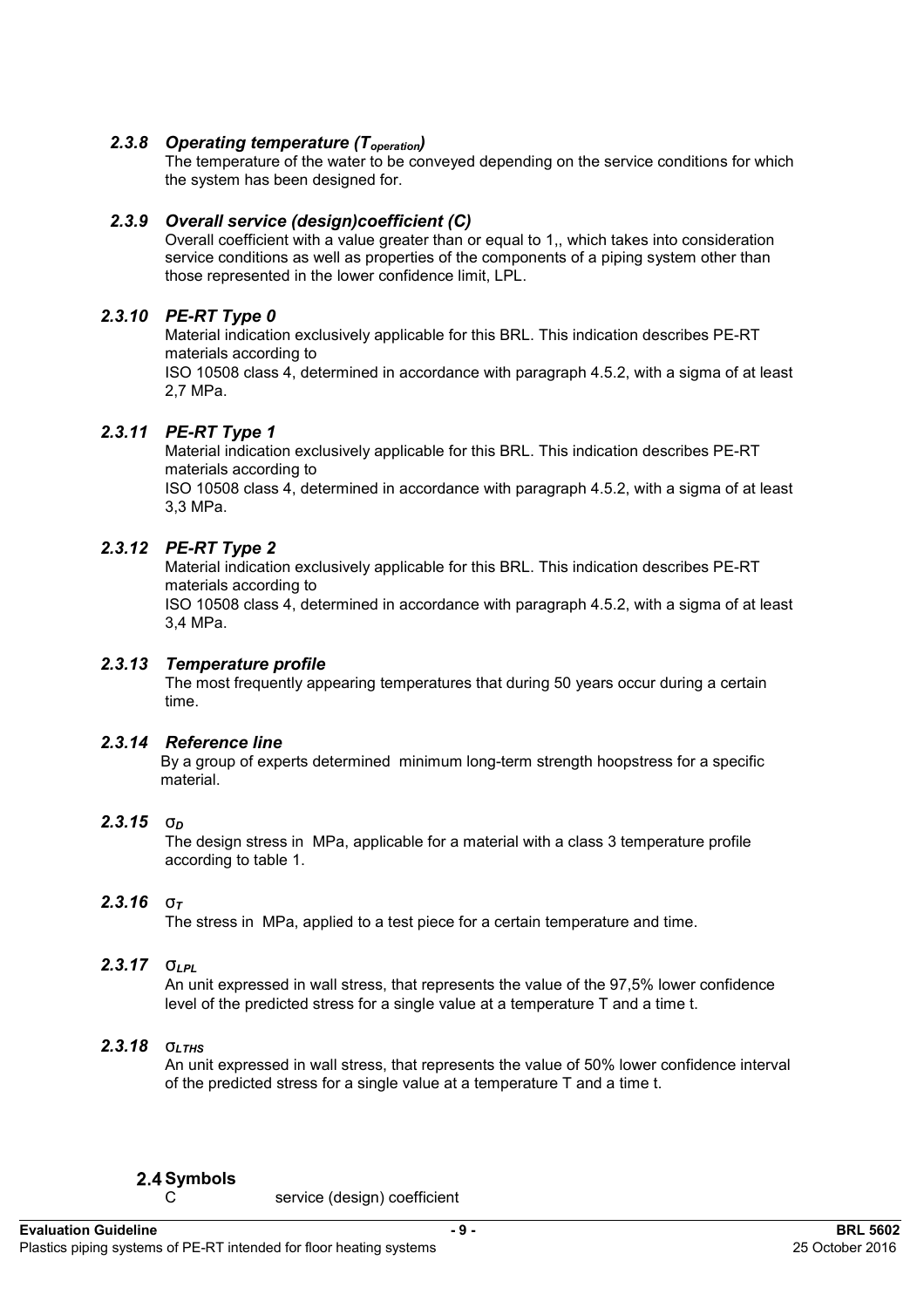| de                    | outside diameter (at any point)                           |
|-----------------------|-----------------------------------------------------------|
| dem                   | mean outside diameter                                     |
| dem, min              | minimum mean outside diameter                             |
| d <sub>em, max</sub>  | maximum mean outside diameter                             |
| dn                    | nominal diameter                                          |
| e                     | wall thickness at any point                               |
| e <sub>max</sub>      | maximum wall thickness at any point                       |
| emin                  | minimum wall thickness at any point                       |
| e <sub>n</sub>        | nominal wall thickness                                    |
| F                     | force                                                     |
| р                     | pressure                                                  |
| D <sub>D</sub>        | design pressure                                           |
| S <sub>calc</sub>     | calculated S-value                                        |
| S <sub>calc,max</sub> | maximum calculated S-value                                |
| т                     | temperature                                               |
| T <sub>cold</sub>     | cold-water temperature                                    |
| Toperation            | operating temperature                                     |
| T <sub>mal</sub>      | malfunction temperature                                   |
| $T_{\text{max}}$      | maximum design temperature                                |
| t                     | time                                                      |
| σ                     | hydrostatic stress                                        |
| $\sigma$ cold         | design stress at 20 °C                                    |
| σD                    | design stress                                             |
| $\sigma_{\rm DF}$     | design stress of the plastics fitting material            |
| ODP                   | design stress of the plastics pipe material               |
| σF                    | hydrostatic stress value of the plastics fitting material |
| σP                    | hydrostatic stress value of the plastics pipe material    |
| <b>OLPL</b>           | lower confidence interval of the long-term strength       |

# **2.5 Abbreviations**

| СI         | Certification Institute                  |
|------------|------------------------------------------|
| <b>CPR</b> | <b>Construction Products Regulation</b>  |
| DN         | nominal size                             |
| DN/OD      | nominal size related to outside diameter |
| I PI       | lower confidence interval                |
| PF-RT      | polyethylene raised temperature          |
| S          | S-value                                  |
| MFR        | melt flow rate                           |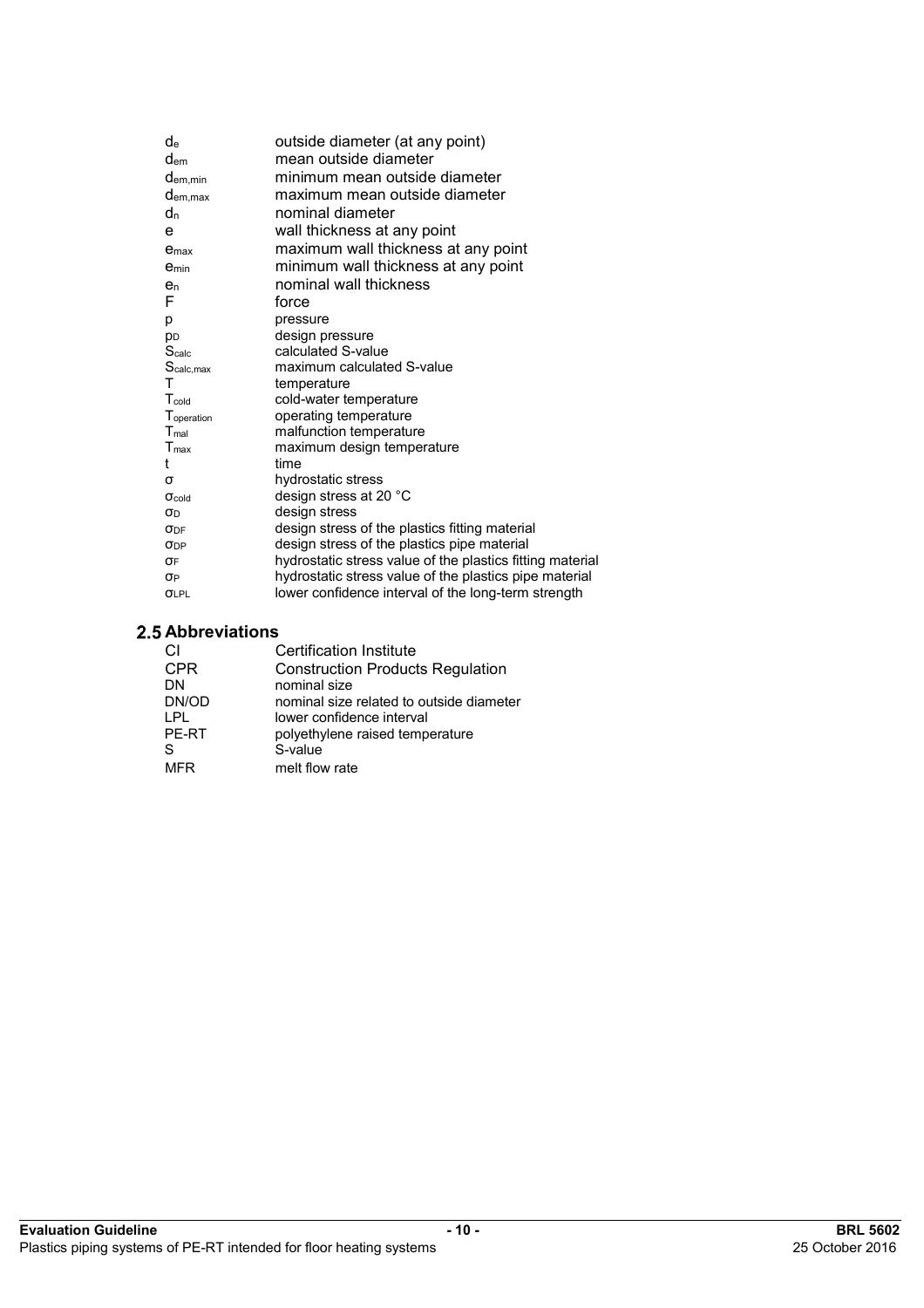# **3 Procedure for obtaining a (technical approval-with-)product certificate**

# **Initial investigation**

### *3.1.1 Technical approval-with-product certificate*

For the purpose of obtaining the KOMO technical approval-with-product certificate the certification institute will perform an investigation. The certification institute shall determine that the applicant is able to continuously manufacture products which meet the requirements in this guideline. The initial investigations consist of:

- Assessment if the internal quality system of the applicant meets the requirements of chapter 6 of this guideline.
- Determination and assessment of the performance in the application of the specified piping system and ascertain if the requirements of chapter 4 of this guideline are met.
- Assessment of the by the applicant provided or to provide documents in relation to the internal quality assurance to check if the with the products assembled piping system meets the performance requirements as laid down in this guideline.
- Assessment of the processing instructions and the terms of the application.

### *3.1.2 Product certificate*

For the purpose of obtaining the KOMO product certificate the certification institute will perform an investigation. The certification institute shall determine that the applicant is able to continuously manufacture products which meet the requirements in this guideline. The initial investigations consist of:

- Assessment if the internal quality system of the applicant meets the requirements of chapter 6 of this guideline.
- Inspection of the production and the finished product to determine if the product meets the requirements in chapter 5 of this guideline.
- Determination of the product characteristics (of the constituent products) as laid down in the guideline.

#### **Issue of the (technical approval-with-)product certificate**

After completion of the initial investigation, the results are presented to the decision-maker. The decision-maker evaluates the results and determines whether the certificate can be issued or whether additional information and/or investigations are required in order to be able to issue the (technical approval-with-)product certificate.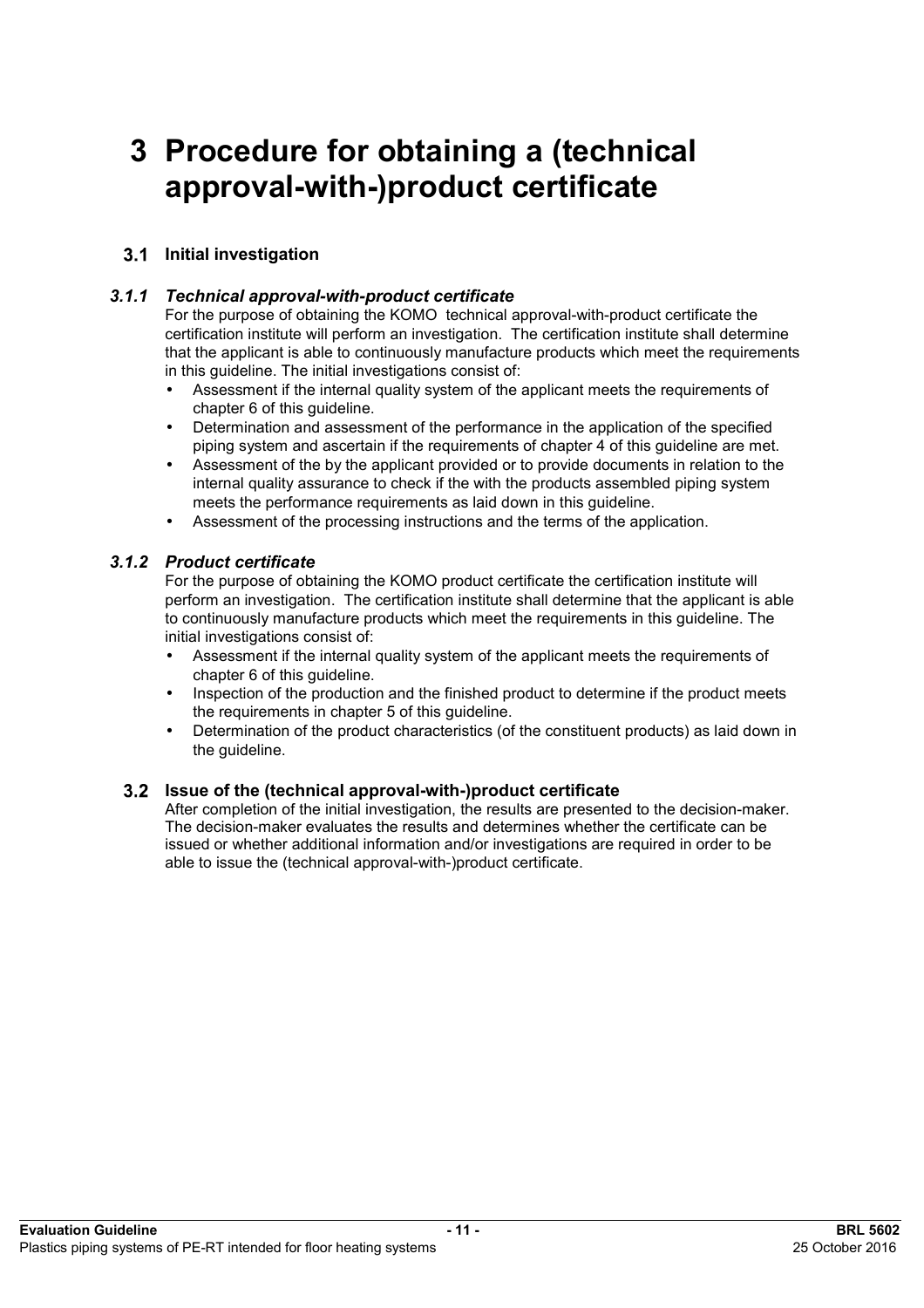# **4 Performances in the application**

# **General**

In this chapter the performance requirements imposed on the plastics piping systems of PE-RT intended for floor heating in its application are included, as well as the determination methods in order to be able to determine whether the requirements in its application are fulfilled. At setting the requirements the uncertainties of the measurements are taken into account. This implies that drawing conclusions whether requirements are fulfilled these uncertainties do not need to be weighted anymore.

# **Performance requirements**

- The system needs to be adequately resistant to Oxygen permeability
- All joints need to be leak proof and sufficiently tight to endure external influences.
- All parts of the system are required to be designed to have a life expectancy of 50 years at a temperature profile in accordance to class 4 from NEN-ISO 10508, at an operating pressure of 4 bar or 6 bar.

# **Determination methods piping system**

#### *4.3.1 General*

The joints in the piping system have to be tested with regard to their proper functioning in accordance to table 2. In this chapter all joint tests required for the joint system are included. The combination of a (possible) rubber seal, pipe, (possible) supporting insert and clamp construction in the fitting have to be tested with regard to the aspects as mentioned in table 2.

# *4.3.2 Tightness and strength of the joints*

After testing in accordance with table 2, the pipe ends shall show no damage. If not otherwise stated, the testing temperature is  $(23 \pm 2)$  °C.

# *4.3.3 Installation instructions*

The supplier shall provide installation instructions. The instruction shall be in the Dutch language and must contain specific information for construction of the joints. Also information must be given with regard to storage, transport and processing temperature.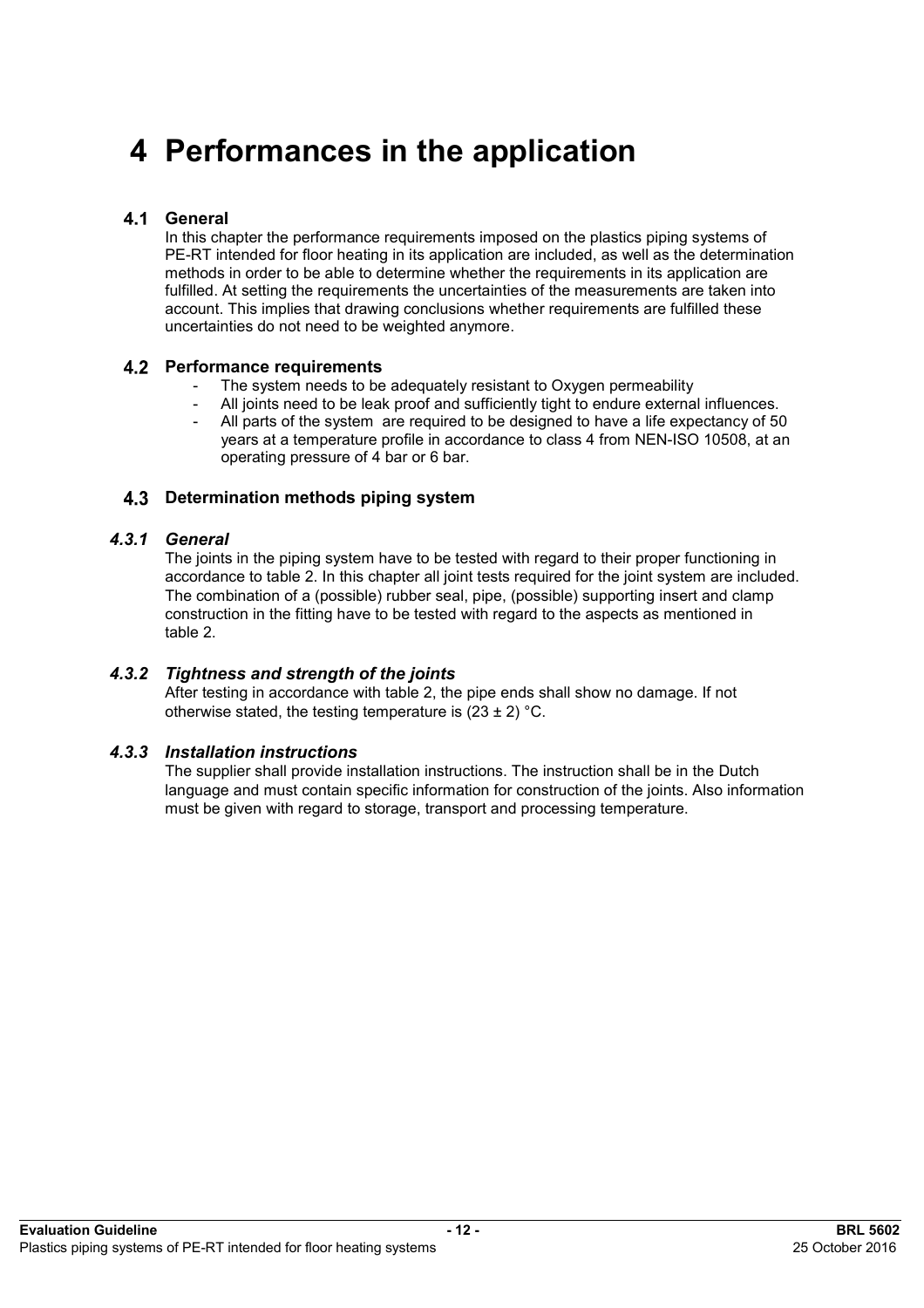| <b>Aspect</b>                                                                                                                                                                                          | Requirement              |                                                                | <b>Test parameters</b> |                                                  |              | <b>Test</b><br>method      |
|--------------------------------------------------------------------------------------------------------------------------------------------------------------------------------------------------------|--------------------------|----------------------------------------------------------------|------------------------|--------------------------------------------------|--------------|----------------------------|
| Resistance of                                                                                                                                                                                          | no leakage               |                                                                |                        | 5000 cycles                                      |              | <b>NEN-EN</b>              |
| mounted                                                                                                                                                                                                |                          |                                                                |                        | $T_{max}$ = (80 ± 2) °C                          |              | 12293                      |
| assemblies to                                                                                                                                                                                          |                          |                                                                |                        | $T_{min} = (20 \pm 2) °C$                        |              |                            |
| temperature                                                                                                                                                                                            |                          |                                                                |                        | $t_{\text{cyclus}}$ = 30 min <sup>1)</sup> .     |              |                            |
| cycling                                                                                                                                                                                                |                          |                                                                | $pD$ (bar)             |                                                  |              |                            |
|                                                                                                                                                                                                        |                          |                                                                | Pre-stress 2,2 MPa     |                                                  |              |                            |
| Resistance to pull-                                                                                                                                                                                    | no separation of         |                                                                |                        | One test piece<br>$t = (60 \pm 1)$ min.          |              | NEN-EN-                    |
| out under constant                                                                                                                                                                                     | pipe and fitting         |                                                                |                        | Three test pieces                                |              | <b>ISO 3501</b>            |
| longitudinal force                                                                                                                                                                                     | no scratches or          |                                                                |                        | $F = 1.5 \times \pi/4 \times D_n^2 \times 1$ (N) |              |                            |
|                                                                                                                                                                                                        | breakage within          |                                                                |                        | $D_n$ in mm                                      |              |                            |
|                                                                                                                                                                                                        | the distance d           |                                                                |                        |                                                  |              |                            |
|                                                                                                                                                                                                        | (= diameter of the       |                                                                |                        |                                                  |              |                            |
|                                                                                                                                                                                                        | pipe) on the pipe        |                                                                |                        |                                                  |              |                            |
|                                                                                                                                                                                                        | and fitting              |                                                                |                        |                                                  |              |                            |
| Leaktightness                                                                                                                                                                                          | $\Delta p \leq 0,05$ bar |                                                                | $t = (60 \pm 1)$ min.  |                                                  |              |                            |
| under vacuum                                                                                                                                                                                           |                          |                                                                | Three test pieces      |                                                  |              |                            |
|                                                                                                                                                                                                        |                          | $p = -0.8$ bar                                                 |                        |                                                  |              |                            |
| Leaktightness                                                                                                                                                                                          | no leakage               | $t = (60 \pm 1)$ min.                                          |                        |                                                  |              | NEN-EN-<br><b>ISO 3503</b> |
| under internal<br>pressure of                                                                                                                                                                          |                          |                                                                | Three test pieces      |                                                  |              |                            |
| assemblies                                                                                                                                                                                             |                          |                                                                |                        | Test pressure <sup>2</sup> (bar)                 |              |                            |
| subjected to                                                                                                                                                                                           |                          | p <sub>D</sub><br>PE-RT Type 0<br>PE-RT Type 1<br>PE-RT Type 2 |                        |                                                  |              |                            |
| bending                                                                                                                                                                                                |                          | 4 bar                                                          | 15,6                   | 14,8                                             | 14,5         |                            |
| $(\varnothing > 32$ mm)                                                                                                                                                                                |                          | 6 bar                                                          | 21,0                   | 18,2                                             | 19.2         |                            |
|                                                                                                                                                                                                        |                          | 10 bar                                                         | 35,0                   | 30,3                                             | 32,0         |                            |
| Resistance to inner                                                                                                                                                                                    | no leakage               |                                                                |                        | $t = 1000$ h.                                    |              | NEN-EN-                    |
| water pressure                                                                                                                                                                                         |                          |                                                                |                        | $T = 80^{\circ}$ C                               |              | ISO 1167-1                 |
| (strength joints)                                                                                                                                                                                      |                          |                                                                |                        | Minimum of 3 connections                         |              |                            |
|                                                                                                                                                                                                        |                          |                                                                |                        | Test pressure $2$ (bar)                          |              |                            |
|                                                                                                                                                                                                        |                          | p <sub>D</sub>                                                 | PE-RT Type 0           | PE-RT Type 1                                     | PE-RT Type 2 |                            |
|                                                                                                                                                                                                        |                          | 4 bar                                                          | 6,4                    | 6,8                                              | 6,4          |                            |
|                                                                                                                                                                                                        |                          | 6 bar                                                          | 8,7                    | 8,4                                              | 8,5          |                            |
|                                                                                                                                                                                                        |                          | 10 bar                                                         | 14,5                   | 14,0                                             | 14.2         |                            |
| <sup>1)</sup> t <sub>cyclus</sub> = t <sub>Tmax +</sub> t <sub>Tmin</sub> (= $15_0^{+1}$ + $15_0^{+1}$ = $30_0^{+2}$ ) minutes. Total time = 2500 hours)<br>$2)$ for design stress see naragraph 5.2.2 |                          |                                                                |                        |                                                  |              |                            |

| Table 2 - Tightness and strength of the pipe joints |  |  |
|-----------------------------------------------------|--|--|

<sup>2)</sup> for design stress see paragraph 5.2.2.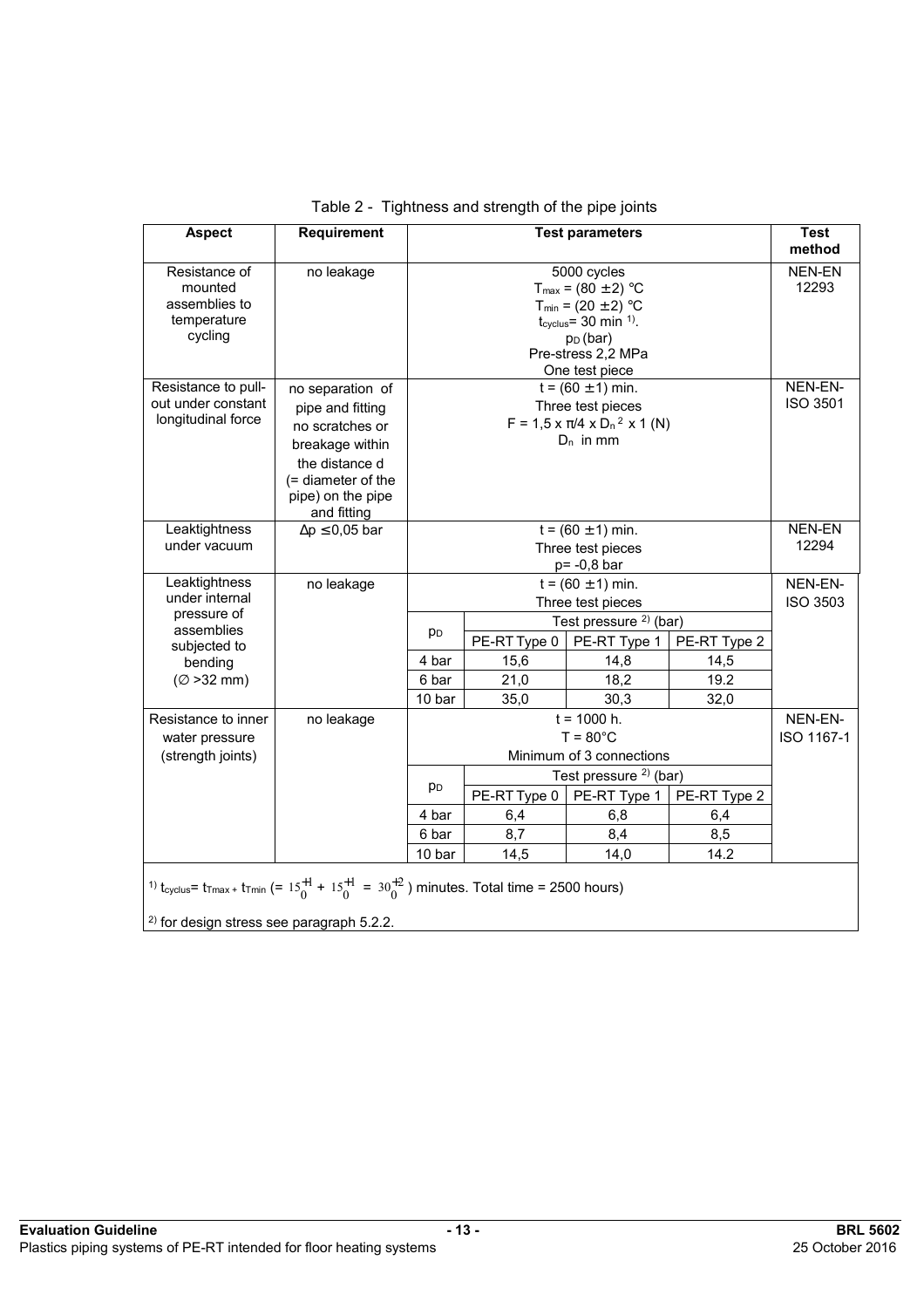# **5 Product requirements and determination methods**

In this chapter the product requirements are listed which de compounded products needs to meet, as well as the testing methods to determine these are met. At setting the requirements the uncertainties of the measurements are taken into account. This implies that drawing conclusions whether requirements are fulfilled these uncertainties do not need to be weighted anymore.

#### **Fittings**

Distributers (fittings with more than 2 outlets) can be part of a piping system, in which case have to comply to the demands stated in this chapter.

### *5.1.1 Plastic fittings*

The plastic fittings have to fullfil the requirements as listed in table 3.

| Aspect                                                  | <b>Requirement</b>                                                                                                                                           | <b>Test parameter</b>                                                 |                                                                                      | <b>Test method</b> |                                                                       |                          |
|---------------------------------------------------------|--------------------------------------------------------------------------------------------------------------------------------------------------------------|-----------------------------------------------------------------------|--------------------------------------------------------------------------------------|--------------------|-----------------------------------------------------------------------|--------------------------|
| Material<br>Fitting body                                | relevant product standard for<br>the plastic used                                                                                                            | IQC <sup>1</sup>                                                      |                                                                                      |                    | Information<br>manufacturer                                           |                          |
| Long-term strength<br>material<br>Fitting body          | $\ge$ design stress ( $\sigma$ <sub>D</sub> ) according<br>to the relevant product standard<br>at class 4                                                    | - at 20 $\degree$ C<br>- at 95 $^{\circ}$ C<br>- at 110 °C            | Resistance to internal hydraulic pressure <sup>2)</sup><br>- between 60 °C and 80 °C |                    | <b>NEN-EN-ISO 1167-1</b><br>With the aid of<br><b>NEN-EN-ISO 9080</b> |                          |
| Appearance                                              | Smooth, without any<br>irregularities                                                                                                                        |                                                                       | <b>Flawlessness</b>                                                                  |                    |                                                                       | Visual<br>assessment     |
| <b>Dimensions</b>                                       | Specification producer                                                                                                                                       |                                                                       | Construction drawings                                                                |                    |                                                                       | <b>NEN-EN-ISO 3126</b>   |
| Rubber                                                  | <b>BRL 2013</b>                                                                                                                                              |                                                                       | <b>BRL 2013</b>                                                                      |                    |                                                                       | <b>BRL 2013</b>          |
| Degree of cross<br>linking<br>(PE-X fittings)           | $PE-Xa \ge 70\%$<br>$PE-Xb \geq 65\%$<br>$PE-Xc \geq 60\%$<br>$PE-Xd \geq 60\%$                                                                              |                                                                       | Degree of cross linking                                                              |                    |                                                                       | NEN-EN-ISO 10147         |
| <b>MFR</b><br>(for PPR fittings)                        | $\leq 30\%$<br>difference with respect to<br>granulated material                                                                                             |                                                                       | Mass 2,16 kg<br>Temperature 230 °C<br>Test period 10 min                             |                    |                                                                       | <b>NEN-EN-ISO 1133-1</b> |
| <b>MFR</b><br>(for PB fittings)                         | $\leq 30\%$<br>difference with respect to<br>granulated material                                                                                             | Mass 2,16 kg<br>Temperature 190 °C<br>Test period 10 min              |                                                                                      |                    | <b>NEN-EN-ISO 1133-1</b>                                              |                          |
| Resistance to internal                                  | Test time $> 8760$ h                                                                                                                                         | Resistance to internal hydraulic pressure <sup>2)</sup>               |                                                                                      |                    | NEN-EN-ISO 1167-1                                                     |                          |
| pressure: Thermal<br>stability material<br>fitting body |                                                                                                                                                              | At 110 °C<br>Stress is accordance with the long term strength<br>data |                                                                                      |                    |                                                                       |                          |
| Influence of heating<br>fitting body                    | Damage around point of<br>connection $\leq 30\%$ of wall<br>thickness<br>No holes, bubbles or cracks                                                         | In consultation with manufacturer<br>NEN-EN-ISO 580                   |                                                                                      |                    |                                                                       |                          |
| Resistance to inner water                               | no leakage                                                                                                                                                   |                                                                       | $t = 1000$ h./ T = 80 °C                                                             |                    |                                                                       | <b>NEN-EN-ISO 1167-1</b> |
| pressure                                                |                                                                                                                                                              | Minimum of 3 connections                                              |                                                                                      |                    |                                                                       |                          |
| (strength joints)                                       |                                                                                                                                                              | Test pressure 3) (bar)<br>p <sub>D</sub>                              |                                                                                      |                    |                                                                       |                          |
|                                                         |                                                                                                                                                              |                                                                       | Type 0                                                                               | Type 1             | Type 2                                                                |                          |
|                                                         |                                                                                                                                                              | 4 bar                                                                 | 6,4                                                                                  | 6,8                | 6,4                                                                   |                          |
|                                                         |                                                                                                                                                              | 6 bar                                                                 | 8,7                                                                                  | 8,4                | 8,5                                                                   |                          |
|                                                         |                                                                                                                                                              | 10 bar                                                                | 14,5                                                                                 | 14,0               | 14.2                                                                  |                          |
| <sup>3)</sup> For design stress see sub-paragraph 5.2.2 | <sup>1)</sup> Choice of material is free. The chosen material is listed in the IQC.<br><sup>2)</sup> Test pieces are blow moulded and are cylindrical shaped |                                                                       |                                                                                      |                    |                                                                       |                          |

#### Table 3 – Requirements for plastic fittings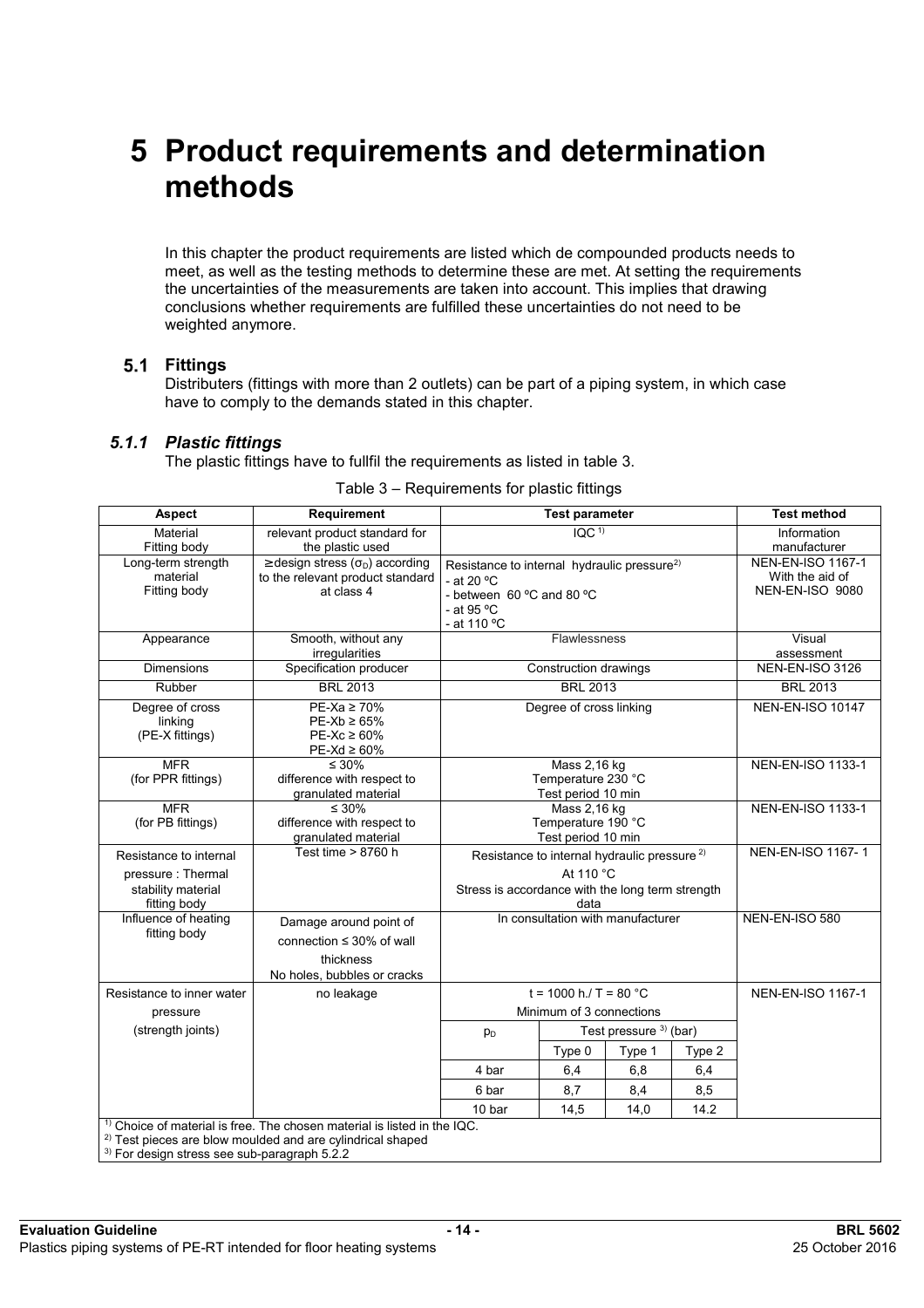### *5.1.2 Metal fittings*

The metal mechanical fittings must fulfil the requirements of table 4.

| <b>Aspect</b>                                                               | <b>Eis</b>           | <b>Test parameter</b>             | <b>Test methode</b> |  |  |
|-----------------------------------------------------------------------------|----------------------|-----------------------------------|---------------------|--|--|
| Material                                                                    | Messing:             | IQC <sup>1</sup>                  | Information         |  |  |
| Fitting body                                                                | <b>NEN-EN1254-3</b>  |                                   | manufacturer        |  |  |
|                                                                             | <b>NEN-EN 1254-6</b> |                                   |                     |  |  |
|                                                                             | <b>NEN-EN 1254-8</b> |                                   |                     |  |  |
|                                                                             | <b>RVS:</b>          |                                   |                     |  |  |
|                                                                             | <b>NEN-EN 10088</b>  |                                   |                     |  |  |
|                                                                             | <b>NEN-EN 10283</b>  |                                   |                     |  |  |
| Rubber                                                                      | <b>BRL 2013</b>      | <b>BRL 2013</b>                   | <b>BRL 2013</b>     |  |  |
| Dimensions                                                                  | <b>NEN-EN1254-3</b>  | Minimum thickness                 | NEN-EN-ISO          |  |  |
|                                                                             | <b>NEN-EN 1254-6</b> |                                   | 228-1 of            |  |  |
|                                                                             | <b>NEN-EN 1254-8</b> |                                   | <b>ISO 7-1</b>      |  |  |
| Construction                                                                | <b>NEN-EN1254-3</b>  | <b>Construction drawings</b>      | <b>NEN-EN-ISO</b>   |  |  |
|                                                                             | <b>NEN-EN 1254-6</b> |                                   | 3126                |  |  |
|                                                                             | <b>NEN-EN 1254-8</b> |                                   |                     |  |  |
| Resistance to inner                                                         | No cracks            | Brass:                            | NEN-EN-ISO          |  |  |
| water pressure                                                              |                      | <b>NEN-EN1254-3</b>               | 1167-1              |  |  |
| (strength fitting body)                                                     |                      | par. 5.1                          |                     |  |  |
|                                                                             |                      | <b>NEN-EN 1254-6</b>              |                     |  |  |
|                                                                             |                      | Par. 5.1.4                        |                     |  |  |
|                                                                             |                      | <b>NEN-EN 1254-8</b><br>Par.5.1.1 |                     |  |  |
|                                                                             |                      | <b>Stainless steel:</b>           |                     |  |  |
|                                                                             |                      | 25 bar at $(23 + 2) °C$           |                     |  |  |
|                                                                             |                      | during 48 hours <sup>2)</sup>     |                     |  |  |
| Brass:                                                                      | No cracks            | PH 9,5                            | <b>NEN-ISO 6957</b> |  |  |
| Resistance to                                                               |                      |                                   |                     |  |  |
| stress corrosion                                                            |                      |                                   |                     |  |  |
| <b>Stainless steel:</b>                                                     | No cracks            | Method A                          | NEN-EN-ISO          |  |  |
| Resistance to                                                               |                      |                                   |                     |  |  |
|                                                                             |                      |                                   | 3651-2              |  |  |
| intergranular corrosion<br>1)                                               |                      |                                   |                     |  |  |
| Choice of material is free. The chosen material is listed in the IQC.<br>2) |                      |                                   |                     |  |  |
| The most critical wallthickness/ DN ratio is tested.                        |                      |                                   |                     |  |  |

| Tabel 4 – eisen voor metalen fittingen |  |
|----------------------------------------|--|
|----------------------------------------|--|

# *5.1.3 Certification mark*

The following marks and indications must be provided on each product and product packaging in a clear, legible and indelible way:

The fittings shall be provided with at least the following marks:

- KOMO of KOMO<sup>®</sup> word mark (if not possible KOMO on only the smallest packaging);
- manufacturer's name, trade name or logo;
- nominal outside diameter in mm of the connecting pipe:
- production code

The smallest packaging unit of the fittings must be provided with at least the following information:

- KOMO (or KOMO<sup>®</sup> word mark);
- certificate number of the accompanying technical approval(system)certificate, in accordance with the marking of the connecting pipe;
- manufacturer's name, trade name, system name or logo;
- nominal outside diameter and nominal wall thickness in mm of the connecting pipe;
- material identification in case the fitting body is made of plastics.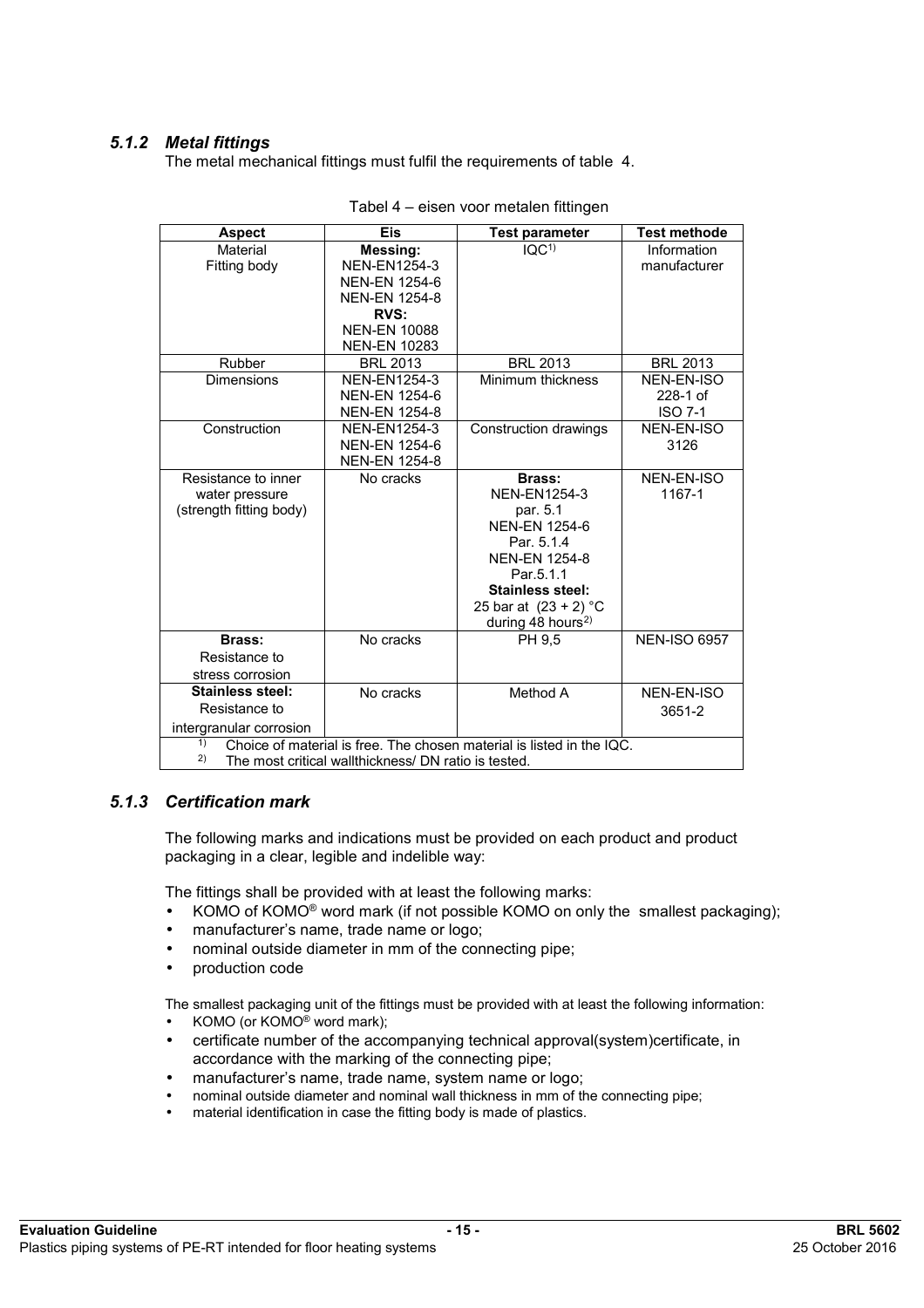# 5.2 Pipes

#### *5.2.1 Introduction*

In this chapter the requirements which the pipes have to meet as well as the test methods to determine this, are listed.

#### *5.2.2 Long term strength of the PE-RT material*

The PE-RT type 1 and 2 materials must fulfil the requirements according to NEN-EN-ISO 22391-2

The long term strength of PE-RT type 0 has to be determined according annex III.

The calculated values for  $\sigma_D$  must be higher than or equal to the values in table 5.

| Type PE-RT | Design stress $\sigma_D$ |
|------------|--------------------------|
|            | ( $N/mm2$ )              |
|            |                          |
|            | 3.25                     |
|            | 3.38                     |

Tabel 5 – minimum required design stress for class 4

# *5.2.3 Construction of the pipe*

The pipe can be composed of 3 or 5 layers. From inside to outside the following applies: 3-layer pipe:

A PE-RT inner layer, an adhesive layer, an oxygen barrier layer 4-layer pipe:

An extra outer layer of a non-load bearing material (for example PE/adhesive) on the 3-layer pipe is possible.

5-layer pipe:

- A PE-RT inner layer, an adhesive layer, an oxygen barrier layer, an adhesive layer, a PE-RT outer layer.

The wall thickness of the inner layer shall be at least 0,4 mm.

The total of the wall thickness of both PE-RT layers must comply with the appropriate requirement according to table 6.

- A PE-RT inner layer, an adhesive layer, an oxygen barrier layer, an adhesive layer an outer layer of a non-stress bearing material (i.e. PE), The total of the wall thickness of the PE-RT inner layer must comply with the appropriate requirement according to table 6.

Remark: for the barrier layer currently only EVOH is used.

# *5.2.4 Plastics barrier layer*

The plastics barrier layer shall fulfil the following preconditions :

- $\circ$  The mechanical characteristics of the pipe may not be adversely affected by this layer.
- $\circ$  Information concerning the thickness of the layer and its tolerances, as well as the type and the supplier of the plastics barrier layer, shall be a part of the certification agreement.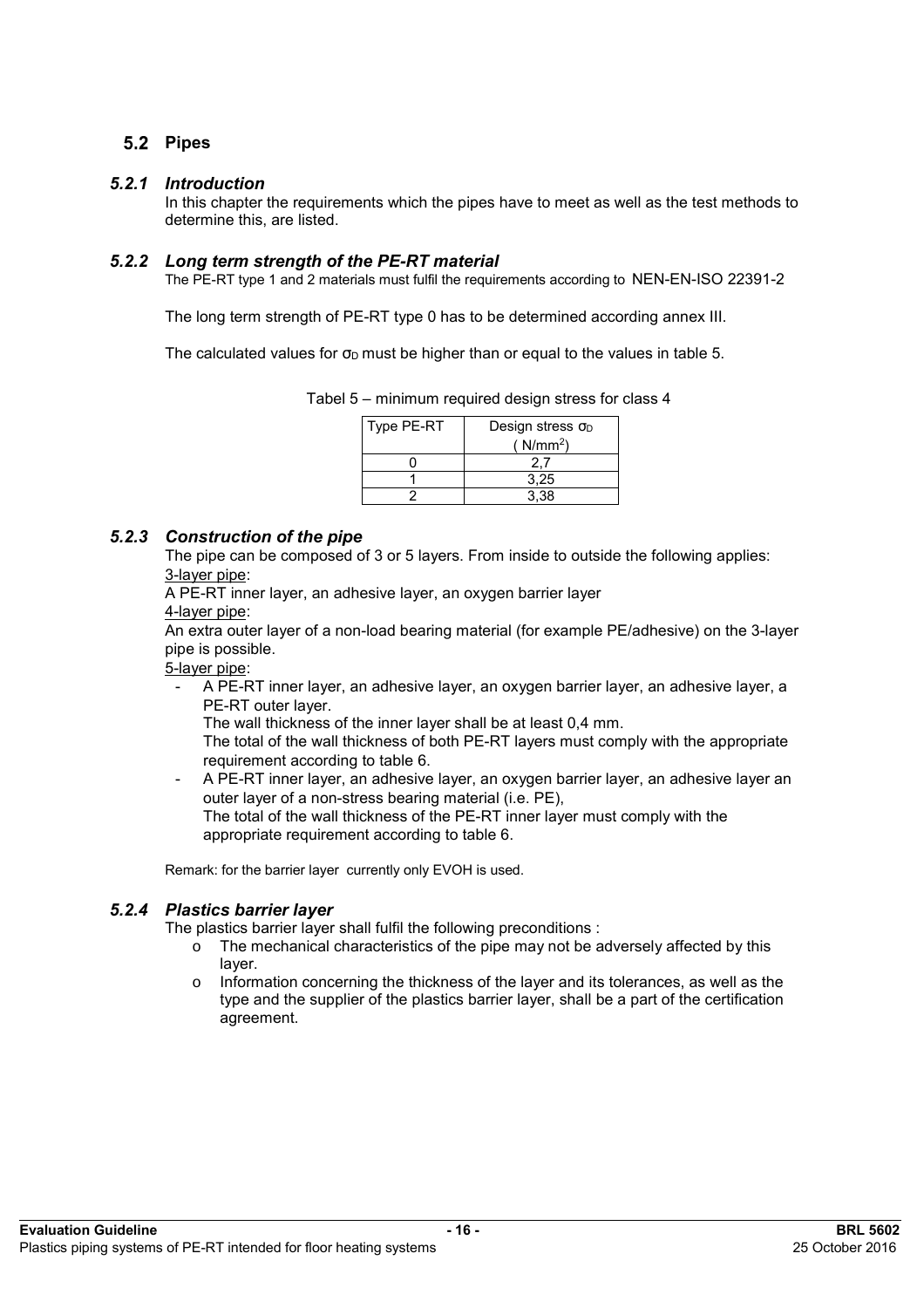# *5.2.5 Requirements for the pipes*

The chosen material for the pipe is listed in the IQC.

### *Mechanical requirements for the pipe*

For the different layers and the complete pipe the requirements according to table 6 apply.

| <b>Aspect</b>                                         | Requirement                                                                                                                                                                                                         | <b>Test parameter</b>           |                | <b>Test method</b>   |
|-------------------------------------------------------|---------------------------------------------------------------------------------------------------------------------------------------------------------------------------------------------------------------------|---------------------------------|----------------|----------------------|
| Appearance                                            | Smooth without any flaws                                                                                                                                                                                            | Soundness                       |                | Visual               |
|                                                       |                                                                                                                                                                                                                     |                                 |                | inspection           |
| Dimensions of different                               | Declaration manufaturer                                                                                                                                                                                             | Construction drawings           |                | NEN-EN-ISO 3126      |
| layers                                                |                                                                                                                                                                                                                     |                                 |                |                      |
| <b>MFR</b>                                            | $\leq 30\%$                                                                                                                                                                                                         | Mass 2,16 kg                    |                | NEN-EN-ISO           |
|                                                       | difference with respect to                                                                                                                                                                                          | Temperature 190 °C              |                | 1133-1               |
|                                                       | granulated material                                                                                                                                                                                                 | Test period 10 min              |                |                      |
| Resistance to internal                                | Test time (hour)                                                                                                                                                                                                    | T (°C)                          | $\sigma$ (MPa) | NEN-EN-ISO           |
| pressure <sup>1)</sup>                                | $\geq 1$                                                                                                                                                                                                            | 20                              | 9,5            | 1167-1               |
| PE-RT Type 0                                          | $\geq 22$                                                                                                                                                                                                           | 95                              | 3,3            |                      |
|                                                       | $\geq 165$                                                                                                                                                                                                          | 95                              | 3,1            |                      |
|                                                       | $\geq 1000$                                                                                                                                                                                                         | 95                              | 2,8            |                      |
| Thermal stability PE-RT                               | $\geq 8760$                                                                                                                                                                                                         | 95                              | 2,6            |                      |
| Type 0                                                | $\geq 3000$                                                                                                                                                                                                         | 110                             | 1,8            |                      |
| Resistance to internal                                | Test time (hour)                                                                                                                                                                                                    | $\overline{({}^{\circ}C)}$<br>т | $\sigma$ (MPa) | NEN-EN-ISO           |
| pressure <sup>1)</sup>                                | $\geq$ 1                                                                                                                                                                                                            | 20                              | 9,9            | 1167-1               |
| PE-RT Type 1                                          | $\geq$ 22                                                                                                                                                                                                           | 95                              | 3,8            |                      |
|                                                       | $\geq 165$                                                                                                                                                                                                          | 95                              | 3,6            |                      |
|                                                       | $\geq 1000$                                                                                                                                                                                                         | 95                              | 3,4            |                      |
| Thermal stability PE-RT                               | Test time (hour)                                                                                                                                                                                                    | T (°C)                          | $\sigma$ (MPa) |                      |
| Type 1                                                | $\geq 8760$                                                                                                                                                                                                         | 110                             | 1,9            |                      |
|                                                       |                                                                                                                                                                                                                     |                                 |                |                      |
| Resistance to internal                                | Test time (hour)                                                                                                                                                                                                    | T<br>$(^{\circ}C)$              | $\sigma$ (MPa) | NEN-EN-ISO           |
| pressure <sup>1)</sup>                                | $\geq$ 1                                                                                                                                                                                                            | 20                              | 10,8           | 1167-1               |
| PE-RT Type 2                                          | $\geq$ 22                                                                                                                                                                                                           | 95                              | 3,9            |                      |
|                                                       | $\geq 165$                                                                                                                                                                                                          | 95                              | 3,7            |                      |
|                                                       | $\geq 1000$                                                                                                                                                                                                         | 95                              | 3,6            |                      |
| Thermal stability PE-RT                               | Test time (hour)                                                                                                                                                                                                    | $(^{\circ}C)$<br>Τ              | $\sigma$ (MPa) |                      |
| Type 2                                                | $\geq 8760$                                                                                                                                                                                                         | 110                             | 2,3            |                      |
| Longitudinal reversion of                             | $\leq 2\%$                                                                                                                                                                                                          | Change in length                |                | NEN-EN-ISO 2505      |
| complete pipe                                         |                                                                                                                                                                                                                     | 1uur bij 110°C                  |                |                      |
| Oxygen permeability <sup>2)</sup>                     | $\leq$ 0,13 mg O <sub>2</sub> /m <sup>2</sup> .dag                                                                                                                                                                  | 40 °C                           |                | <b>NEN-ISO 17455</b> |
| Melting temperature                                   | $\geq$ 120 °C                                                                                                                                                                                                       | DSC method                      |                | NEN-EN-ISO           |
| adhesive                                              |                                                                                                                                                                                                                     |                                 |                | 11357-3              |
| 1)                                                    | For initial evaluation and yearly inspection the 1000 hours test at 95°C is carried out. The other testing                                                                                                          |                                 |                |                      |
| times can be applied during production control.<br>2) |                                                                                                                                                                                                                     |                                 |                |                      |
|                                                       | Because the required value is expressed in a surface area unit, it is sufficient to measure the smallest<br>diameter of the diameter series of the manufacturer (as long as the same thickness of the barrier layer |                                 |                |                      |

|  |  |  | Tabel 6 – requirements and test methods for PE-RT pipes |
|--|--|--|---------------------------------------------------------|
|--|--|--|---------------------------------------------------------|

applies to all diameters). However for the purpose of inspection also other diameters can be tested.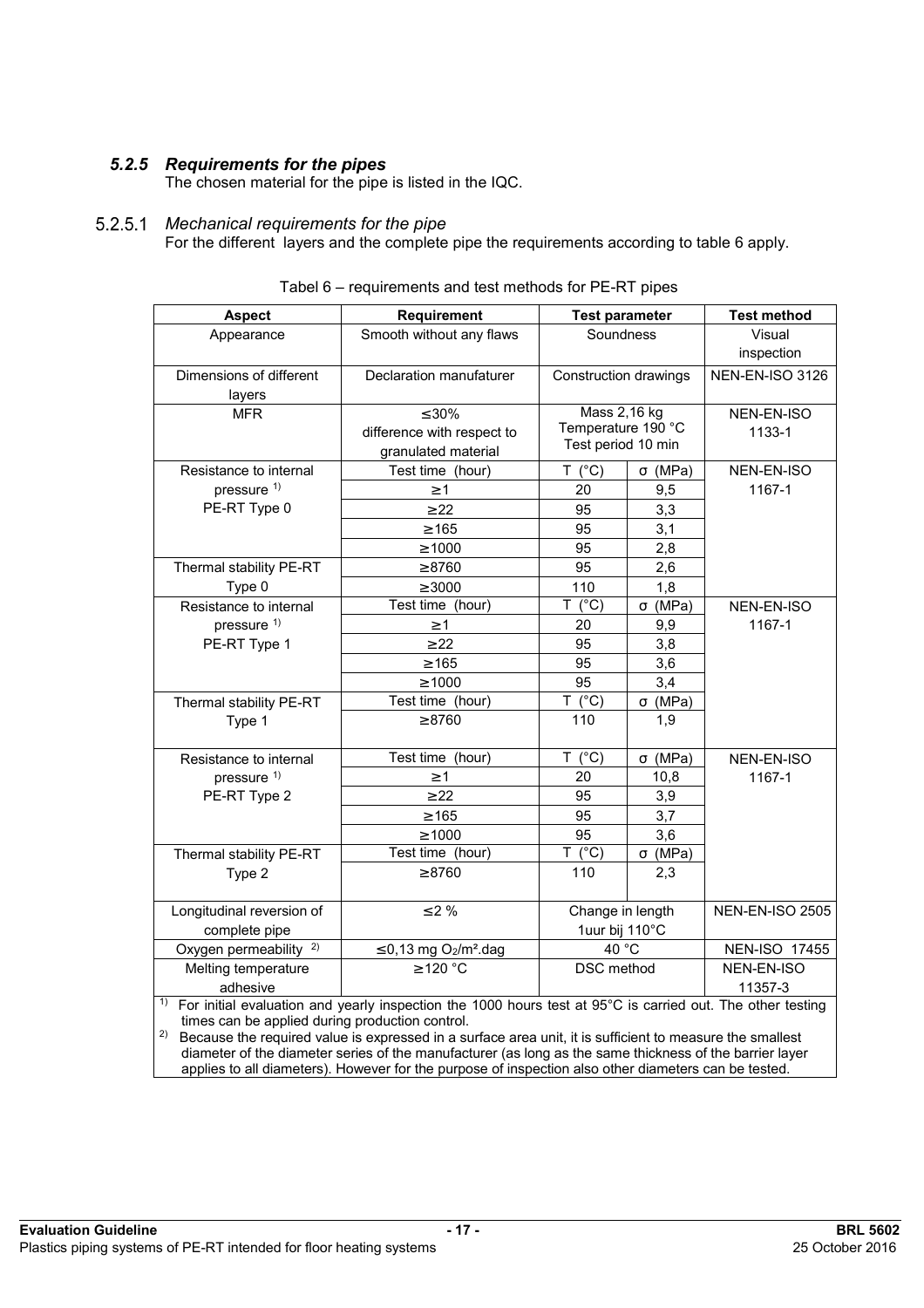#### *Afmetingen*

Each class, nominal size and minimum wall thickness must be chosen in such a way according table 8, 9, 10, 11 and 12 that the corresponding S-series or the Scalc is equal or smaller than the S<sub>calc, max</sub> as indicated in table 7.

|                           | <b>Application class 4</b>                     |              |     |  |  |  |  |  |  |
|---------------------------|------------------------------------------------|--------------|-----|--|--|--|--|--|--|
| <b>Design</b><br>pressure | $S_{\text{calc max.}}$ <sup>1)</sup>           |              |     |  |  |  |  |  |  |
| (po)                      | PE-RT Type 0                                   | PE-RT Type 1 |     |  |  |  |  |  |  |
| 4 bar $b$ )               | 6,1                                            | 6,7          | 7,5 |  |  |  |  |  |  |
| 6 bar                     | 4,5                                            | 5,4          | 5,6 |  |  |  |  |  |  |
| 10 bar                    | 2,7                                            | 3.2          | 3,4 |  |  |  |  |  |  |
|                           | The values are rounded to the nearest decimal. |              |     |  |  |  |  |  |  |
|                           | The maximum allowed $S_{calc,max} = 6.3$       |              |     |  |  |  |  |  |  |

| Table 7 – Calculated maximum value of S ( $Scalc, max$ ) |  |  |  |
|----------------------------------------------------------|--|--|--|
|----------------------------------------------------------|--|--|--|

Table 8 – Dimensions of the pipes for dimension group A (dimensions according to ISO 4065 and corresponding for all classes within the application conditions)

|                           |                                                                                           |                     |       |                                                    |                                      |     |     |     |                                               |     |     |              |     |     | Dimensions in millimetres |     |
|---------------------------|-------------------------------------------------------------------------------------------|---------------------|-------|----------------------------------------------------|--------------------------------------|-----|-----|-----|-----------------------------------------------|-----|-----|--------------|-----|-----|---------------------------|-----|
| <b>Nominal</b>            |                                                                                           | Mean                |       | <b>Pipe series</b>                                 |                                      |     |     |     | Absolute e <sub>min</sub> PE-RT <sup>1)</sup> |     |     |              |     |     |                           |     |
| size                      |                                                                                           | outside<br>diameter | S 6.3 | S <sub>5</sub><br>S 4<br>S 3.2<br>S <sub>2,5</sub> |                                      |     |     |     |                                               |     |     |              |     |     |                           |     |
| <b>Nominal</b><br>outside |                                                                                           |                     |       |                                                    | Wall thickness (incl. barrier layer) |     |     |     |                                               |     |     |              |     |     |                           |     |
| diameter                  |                                                                                           |                     |       |                                                    |                                      |     |     |     | PE-RT type 0                                  |     |     | PE-RT type 1 |     |     | PE-RT type 2              |     |
|                           |                                                                                           |                     |       |                                                    |                                      |     |     |     | $p_D$ (bar)                                   |     |     | $pD$ (bar)   |     |     | $p_D$ (bar)               |     |
| DN/OD                     |                                                                                           |                     |       |                                                    |                                      |     |     |     |                                               |     |     |              |     |     |                           |     |
| $d_n$                     | d <sub>em,min</sub>                                                                       | $d_{em,max}$        |       |                                                    | $e_{min}$ and $e_n$                  |     |     | 4   | 6                                             | 10  | 4   | 6            | 10  | 4   | 6                         | 10  |
| 10                        | 10                                                                                        | 10,3                | 0,8   | 1,0                                                | 1,1                                  | 1,4 | 1,7 | 1,0 | 1,0                                           | 1,6 | 1,0 | 1,0          | 1,4 | 1,0 | 1,0                       | 1,3 |
| 12                        | 12                                                                                        | 12,3                | 0,9   | 1,1                                                | 1,4                                  | 1,7 | 2,0 | 1,0 | 1,2                                           | 1,9 | 1,0 | 1,1          | 1,6 | 1,0 | 1,0                       | 1,6 |
| 14                        | 14                                                                                        | 14,3                | 1,1   | 1,3                                                | 1,6                                  | 1,9 | 2,3 | 1,1 | 1,4                                           | 2,2 | 1,0 | 1,2          | 1,9 | 1,0 | 1,2                       | 1,9 |
| 15                        | 15                                                                                        | 15,3                | 1.1   | 1.4                                                | 1.7                                  | 2,1 | 2,5 | 1.2 | 1,5                                           | 2,4 | 1,1 | 1,3          | 2,0 | 1,0 | 1,3                       | 2,0 |
| 16                        | 16                                                                                        | 16,3                | 1,3   | 1,5                                                | 1,8                                  | 2,2 | 2,7 | 1,3 | 1,6                                           | 2,5 | 1,2 | 1,4          | 2,2 | 1,0 | 1,4                       | 2,1 |
| 20                        | 20                                                                                        | 20,3                | 1,4   | 1,9                                                | 2,3                                  | 2,8 | 3,4 | 1,6 | 2,0                                           | 3,1 | 1,4 | 1,7          | 2,7 | 1,3 | 1,7                       | 2,6 |
| 25                        | 25                                                                                        | 25,3                | 1,8   | 2,3                                                | 2,8                                  | 3,5 | 4,2 | 1,9 | 2,5                                           | 3,9 | 1,8 | 2,2          | 3,3 | 1,6 | 2,1                       | 3,3 |
| 32                        | 32                                                                                        | 32,3                | 2,3   | 2,9                                                | 3,6                                  | 4,4 | 5,3 | 2,5 | 3,2                                           | 5,0 | 2,3 | 2,8          | 4,3 | 2,1 | 2,7                       | 4,2 |
| 1)                        | Absolute calculated minimum wall thickness of the PE-RT material with a minimum of 1.0 mm |                     |       |                                                    |                                      |     |     |     |                                               |     |     |              |     |     |                           |     |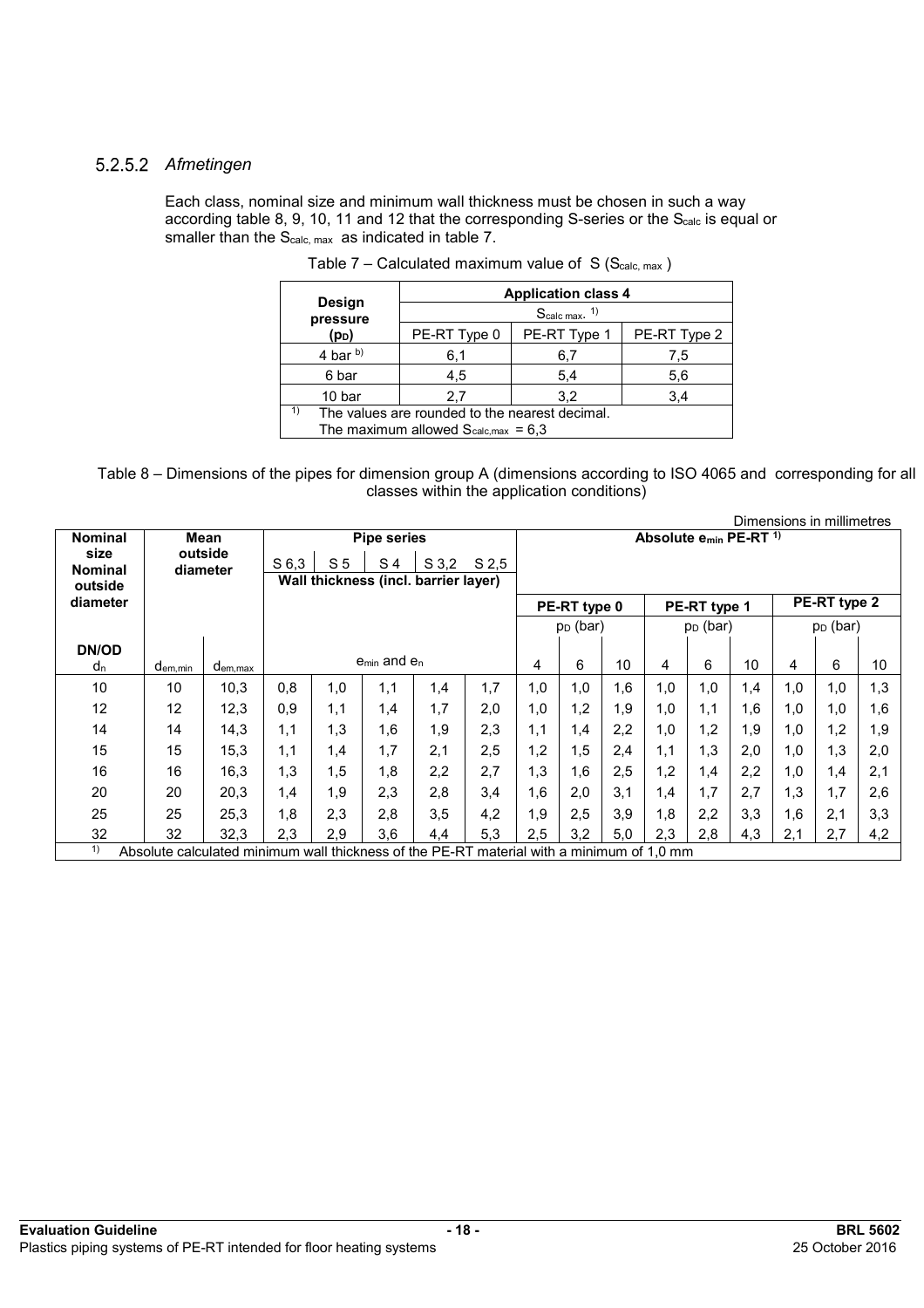| <b>Nominal</b><br>size<br><b>Nominal</b><br>outside |                             | <b>Mean</b><br>outside<br>diameter                                                                           |                | Wall<br>thickness<br>(incl. barrier<br>layer) | <b>Scalc</b> | Absolute e <sub>min</sub> PE-RT <sup>1)</sup> |                      |                 |              |                      |       |              |                      |       |
|-----------------------------------------------------|-----------------------------|--------------------------------------------------------------------------------------------------------------|----------------|-----------------------------------------------|--------------|-----------------------------------------------|----------------------|-----------------|--------------|----------------------|-------|--------------|----------------------|-------|
| diameter                                            |                             |                                                                                                              |                |                                               |              |                                               | PE-RT type 0         |                 | PE-RT type 1 |                      |       | PE-RT type 2 |                      |       |
|                                                     |                             |                                                                                                              |                |                                               |              |                                               | p <sub>D</sub> (bar) |                 |              | p <sub>D</sub> (bar) |       |              | p <sub>D</sub> (bar) |       |
| $DN/OD$ d <sub>n</sub>                              |                             |                                                                                                              | e <sub>n</sub> | emin                                          |              | 4                                             | 6                    | 10 <sup>1</sup> | 4            | 6                    | 10    | 4            | 6                    | 10    |
| 10                                                  | d <sub>em, min</sub><br>9,9 | d <sub>em, max</sub><br>10,2                                                                                 | 1,5            |                                               | 2,8          |                                               | 1,0                  | $-2)$           | 1,0          | 1,0                  | 1,4   | 1,0          |                      | 1,3   |
|                                                     |                             |                                                                                                              |                | 1,5                                           |              | 1,0                                           |                      |                 |              |                      |       |              | 1,0                  |       |
|                                                     |                             |                                                                                                              | 1,8            | 1,7                                           | 2,4          | 1,0                                           | 1,0                  | 1,6             | 1,0          | 1,0                  | 1,4   | 1,0          | 1,0                  | 1,3   |
| 12                                                  | 11,9                        | 12,2                                                                                                         | 1,5            | 1,5                                           | 3,4          | 1,0                                           | 1,2                  | $-2)$           | 1,0          | 1,1                  | $-2)$ | 1,0          | 1,0                  | 1,6   |
|                                                     |                             |                                                                                                              | 2,0            | 1,9                                           | 2,6          | 1,0                                           | 1,2                  | $-2)$           | 1,0          | 1,1                  | 1,6   | 1,0          | 1,0                  | 1,6   |
| 15                                                  | 14,9                        | 15,2                                                                                                         | 1,5            | 1,5                                           | 4,4          | 1,2                                           | $-2)$                | $-2)$           | 1,1          | 1,2                  | 2,0   | 1,0          | 1,3                  | 2,0   |
|                                                     |                             |                                                                                                              | 2,5            | 2,4                                           | 2,6          | 1,2                                           | 1,5                  | $-2)$           | 1,1          | 1,2                  | 2,0   | 1,0          | 1,3                  | 2,0   |
| 18                                                  | 17,9                        | 18,2                                                                                                         | 1,7            | 1,7                                           | 4,8          | 1,4                                           | $-2)$                | (2)             | 1,3          | 1,6                  | $-2)$ | 1,2          | $-2)$                | $-2)$ |
|                                                     |                             |                                                                                                              | 2,5            | 2,4                                           | 3,2          | 1,4                                           | 1,8                  | (2)             | 1,3          | 1,6                  | $-2)$ | 1,2          | 1,5                  | $-2)$ |
| 22                                                  | 21,9                        | 22,2                                                                                                         | 2,0            | 2,0                                           | 5            | 1,7                                           | $-2)$                | (2)             | 1,6          | $-2)$                | $-2)$ | 1,4          | $-2)$                | $-2)$ |
|                                                     |                             |                                                                                                              | 3,0            | 2,9                                           | 3,3          | 1,7                                           | $-2)$                | $-2)$           | 1,6          | 1,9                  | $-2)$ | 1,4          | $-2)$                | $-2)$ |
| 28                                                  | 27,9                        | 28,2                                                                                                         | 2,6            | 2,6                                           | 4,9          | 2,2                                           | $-2)$                | 4,4             | 2,0          | 2,4                  | $-2)$ | 1,8          | $-2)$                | $-2)$ |
|                                                     |                             |                                                                                                              | 4,0            | 3,9                                           | 3,1          | 2,2                                           | 2,8                  | 4,4             | 2,0          | 2,4                  | 3,7   | 1,8          | 2,3                  | 3,7   |
| 1)                                                  |                             | Absolute calculated minimum wall thickness of the PE-RT material with a minimum of 1,0 mm                    |                |                                               |              |                                               |                      |                 |              |                      |       |              |                      |       |
| 2)                                                  |                             | For a 6 bar and a 10 bar system this material is not allowed, due to the fact that the minimum required wall |                |                                               |              |                                               |                      |                 |              |                      |       |              |                      |       |
|                                                     |                             | thickness exceeds the nominal wall thickness.                                                                |                |                                               |              |                                               |                      |                 |              |                      |       |              |                      |       |

Table 9 – Dimensions of the pipes for dimension group B1 (dimensions based on copper sizes and applicable for all classes within the application conditions)

Table 10 – Dimensions of the pipes for dimension group B2 (dimensions based on Irish copper sizes and applicable for all classes within the application conditions)

|                                                     |                     |                             |                                                                                                                                                                                                                                                  |                       |                                               |              |       |     |              |       |     | Dimensions in millimetres |       |
|-----------------------------------------------------|---------------------|-----------------------------|--------------------------------------------------------------------------------------------------------------------------------------------------------------------------------------------------------------------------------------------------|-----------------------|-----------------------------------------------|--------------|-------|-----|--------------|-------|-----|---------------------------|-------|
| <b>Nominal</b><br>size<br><b>Nominal</b><br>outside |                     | Mean<br>outside<br>diameter | Wall<br>thickness<br>(incl. barrier<br>layer)                                                                                                                                                                                                    | S <sub>cal</sub><br>c | Absolute e <sub>min</sub> PE-RT <sup>1)</sup> |              |       |     |              |       |     |                           |       |
| diameter                                            |                     |                             |                                                                                                                                                                                                                                                  |                       |                                               | PE-RT type 0 |       |     | PE-RT type 1 |       |     | PE-RT type 2              |       |
|                                                     |                     |                             |                                                                                                                                                                                                                                                  |                       |                                               | $p_D$ (bar)  |       |     | $p_D$ (bar)  |       |     | $p_D$ (bar)               |       |
|                                                     |                     |                             |                                                                                                                                                                                                                                                  |                       |                                               |              |       |     |              |       |     |                           |       |
| $DN/OD$ d <sub>n</sub>                              | d <sub>em,min</sub> | d <sub>em,max</sub>         | $e_{min}$                                                                                                                                                                                                                                        |                       | 4                                             | 6            | 10    | 4   | 6            | 10    | 4   | 6                         | 10    |
| 14,7                                                | 14,63               | 14,74                       | 1,6                                                                                                                                                                                                                                              | 4,1                   | 1,2                                           | 1,5          | $-2)$ | 1,1 | 1,3          | $-2)$ | 1,0 | 1,2                       | $-2)$ |
| 21                                                  | 20,98               | 21.09                       | 2,05                                                                                                                                                                                                                                             | 4,6                   | 1,6                                           | $-2)$        | $= 2$ | 1,5 | 1,8          | $-2)$ | 1,4 | 1,8                       | $-2)$ |
| 27,4                                                | 27.33               | 27.44                       | 2,6                                                                                                                                                                                                                                              | 4,8                   | 2,1                                           | $-2)$        | $= 2$ | 2,0 | 2,4          | $-2)$ | 1,8 | 2,3                       | $-2)$ |
| 34                                                  | 34.08               | 34,19                       | 3,15                                                                                                                                                                                                                                             | 4,9                   | 2,6                                           | $-2)$        | $= 2$ | 2,4 | 2,9          | $-2)$ | 2,2 | 2,8                       | $-2)$ |
| 1)<br>2)                                            |                     |                             | Absolute calculated minimum wall thickness of the PE-RT material with a minimum of 1,0 mm<br>For a 6 bar and 10 bar system this material is not allowed because the minimum required wall thickness is<br>larger than the nominal wall thickness |                       |                                               |              |       |     |              |       |     |                           |       |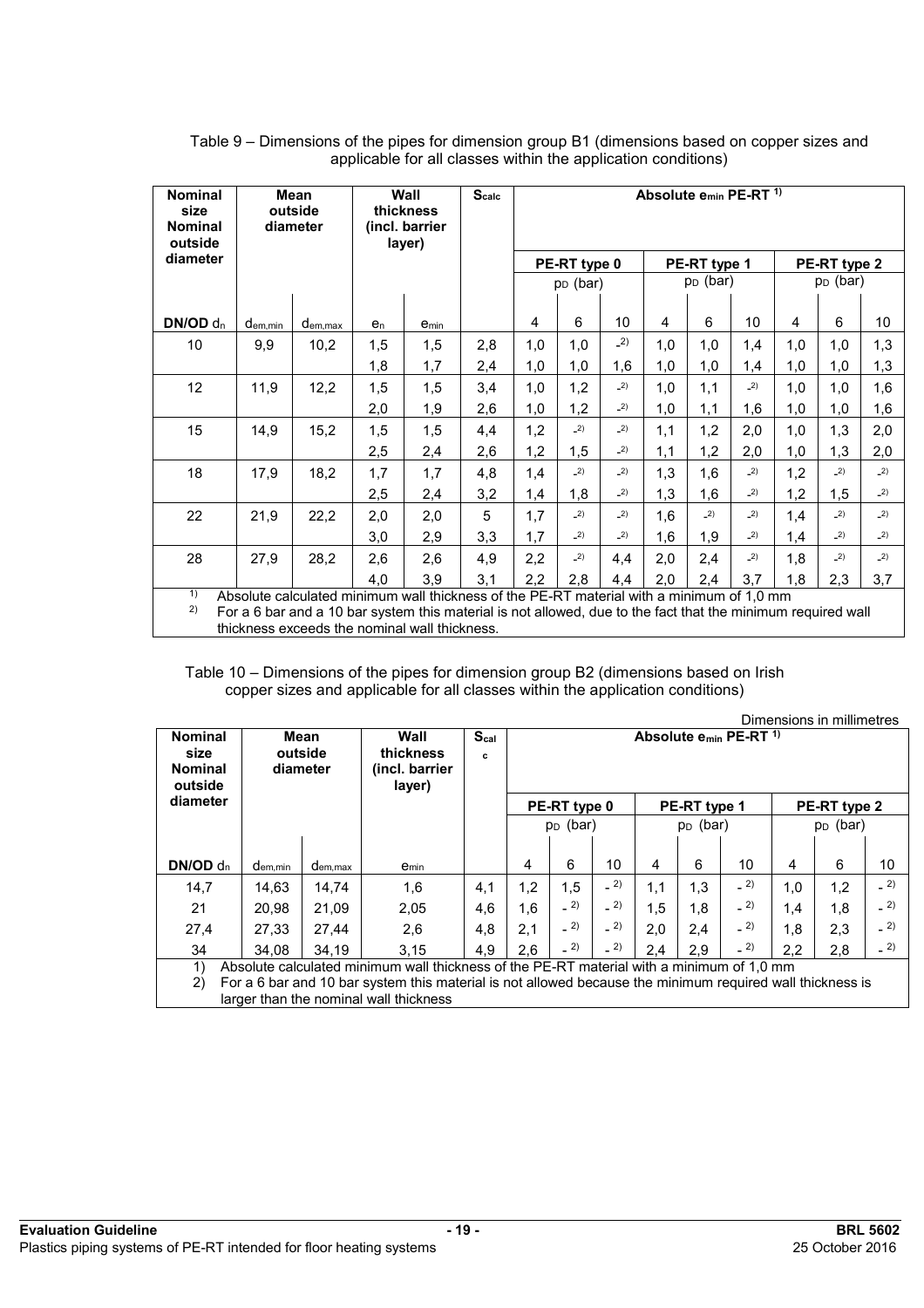|                                                     |              |                             |                                                                                                                                                                                                                                                  |              |                                               |              |       |     |              |       | Dimensions in millimetres |              |       |
|-----------------------------------------------------|--------------|-----------------------------|--------------------------------------------------------------------------------------------------------------------------------------------------------------------------------------------------------------------------------------------------|--------------|-----------------------------------------------|--------------|-------|-----|--------------|-------|---------------------------|--------------|-------|
| <b>Nominal</b><br>size<br><b>Nominal</b><br>outside |              | Mean<br>outside<br>diameter | Wall<br>thickness<br>(incl. barrier<br>layer)                                                                                                                                                                                                    | <b>Scalc</b> | Absolute e <sub>min</sub> PE-RT <sup>1)</sup> |              |       |     |              |       |                           |              |       |
| diameter                                            |              |                             |                                                                                                                                                                                                                                                  |              |                                               | PE-RT type 0 |       |     | PE-RT type 1 |       |                           | PE-RT type 2 |       |
|                                                     |              |                             |                                                                                                                                                                                                                                                  |              |                                               | $p_D$ (bar)  |       |     | $p_D$ (bar)  |       |                           | $p_D$ (bar)  |       |
| $DN/OD$ d <sub>n</sub>                              | $d_{em,min}$ | d <sub>em,max</sub>         | $e_{min}$                                                                                                                                                                                                                                        |              | 4                                             | 6            | 10    | 4   | 6            | 10    | 4                         | 6            | 10    |
| 12                                                  | 12           | 12,3                        | 2,0                                                                                                                                                                                                                                              | 2,5          | 1,0                                           | 1,2          | 1,9   | 1,0 | 1,1          | 1,6   | 1,0                       | 1,0          | 1,6   |
| 14                                                  | 14           | 14,3                        | 2,0                                                                                                                                                                                                                                              | 3,0          | 1,1                                           | 1,4          | $-2)$ | 1,0 | 1,2          | 1,9   | 1,0                       | 1,2          | 1,9   |
| 15                                                  | 15           | 15,3                        | 2,0                                                                                                                                                                                                                                              | 3,2          | 1,2                                           | 1,5          | $-2)$ | 1,1 | 1,3          | $-2)$ | 1,0                       | 1,3          | $-2)$ |
| 16                                                  | 16           | 16,3                        | 2,0                                                                                                                                                                                                                                              | 3,5          | 1,3                                           | 1,6          | $= 2$ | 1,2 | 1,4          | $-2)$ | 1,1                       | 1,4          | $-2)$ |
| 17                                                  | 17           | 17,3                        | 2,0                                                                                                                                                                                                                                              | 3,8          | 1,3                                           | 1.7          | $= 2$ | 1,3 | 1,6          | $-2)$ | 1,1                       | 1,5          | $-2)$ |
| 18                                                  | 18           | 18,3                        | 2,0                                                                                                                                                                                                                                              | 4,0          | 1,4                                           | 1,8          | $-2)$ | 1,3 | 1,6          | $-2)$ | 1,2                       | 1,5          | $-2)$ |
| 20                                                  | 20           | 20,3                        | 2,0                                                                                                                                                                                                                                              | 4,5          | 1,6                                           | $= 2$        | $-2)$ | 1,4 | 1,7          | $-2)$ | 1,3                       | 1,7          | $-2)$ |
| 1)<br>2)                                            |              |                             | Absolute calculated minimum wall thickness of the PE-RT material with a minimum of 1,0 mm<br>For a 6 bar and 10 bar system this material is not allowed because the minimum required wall thickness is<br>larger than the nominal wall thickness |              |                                               |              |       |     |              |       |                           |              |       |

Table 11 – Dimensions of the pipes for dimension group C – heating systems

|                | Dimensions in millimetres        |                                                                                                                                                        |                |                |                         |  |  |  |  |  |  |
|----------------|----------------------------------|--------------------------------------------------------------------------------------------------------------------------------------------------------|----------------|----------------|-------------------------|--|--|--|--|--|--|
|                | <b>Minimum</b><br>wall thickness | Tolerance <sup>1)</sup>                                                                                                                                | wall thickness | <b>Minimum</b> | Tolerance <sup>1)</sup> |  |  |  |  |  |  |
|                | emin                             |                                                                                                                                                        |                | <b>e</b> min   | х                       |  |  |  |  |  |  |
| >              | ≤                                |                                                                                                                                                        | $\geq$         | ≤              |                         |  |  |  |  |  |  |
|                | 2                                | 0,3                                                                                                                                                    |                | 5              | 0,6                     |  |  |  |  |  |  |
| $\overline{2}$ | 3                                | 0,4                                                                                                                                                    | 5              | 6              | 0,7                     |  |  |  |  |  |  |
| 3              |                                  | 0,5                                                                                                                                                    | 6              |                | 0.8                     |  |  |  |  |  |  |
| 1)             | level 5 of ISO 11922-1           | The tolerance is defined as $(+X/0$ mm) in which X is the value of the<br>tolerance as mentioned in this table. The permitted tolerance corresponds to |                |                |                         |  |  |  |  |  |  |

#### *5.2.6 Certification mark*

The following marks and indications must be provided on each product and product packaging in a clear, legible and indelible way:

- KOMO (or KOMO® word mark) + class 4 / design pressure;
- certificate number of the accompanying technical approval(system)certificate;
- manufacturer's name, trade name, system name or logo;
- material identification : PE-RT type 0, 1 or 2;
- construction pipe : PE-RT/EVOH or PE-RT/EVOH/PE-RT
- nominal outside diameter and nominal wall thickness in mm.
- production code.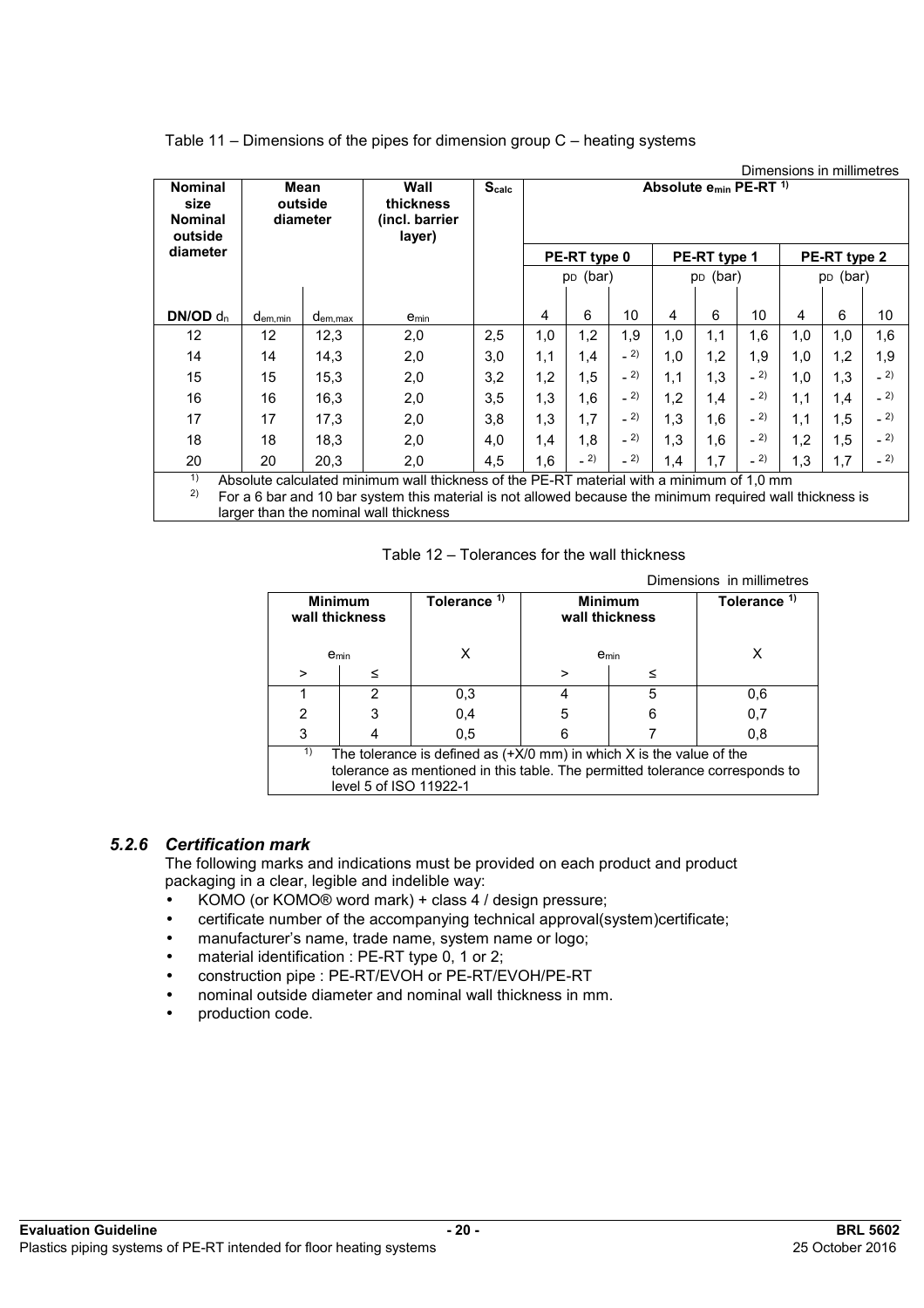# **6 Quality system requirements**

### **General**

This chapter contains the requirements that have to be met by the supplier's quality management system

#### **Manager of the quality system**

Within the organisational structure an employee must have been appointed who is in charge of managing the quality system.

#### **Internal quality control/quality plan**

The supplier must have an implemented and operational internal quality control scheme in place (IQC-scheme).

In this IQC-scheme the following must be demonstrably recorded:

- materials used in the product
- which aspects are checked by the manufacturer;
- according to which methods these inspections are carried out;
- how often these inspections are carried out;
- how the inspection results are registered and stored.

This IQC-scheme shall be derived from the example format as shown in the annex. The scheme must be detailed in such a way that it provides CI sufficient confidence that the requirements of this evaluation guideline are continuously fulfilled.

#### **Management of laboratory- and measure apparatus**

The supplier must determine which laboratory- and measure apparatus are needed based on this BRL in order to demonstrate the product fulfils the requirments.

When applicable laboratory- and measure apparatus need to be calibrated at specified intervals.

The apparatus in question need to be marked in such a way that can be determined what the calibration status is.

The supplier is required to register the calibration results.

#### $6.5$ **Procedures and work instructions**

The supplier must be able to submit procedures for:

- storage of used materials and readied product;
- the handling of non-conforming products:
- corrective actions in case non-conformities are found;
- the handling of complaints regarding the products and/or services supplied;
- managing work instructions and inspection sheets in use.

#### **Other requirements imposed on the quality system**

In case the quality system of the supplier is certified on the basis of ISO 9001, a combination can be made with the IQC-scheme.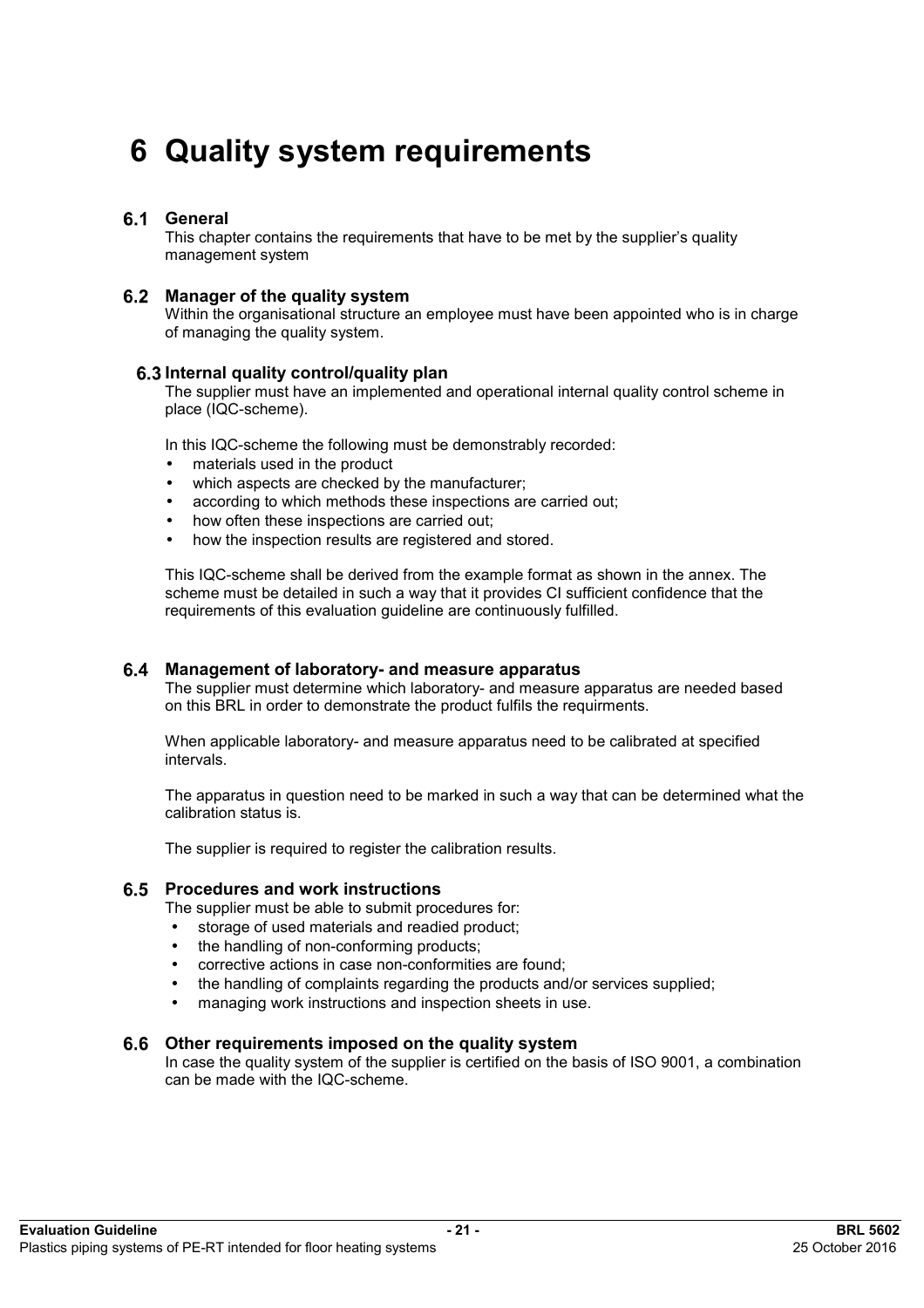# **7 Summary of tests and inspections**

# **7.1 Testmatrix**

The table below contains a summary of the tests and inspections to be carried out in the event of certification. The following definitions are used.

- **Initial tests:** The test to determine if all demands are met as stated in the BRL.
- **Inspection:** the evaluation tests which is held after issuing of the certificate in order to determine if the certified products are meeting the demands continuously; thereby is lo noted at what frequency inspections by the certifying institute (CI) are needed.
- **Evaluation of the quality system:** evaluation of the compliance to the IKB schedule and procedures.

| Description of requirement                                                                                                                                                                                                                                                                                                                                                                                                                            | Par.       |                                                                                                                                                    | Test within the scope of               |                    |                                      |  |  |
|-------------------------------------------------------------------------------------------------------------------------------------------------------------------------------------------------------------------------------------------------------------------------------------------------------------------------------------------------------------------------------------------------------------------------------------------------------|------------|----------------------------------------------------------------------------------------------------------------------------------------------------|----------------------------------------|--------------------|--------------------------------------|--|--|
|                                                                                                                                                                                                                                                                                                                                                                                                                                                       | <b>BRL</b> | Initial                                                                                                                                            | Surveillance by CI after               |                    | raw                                  |  |  |
|                                                                                                                                                                                                                                                                                                                                                                                                                                                       |            | tests                                                                                                                                              | issue of the certificate <sup>1)</sup> |                    | material                             |  |  |
|                                                                                                                                                                                                                                                                                                                                                                                                                                                       |            |                                                                                                                                                    | Inspection <sup>2</sup>                | Frequency          |                                      |  |  |
|                                                                                                                                                                                                                                                                                                                                                                                                                                                       |            | <b>System requirements</b>                                                                                                                         |                                        |                    |                                      |  |  |
| Resistance of mounted assemblies                                                                                                                                                                                                                                                                                                                                                                                                                      | 4.3.1      | X                                                                                                                                                  |                                        |                    | X                                    |  |  |
| to temperature cycling                                                                                                                                                                                                                                                                                                                                                                                                                                |            |                                                                                                                                                    |                                        |                    |                                      |  |  |
| Resistance to pull-out under                                                                                                                                                                                                                                                                                                                                                                                                                          |            | X                                                                                                                                                  |                                        |                    |                                      |  |  |
| constant longitudinal force                                                                                                                                                                                                                                                                                                                                                                                                                           |            |                                                                                                                                                    |                                        |                    |                                      |  |  |
| Leaktightness under vacuum                                                                                                                                                                                                                                                                                                                                                                                                                            |            | X                                                                                                                                                  |                                        |                    |                                      |  |  |
| Leaktightness under internal                                                                                                                                                                                                                                                                                                                                                                                                                          |            | X                                                                                                                                                  |                                        |                    |                                      |  |  |
| pressure of assemblies subjected to                                                                                                                                                                                                                                                                                                                                                                                                                   |            |                                                                                                                                                    |                                        |                    |                                      |  |  |
| bending                                                                                                                                                                                                                                                                                                                                                                                                                                               |            |                                                                                                                                                    |                                        |                    |                                      |  |  |
| Resistance to internal pressure                                                                                                                                                                                                                                                                                                                                                                                                                       |            | X                                                                                                                                                  | X                                      | 1x year            | X                                    |  |  |
| (strength joints)                                                                                                                                                                                                                                                                                                                                                                                                                                     |            |                                                                                                                                                    |                                        |                    |                                      |  |  |
| Installation instructions                                                                                                                                                                                                                                                                                                                                                                                                                             |            | X                                                                                                                                                  |                                        |                    |                                      |  |  |
|                                                                                                                                                                                                                                                                                                                                                                                                                                                       |            |                                                                                                                                                    |                                        |                    |                                      |  |  |
| Material                                                                                                                                                                                                                                                                                                                                                                                                                                              | 5.1.1      | X                                                                                                                                                  | X                                      | 1x year            | X                                    |  |  |
|                                                                                                                                                                                                                                                                                                                                                                                                                                                       |            | X                                                                                                                                                  | $X^{3}$                                | 1x year            | X                                    |  |  |
| <b>Dimensions</b>                                                                                                                                                                                                                                                                                                                                                                                                                                     |            | X                                                                                                                                                  | X                                      | 1x year            | X                                    |  |  |
| Rubber                                                                                                                                                                                                                                                                                                                                                                                                                                                |            | X                                                                                                                                                  |                                        |                    | X                                    |  |  |
|                                                                                                                                                                                                                                                                                                                                                                                                                                                       |            | X                                                                                                                                                  | х                                      | 1x year            |                                      |  |  |
|                                                                                                                                                                                                                                                                                                                                                                                                                                                       |            | $\overline{\mathsf{X}}$                                                                                                                            | $\overline{\mathsf{x}}$                | 1x year            | $\overline{\mathsf{X}}$              |  |  |
|                                                                                                                                                                                                                                                                                                                                                                                                                                                       |            |                                                                                                                                                    |                                        |                    |                                      |  |  |
|                                                                                                                                                                                                                                                                                                                                                                                                                                                       |            | X                                                                                                                                                  | X                                      | 1x year            | X                                    |  |  |
|                                                                                                                                                                                                                                                                                                                                                                                                                                                       |            | $\mathsf{x}$                                                                                                                                       |                                        |                    | X                                    |  |  |
|                                                                                                                                                                                                                                                                                                                                                                                                                                                       |            |                                                                                                                                                    |                                        |                    |                                      |  |  |
|                                                                                                                                                                                                                                                                                                                                                                                                                                                       |            | $\overline{\mathsf{X}}$                                                                                                                            |                                        |                    | X                                    |  |  |
|                                                                                                                                                                                                                                                                                                                                                                                                                                                       |            |                                                                                                                                                    |                                        |                    |                                      |  |  |
|                                                                                                                                                                                                                                                                                                                                                                                                                                                       |            |                                                                                                                                                    |                                        |                    |                                      |  |  |
| Rubber                                                                                                                                                                                                                                                                                                                                                                                                                                                |            |                                                                                                                                                    |                                        |                    |                                      |  |  |
|                                                                                                                                                                                                                                                                                                                                                                                                                                                       |            |                                                                                                                                                    |                                        |                    |                                      |  |  |
|                                                                                                                                                                                                                                                                                                                                                                                                                                                       |            |                                                                                                                                                    |                                        |                    |                                      |  |  |
|                                                                                                                                                                                                                                                                                                                                                                                                                                                       |            |                                                                                                                                                    |                                        |                    |                                      |  |  |
|                                                                                                                                                                                                                                                                                                                                                                                                                                                       |            |                                                                                                                                                    |                                        |                    |                                      |  |  |
|                                                                                                                                                                                                                                                                                                                                                                                                                                                       |            |                                                                                                                                                    |                                        |                    |                                      |  |  |
|                                                                                                                                                                                                                                                                                                                                                                                                                                                       |            |                                                                                                                                                    |                                        |                    |                                      |  |  |
| corrosion                                                                                                                                                                                                                                                                                                                                                                                                                                             |            |                                                                                                                                                    |                                        |                    |                                      |  |  |
| Long-term strength<br>Degree of cross linking / MFR<br>Resistance to inner water pressure<br>(strength fitting body) (see system)<br>Appearance<br>Resistance to internal pressure:<br>Thermal stability material fitting body<br>Influence of heating<br>Material composition<br><b>Dimensions</b><br>Construction<br>Resistance to internal pressure<br>(strength body) see system<br>Resistance to stress corrosion<br>Resistance to intergranular | 5.1.2      | Requirements for plastics fittings/ dividers<br>Requirements for metal fittings/ dividers<br>Χ<br>X<br>X<br>X<br>$\overline{\mathsf{X}}$<br>X<br>X | X<br>X                                 | 1x year<br>1x year | Χ<br>X<br>X<br>X<br>Χ<br>X<br>X<br>X |  |  |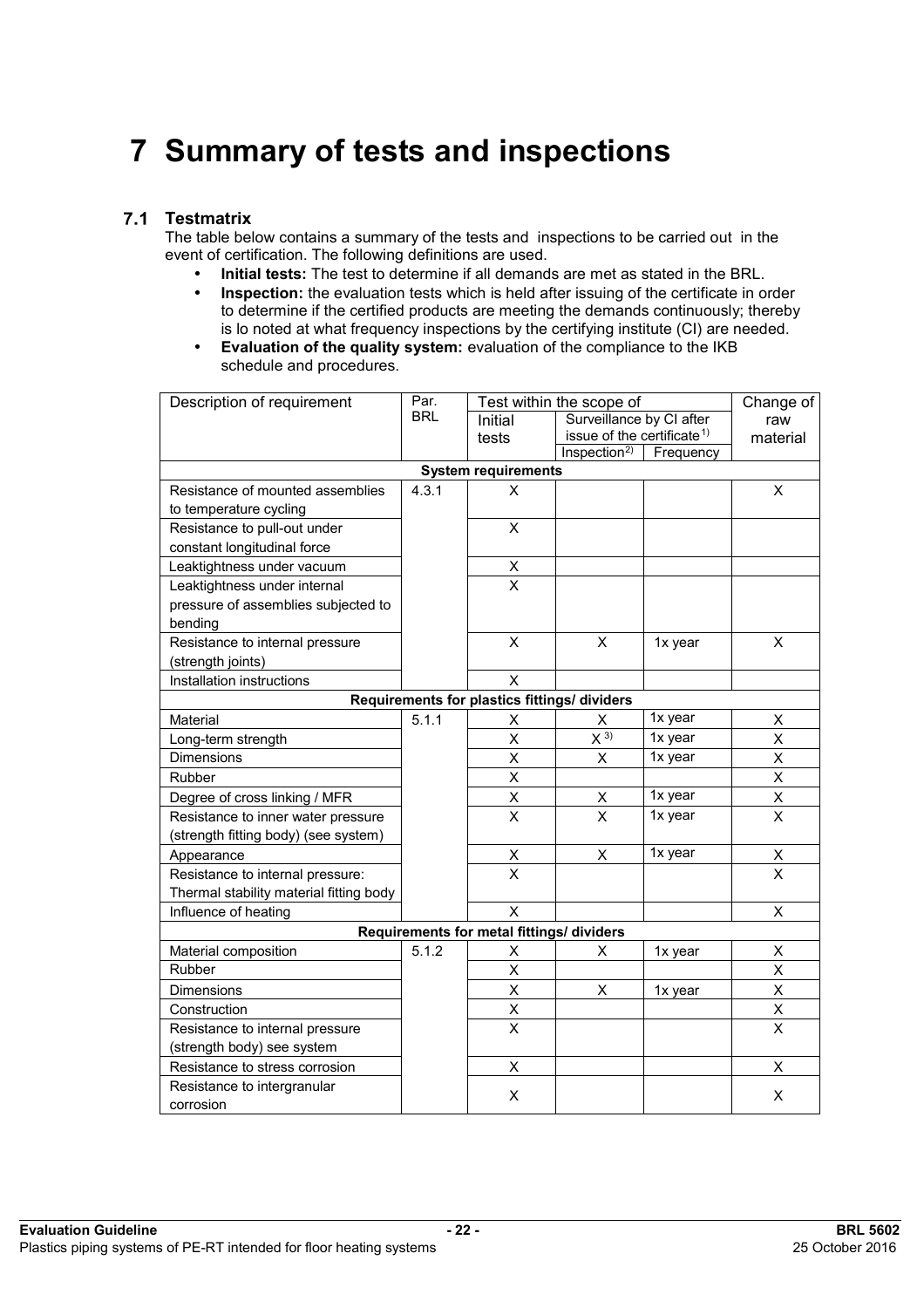| Description of requirement       | Par.       |                           | Test within the scope of               |           | Change of |
|----------------------------------|------------|---------------------------|----------------------------------------|-----------|-----------|
|                                  | <b>BRL</b> | Initial                   | Surveillance by CI after               |           | raw       |
|                                  |            | tests                     | issue of the certificate <sup>1)</sup> |           | material  |
|                                  |            |                           | Inspection <sup>2</sup>                | Frequency |           |
|                                  |            | Requirements for the pipe |                                        |           |           |
| Long-term strength               | 5.2.2      | X                         | $X^{3}$                                |           | X         |
| Appearance                       | 5.2.5      | X                         | X                                      | 1x year   | X         |
| Material                         |            | X                         | X                                      | 1x year   | X         |
| <b>Dimensions</b>                |            | X                         | X                                      | 1x year   | X         |
| <b>MFR</b>                       |            | X                         | X                                      | 1x year   | X         |
| Melting temperature adhesive     |            | X                         |                                        |           | X         |
| Resistance to internal hydraulic |            | X                         | X                                      | 1x year   | X         |
| pressure                         |            |                           |                                        |           |           |
| Thermal stability pipe           |            | X                         |                                        |           | X         |
| Oxygen permeability              |            | X                         | X                                      | 1x year   | X         |
| Longitudinal reversion           |            | X                         | X                                      | 1x year   | X         |

<sup>1)</sup> In case the product or production process changes significantly, the performance requirements must be determined again.

<sup>2)</sup> By the site assessor or by the supplier in the presence of the site assessor all product properties that can be evaluated within the visiting time (maximum 1 day) are determined. In case this is not possible, an agreement will be made between the certification body and the supplier about how the inspection will take place.

<sup>3)</sup> This aspect is compared with the for this aspect ascertained acceptance parameters on the basis of the IQC inspection (indirect by means of direct related parameters).

#### **Evaluation of the quality system**

During each inspection visit the quality system of the supplier shall be examined and evaluated.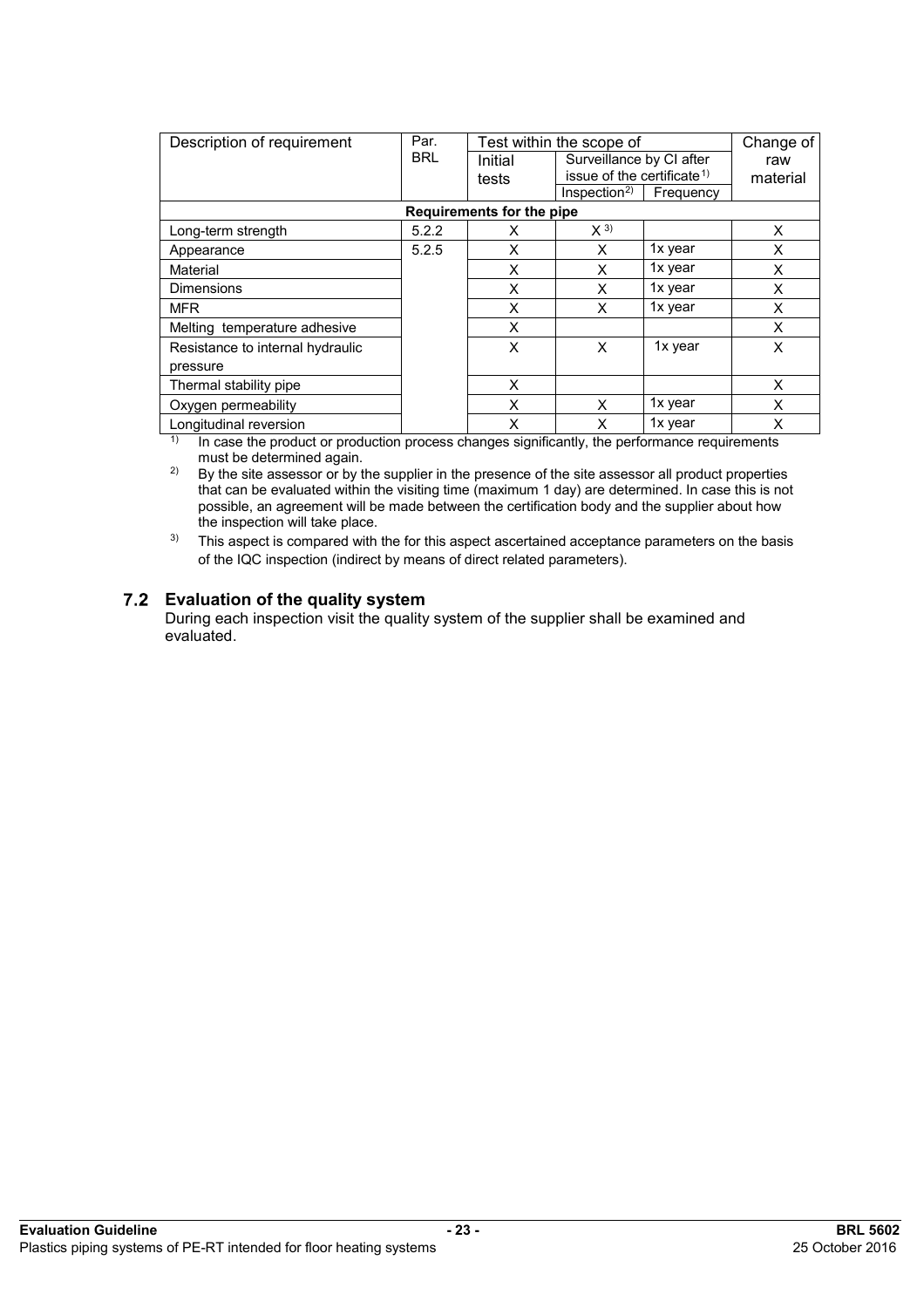# **8 Requirements imposed on the certification body**

# **General**

The certification body has to be accredited for the subject of this BRL on the basis of NEN-EN-ISO/IEC 17065 by the Dutch Accreditation Council (RvA).

The certification body must have the disposal of a regulation, or an equivalent document, in which the general rules for certification are laid down. In particular these are:

- The general rules for carrying out the initial tests, to be distinguished in:
	- o The way suppliers are informed about the handling of the application;
	- o Execution of the initial tests;
	- o The decision with regard to the initial tests executed.
- The general rules with regard to the execution of inspections and the inspection aspects to be employed;
- The measures to be taken by the certification body in the event of non-conformities;
- The measures to be taken by the certification body in the event of illegitimate use of certificates, certification marks, icons and trademarks;
- The rules for termination of the certificate:
- The possibility of lodging appeal against decisions or measures made by the certification body.

#### **Certification staff**

The staff involved in the certification is to be sub-divided into:

- Certification assessor/ Reviewer: in charge of review of the by the supplier supplied or to be supplied construction drawings and documents, admissions, reviewing of applications and the review of conformity assessments;
- Site assessor: in charge of carrying out external inspections at the supplier's works;
- Decision-maker: in charge of taking decisions in connection with the initial tests performed, continuing the certification in connection with the inspections performed and making decisions on the need of corrective actions.

#### *8.2.1 Competence requirements*

Distinguished are:

- Competence requirements for executive certification staff of a CI that fulfil the requirements of NEN-EN-ISO/IEC 17065;
- Competence requirements for executive certification staff of a CI that are in addition set up by the Board of Experts for the subject of this evaluation guideline.

The competencies of the relevant certification personnel must be visibly documented.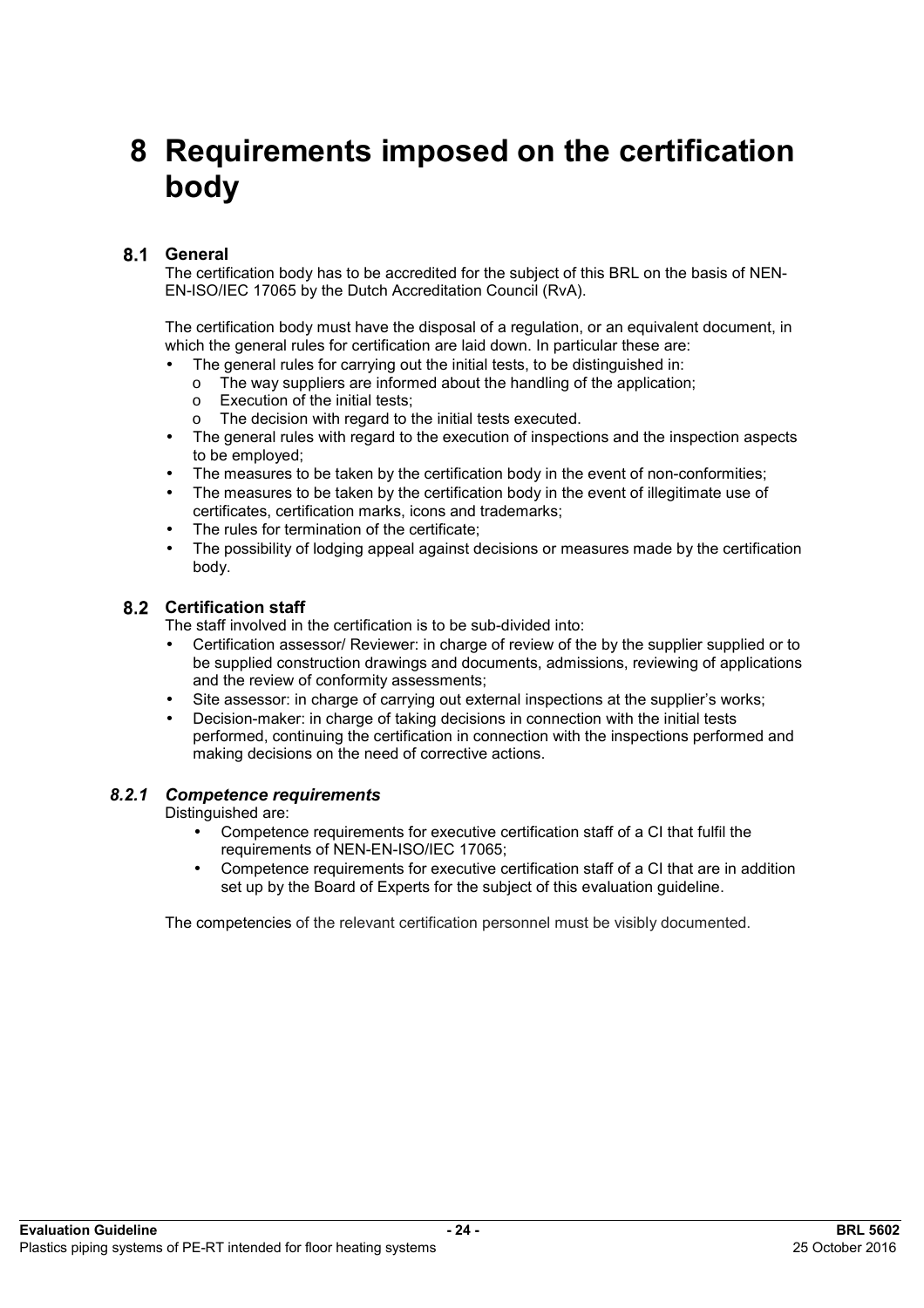|                                                                                                                                                                                                                                                                                                                                                                                                                                                                    | <b>Certification</b><br>assessor/ Reviewer                                                                                                                                                                                                                                                                                                                | Site assessor                                                                                                                                                                                                                                                                                                                                                                                                              | <b>Decision-maker</b>                                            |
|--------------------------------------------------------------------------------------------------------------------------------------------------------------------------------------------------------------------------------------------------------------------------------------------------------------------------------------------------------------------------------------------------------------------------------------------------------------------|-----------------------------------------------------------------------------------------------------------------------------------------------------------------------------------------------------------------------------------------------------------------------------------------------------------------------------------------------------------|----------------------------------------------------------------------------------------------------------------------------------------------------------------------------------------------------------------------------------------------------------------------------------------------------------------------------------------------------------------------------------------------------------------------------|------------------------------------------------------------------|
| <b>General competence</b>                                                                                                                                                                                                                                                                                                                                                                                                                                          |                                                                                                                                                                                                                                                                                                                                                           |                                                                                                                                                                                                                                                                                                                                                                                                                            |                                                                  |
| General<br>education                                                                                                                                                                                                                                                                                                                                                                                                                                               | • Higher vocational<br>education                                                                                                                                                                                                                                                                                                                          | • Intermediate technical<br>vocational education                                                                                                                                                                                                                                                                                                                                                                           | • Higher vocational<br>education                                 |
| Knowledge of company<br>processes<br>Competence for<br>professional evaluation                                                                                                                                                                                                                                                                                                                                                                                     | • 1 year work experience                                                                                                                                                                                                                                                                                                                                  | • 2 years work<br>experience<br>• Audit raining                                                                                                                                                                                                                                                                                                                                                                            | • 5 years work<br>experience of which 1<br>year in certification |
| <b>Technical competence</b>                                                                                                                                                                                                                                                                                                                                                                                                                                        |                                                                                                                                                                                                                                                                                                                                                           |                                                                                                                                                                                                                                                                                                                                                                                                                            |                                                                  |
| Knowledge of the BRL                                                                                                                                                                                                                                                                                                                                                                                                                                               | • Detailed knowledge of<br>the specified BRL in<br>question or the BRL's<br>related to each other.                                                                                                                                                                                                                                                        | • Witness inspection<br>• Knowledge of the<br>chapters of the BRL<br>which relate to the<br>quality system and the<br>tests.                                                                                                                                                                                                                                                                                               | $\bullet$ n/a                                                    |
| Relevant knowledge of:<br>• The technology involved<br>with producing the<br>products to be<br>inspected, the execution<br>of processes and the<br>provisioning of services.<br>• The way products are<br>used, processes are<br>applied and services are<br>rendered:<br>• Any deficiency that can<br>occur during use of the<br>product, any mistake<br>that can be made during<br>the use of a product and<br>any imperfection in the<br>rendering of services. | • Relevant technical<br>higher vocational<br>education work and<br>intellectual level.<br>• At least 1 year of<br>experience in<br>production, testing,<br>inspection and or in the<br>installation trade.<br>including:<br>- 2x inspections under<br>supervision<br>• Or internal training<br>course including:<br>- 2x inspections under<br>supervision | • Intermediate technical<br>vocational education<br>work and intellectual<br>level.<br>• At least 1 year of<br>experience in<br>production, testing,<br>inspection and or in the<br>installation trade.<br>including:<br>- 3x inspections under<br>supervision<br>- 1x independent<br>inspection<br>• Or internal training<br>course including:<br>- 3x inspections under<br>supervision<br>- 1x independent<br>inspection | $\bullet$ n/a                                                    |

#### *8.2.2 Qualification*

Certification staff must be demonstrably qualified by evaluation of education and experience of the above-mentioned requirements.

The authority for qualification rests with the management of the certification body.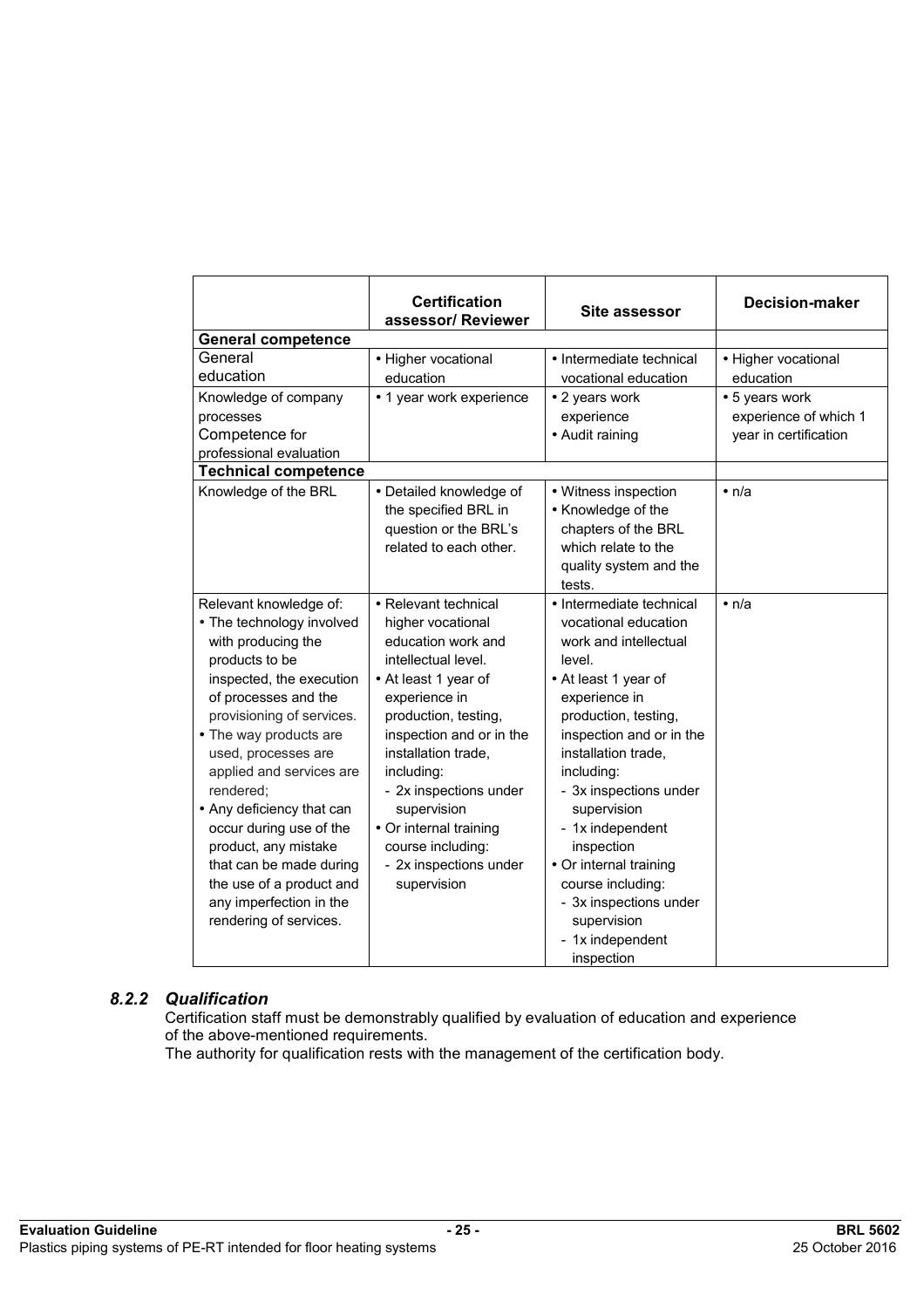#### **Report initial tests**

The certification body records the results of the initial tests in a report. The report must fulfil the following requirements:

- Completeness: the report judges about all requirements of the evaluation guideline;
- Traceability: the findings whereupon the judgements are based must be recorded in a traceable way.

With regard to granting the certificate, the decision-maker must be able to base his decision upon the findings recorded in the report.

#### **Decision with regard to the issue of the certificate**

The decision with regard to the issue of the certificate must be made by a qualified decisionmaker, who was not involved at the initial tests. The decision must be traceable recorded.

#### **Nature and frequency of external inspections**

The certification body must enforce inspections at the supplier's site to investigate whether the obligations are met. The Board of Experts advises about the number of inspection visits required. At the time of validation of this evaluation guideline this frequency has been fixed at four inspection visits per year.

In case the quality system of the supplier is certified on the basis of ISO 9001, the frequency is set at 2 inspection visits per year.

If the supplier is the holder of a system (not a manufacturer of a pipe or a fitting), the frequency is set to 1 inspection a year.

If the supplier is a private label owner (identical certificate derived from an existing (technical approval-with-)product certificate) then the frequency is set at 1 inspection per 2 year.

Inspections shall invariably include:

- The IQC-scheme of the supplier and the results of tests carried out by the supplier;
- The correct marking of the certified products;
- The compliance with the required procedures.

The findings of the inspection visits performed shall be traceably recorded, by the certification body, in a report.

#### **Report to the Board of Experts**

The certification body reports at least once a year about the certification activities performed. In this reporting, the following subjects must be addressed:

- Mutations in number of certificates (new/cancelled);
- Number of inspections carried out in relation to the fixed frequency;
- Results of the inspections;
- Measures imposed in case of non-conformities;
- Complaints received from third parties concerning certified products.

#### **Interpretation of requirements**

The Board of Experts may lay down the interpretation of this evaluation guideline in a separate interpretation document.

The certification body is obliged to inform whether an interpretation document is available. If this is the case, then the interpretations as laid down in the interpretation document must be employed.

#### **Sanction policy**

The sanction policy and the weighing of the non-conformities is available through the service page on the web-site of the certification institute who drafted this guideline.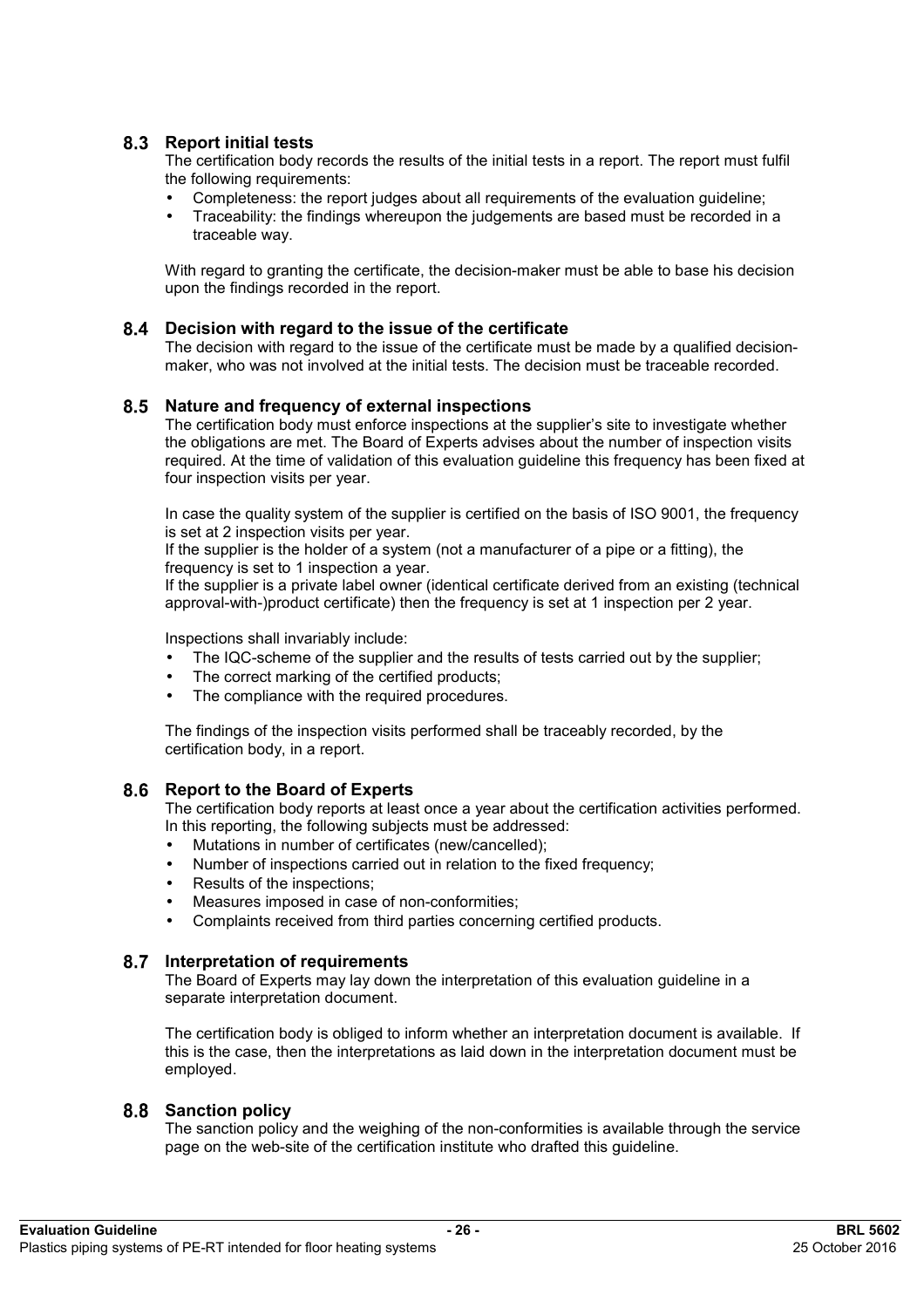# **9 List of mentioned documents**

# **Norms/ normative documents:**

| ISO 7-1:1994 + C1:2007  | Pipe threads where pressure-tight joints are made on the threads - Part 1:<br>Dimensions, tolerances and designation                                                                                                                      |
|-------------------------|-------------------------------------------------------------------------------------------------------------------------------------------------------------------------------------------------------------------------------------------|
| NEN-EN- ISO 228-1: 2003 | Pipe threads where pressure-tight joints are not made on the threads -<br>Part 1: Dimensions, tolerances and designation                                                                                                                  |
| NEN-EN-ISO 580: 2005    | Plastics piping and ducting systems - Injection-moulded thermoplastics<br>fittings - Methods for visually assessing the effects of heating                                                                                                |
| NEN-EN-ISO 1133-1: 2011 | Plastics - Determination of the melt mass-flow rate (MFR) and melt<br>volume-flow rate (MVR) of thermoplastics - Part 1: Standard method                                                                                                  |
| NEN-EN-ISO 1167-1:2006  | Thermoplastics pipes, fittings and assemblies for the conveyance of fluids<br>- Determination of the resistance to internal pressure                                                                                                      |
| NEN-EN 1254-3: 1998     | Copper and copper alloys - Plumbing fittings - Part 3: Fittings with<br>compression ends for use with plastics pipes                                                                                                                      |
| NEN-EN 1254-6:2012      | Copper and copper alloys - Plumbing fittings - Part 6: Fittings with push-fit<br>ends                                                                                                                                                     |
| NEN-EN 1254-8:2012      | Copper and copper alloys - Plumbing fittings - Part 8: Fittings with press<br>ends for use with plastics and multilayer pipes                                                                                                             |
| BRL 2013:2012 +WB:2014  | Vulcanized rubber products for hot and cold non-drinking water<br>applications                                                                                                                                                            |
| NEN-EN-ISO 2505: 2005   | Thermoplastics pipes - Longitudinal reversion - Test method and<br>parameters                                                                                                                                                             |
| NEN-EN-ISO 3126: 2005   | Plastics piping systems - Plastics components - Determination of<br>dimensions                                                                                                                                                            |
| NEN-EN-ISO 3501:2015    | Plastics piping systems - Mechanical joints between fittings and pressure<br>pipes - Test method for resistance to pull-out under constant longitudinal<br>force                                                                          |
| NEN-EN-ISO 3503:2015    | Plastics piping systems - Mechanical joints between fittings and pressure<br>pipes - Test method for leaktightness under internal pressure of<br>assemblies subjected to bending                                                          |
| NEN-EN-ISO 3651-2:1998  | Determination of resistance to intergranular corrosion of stainless steels -<br>Part 1: Austenitic and ferritic-austenitic (duplex) stainless steels -<br>Corrosion test nitric acid medium by measurement of loss in mass (Huey<br>test) |
| ISO 4065:1996           | Thermoplastic pipes - Universal wall thickness table                                                                                                                                                                                      |
| NEN-EN-ISO 6708: 1995   | Pipe components - Definition and selection of DN (nominal size)                                                                                                                                                                           |
| NEN-ISO 6957:1988       | Copper alloys - Ammonia tests for stress corrosion resistance                                                                                                                                                                             |
| ISO 9001:2015           | Quality management systems - Requirements                                                                                                                                                                                                 |
| NEN-EN-ISO 9080: 2012   | Plastics piping and ducting systems - Determination of the long-term<br>hydrostatic strength of thermoplastics materials in pipe form by<br>extrapolation                                                                                 |

NEN-EN 10088-1:2005 Stainless steels - Part 1: List of stainless steels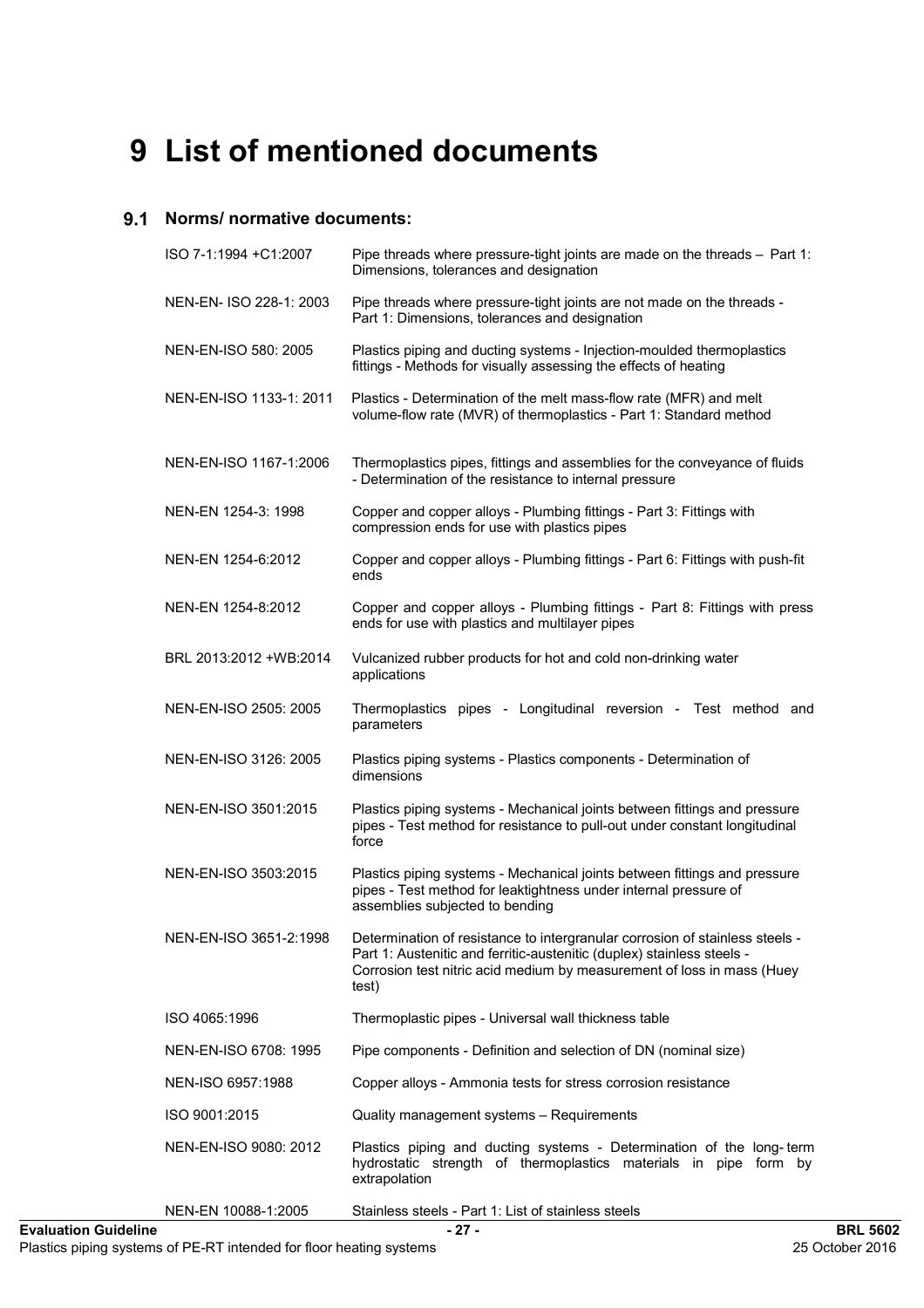| NEN-EN-ISO 10147:2012            | Pipes and fittings made of crosslinked polyethylene (PE-X) - Estimation of<br>the degree of crosslinking by determination of the gel content                           |
|----------------------------------|------------------------------------------------------------------------------------------------------------------------------------------------------------------------|
| NEN-EN 10283:2010                | Corrosion resistant steel castings                                                                                                                                     |
| NEN-ISO 10508: 2006              | Plastics piping systems for hot and cold water installations - Guidance for<br>classification and design                                                               |
| NEN-EN-ISO 11357-3:<br>2013      | Plastics - Differential scanning calorimetry (DSC) - Part 3: Determination of<br>temperature and enthalpy of melting and crystallization                               |
| ISO 11922-1: 1997                | Thermoplastics pipes for the conveyance of fluids - Dimensions and<br>tolerances - Part 1: Metric series                                                               |
| NEN-EN 12293: 2000               | Plastics piping systems - Thermoplastics pipes and fittings for hot and cold<br>water - Test method for the resistance of mounted assemblies to<br>temperature cycling |
| NEN-EN 12294: 2000               | Plastics piping systems - Systems for hot and cold water - Test method for<br>leaktightness under vacuum                                                               |
| NEN-ISO 17455: 2005 /<br>C1:2007 | Plastics piping systems - Multilayer pipes - Determination of the oxygen<br>permeability of the barrier pipe                                                           |
| NEN-EN-ISO 22391-2: 2009         | Plastics piping systems for hot and cold water installations - Polyethylene<br>of raised temperature resistance (PE-RT) – parts 2                                      |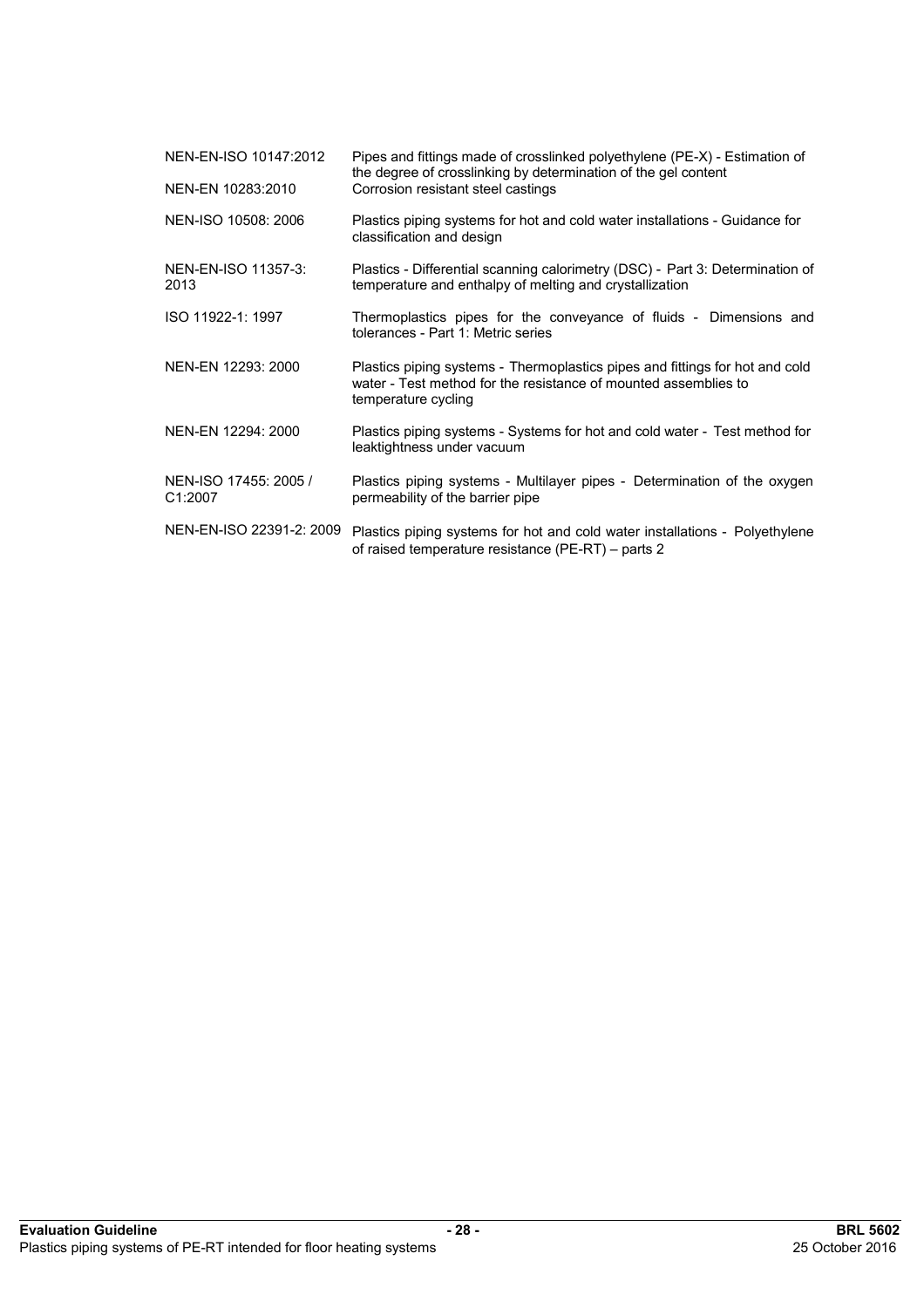# **I example IQC-scheme Product manufacturer**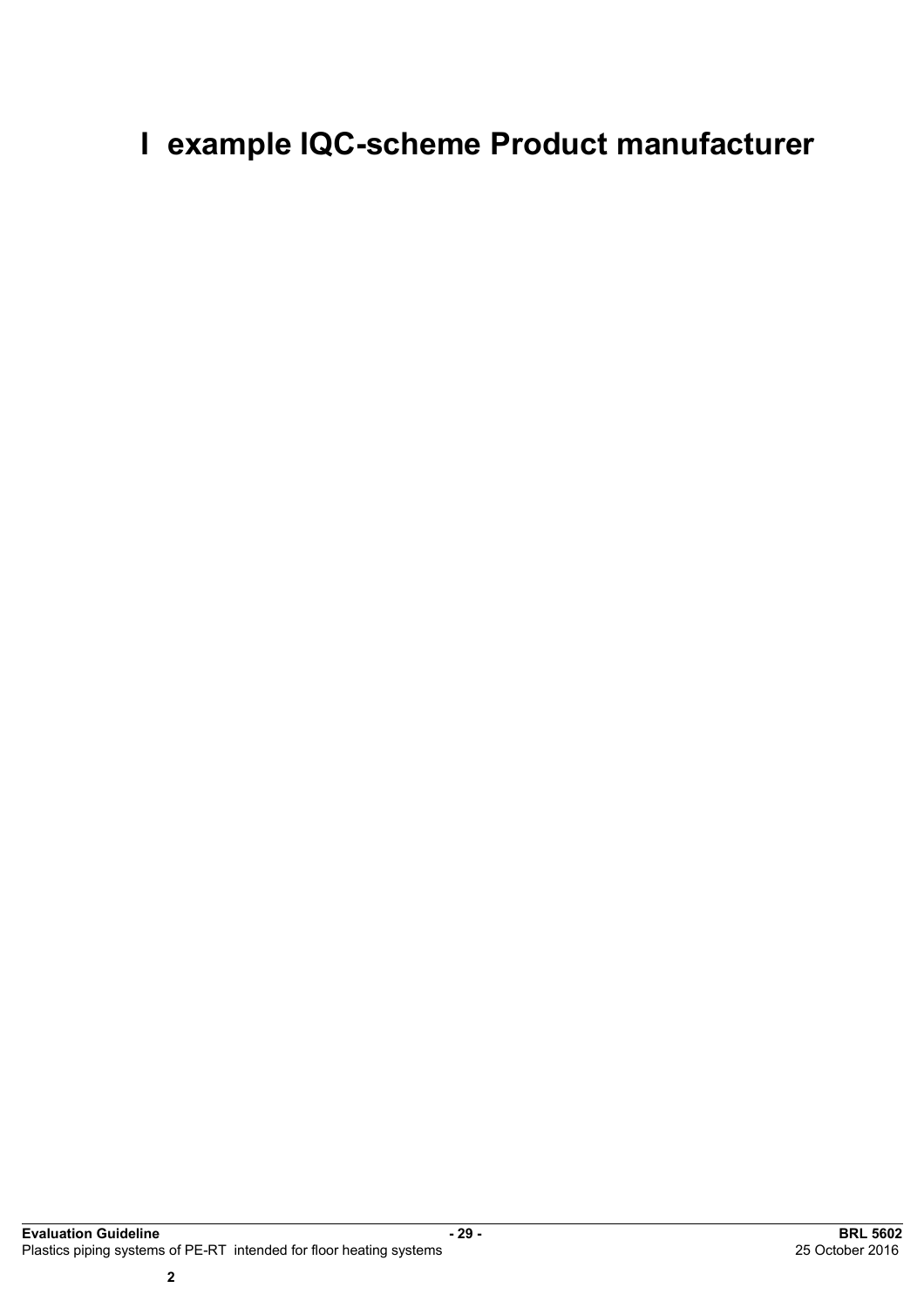| <b>IQC-schedule</b><br><b>INTERNAL QUALITY PLAN</b>                                                                   | Manufacturer / supplier :<br>Production location address |                                                                                                                                                                       | Number of<br>appendices: |  |
|-----------------------------------------------------------------------------------------------------------------------|----------------------------------------------------------|-----------------------------------------------------------------------------------------------------------------------------------------------------------------------|--------------------------|--|
| Field(s) of application<br><b>According Evaluation Guideline(s)</b>                                                   |                                                          |                                                                                                                                                                       |                          |  |
|                                                                                                                       |                                                          |                                                                                                                                                                       |                          |  |
| Number of production shifts:                                                                                          |                                                          | Quality manual, procedures and working instructions<br>Is the Quality Management System (QMS) certified according to ISO 9001 <sup>1)</sup> ?                         |                          |  |
| <b>Quality Control</b>                                                                                                |                                                          | If yes, by which certification body:                                                                                                                                  |                          |  |
| Total number of employees in QC department :                                                                          |                                                          | If yes, is the certification body accredited for the particular scope of certification?                                                                               |                          |  |
| Number of QC-operators per shift                                                                                      |                                                          |                                                                                                                                                                       |                          |  |
| If no QC-inspections are carried out during night shifts, state the QC<br>procedure(s)/instruction(s) to be followed: | , documented in:                                         | In case the QMS is not certified according to ISO 9001:<br>Working instructions, test instructions and procedures are documented as<br>$\bullet$<br>follows:          |                          |  |
| Inspection and test records                                                                                           |                                                          | The following procedure for dealing with complaints applies:<br>$\bullet$                                                                                             |                          |  |
| All records shall be maintained for a minimum of                                                                      | years.                                                   | The following procedure for nonconformity review applies:                                                                                                             |                          |  |
| Specific agreements/comments/explanations                                                                             |                                                          | Signature of the manufacturer/supplier:                                                                                                                               |                          |  |
|                                                                                                                       |                                                          | Date:                                                                                                                                                                 |                          |  |
|                                                                                                                       |                                                          | $\frac{1}{1}$ In case the QMS is ISO 9001 certified and covers the scope of the product certificate(s), reference to the applicable procedure(s) on the next pages is |                          |  |

<sup>1)</sup> In case the QMS is ISO 9001 certified and covers the scope of the product certificate(s), reference to the applicable procedure(s) on the next pages is sufficient and the tables A till F do in principle not have to be further filled-out except for the frequency of tests/inspections (to be approved by CI ) in tables B, C and D.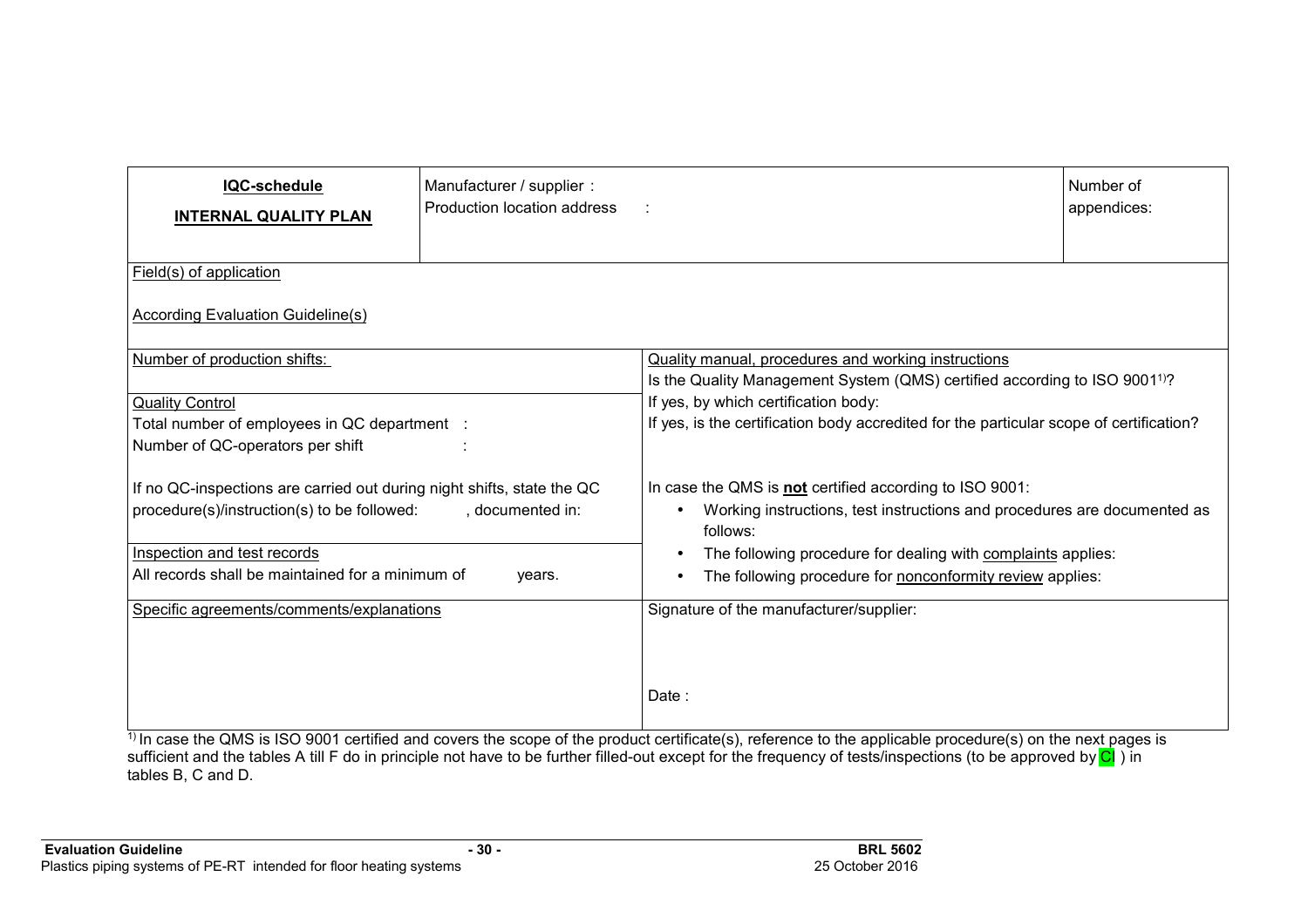| А.<br>Applicable procedure(s) nr(s): | Calibration of measuring and test equipment |                    |                          |                                         |  |  |
|--------------------------------------|---------------------------------------------|--------------------|--------------------------|-----------------------------------------|--|--|
| Equipment to be calibrated           | Calibration aspect                          | Calibration method | Calibration<br>frequency | Calibration file<br>(name and location) |  |  |
|                                      |                                             |                    |                          |                                         |  |  |
|                                      |                                             |                    |                          |                                         |  |  |
|                                      |                                             |                    |                          |                                         |  |  |

# **B. Raw material and additives**

Applicable procedure(s) nr(s):

#### **B.1 Receipt**

For each delivery of raw material or additives data with respect to dates, producers, types and quantities are recorded as follows:

#### **B.2 Entry control**

| Type of raw material | Inspection aspect | Inspection method | Inspection frequency | Registration file<br>(name and location) |
|----------------------|-------------------|-------------------|----------------------|------------------------------------------|
|                      |                   |                   |                      |                                          |
|                      |                   |                   |                      |                                          |

| Batch release tests per machine (including in-process and finished product testing)<br>IC.<br>Applicable procedure(s) nr(s):<br>Production process(es): |              |             |                |                                          |  |
|---------------------------------------------------------------------------------------------------------------------------------------------------------|--------------|-------------|----------------|------------------------------------------|--|
| Type of product                                                                                                                                         | Type of test | Test method | Test frequency | Registration file<br>(name and location) |  |
|                                                                                                                                                         |              |             |                |                                          |  |
|                                                                                                                                                         |              |             |                |                                          |  |
|                                                                                                                                                         |              |             |                |                                          |  |

Specific agreements/comments/explanations: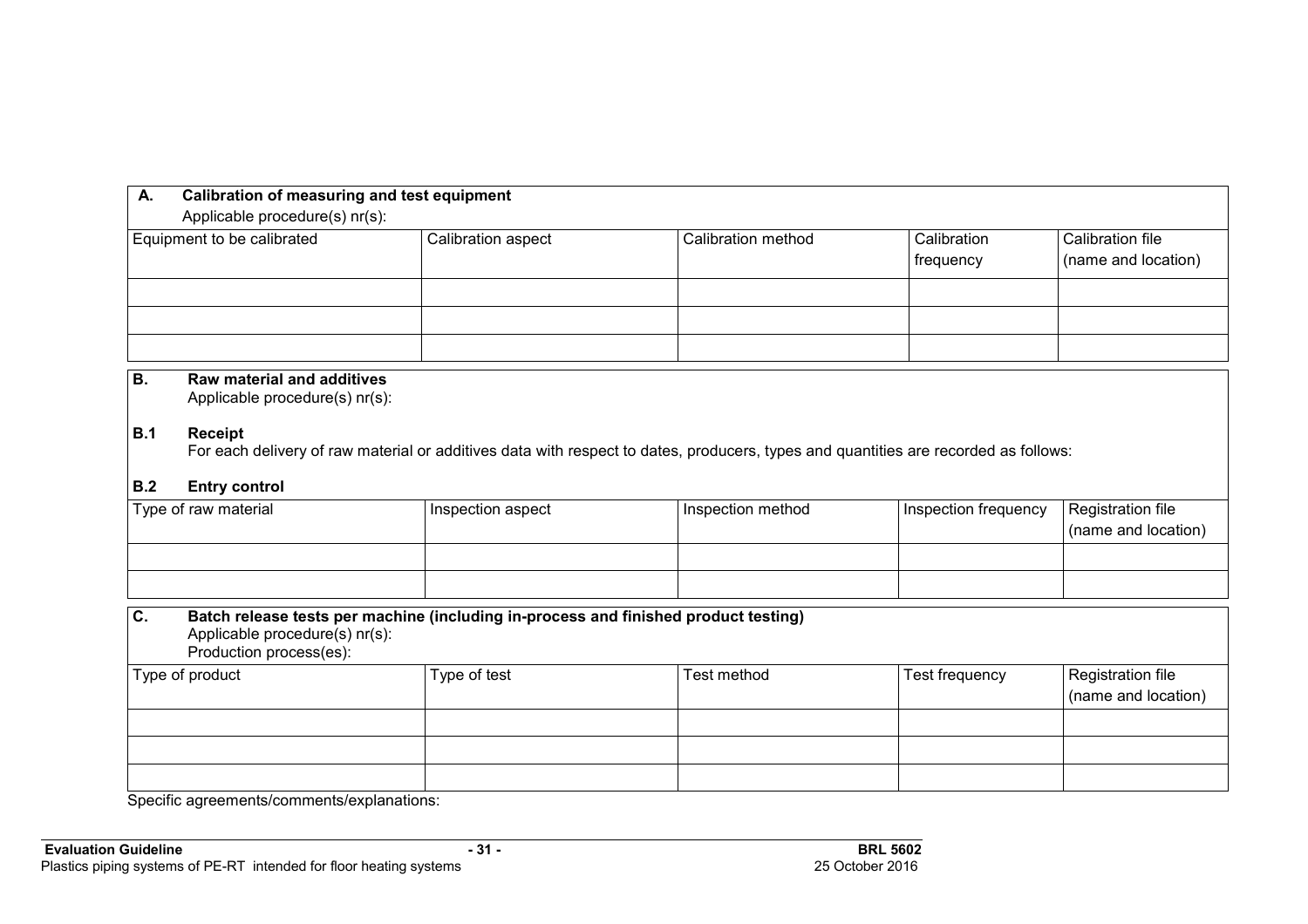| D.  | <b>Process verification tests</b><br>Applicable procedure(s) nr(s): |                                                                                         |                   |                      |                                          |
|-----|---------------------------------------------------------------------|-----------------------------------------------------------------------------------------|-------------------|----------------------|------------------------------------------|
|     | Type of product                                                     | Type of test                                                                            | Test method       | Test frequency       | Registration file<br>(name and location) |
|     |                                                                     |                                                                                         |                   |                      |                                          |
| Ε.  | Applicable procedure(s) nr(s):                                      | Control of nonconforming and/or rejected products                                       |                   |                      |                                          |
| E.1 | <b>Method of registration</b>                                       |                                                                                         |                   |                      |                                          |
| E.2 | <b>Method of identification</b>                                     |                                                                                         |                   |                      |                                          |
| E.3 |                                                                     | Method of nonconformity review and disposition                                          |                   |                      |                                          |
| F.  | Applicable procedure(s) nr(s):                                      | Inspection with regard to packaging, storage and transportation of the finished product |                   |                      |                                          |
|     | Inspection aspects                                                  |                                                                                         | Inspection method | Inspection frequency | Registration file<br>(name and location) |
| F.1 | Packaging/storage/ transportation etc                               |                                                                                         |                   |                      |                                          |
|     |                                                                     |                                                                                         |                   |                      |                                          |
|     |                                                                     |                                                                                         |                   |                      |                                          |

Specific agreements/comments/explanations: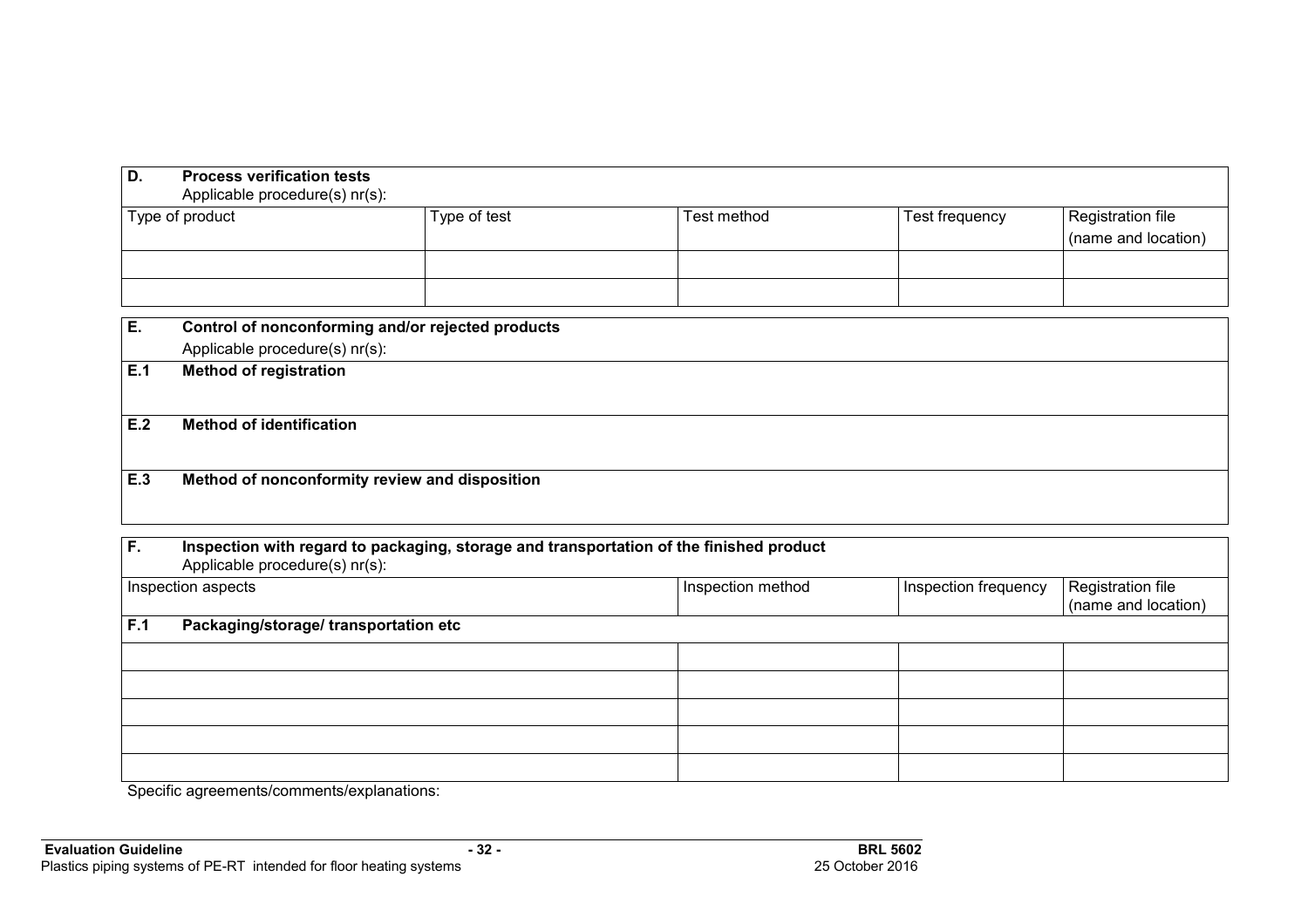| <b>Raw materials list</b>                                                                                                                                                                                                                                                                                                                                                                                                                                                                                                                                                                                                              | <b>Appendix I</b> |
|----------------------------------------------------------------------------------------------------------------------------------------------------------------------------------------------------------------------------------------------------------------------------------------------------------------------------------------------------------------------------------------------------------------------------------------------------------------------------------------------------------------------------------------------------------------------------------------------------------------------------------------|-------------------|
| (not required to fill-out this appendix in case reference can be made to the CI ATA part of the certification agreement)                                                                                                                                                                                                                                                                                                                                                                                                                                                                                                               | Date:             |
| 1.1<br>The product is built-up of the following raw materials:<br>a) In case of products made from ready-made raw materials: listing of name and/or unique code of the raw material(s);<br>b) In case of products made from own compounded raw materials: reference to raw material/compound sheets which are (only) available at<br>the production location and which have to be authenticated by CI (e.g. by the CI inspector);<br>c) In case of composed products (e.g. plastics fitting body, with separate nut, clamp ring and rubber sealing ring): of each part a<br>specification according to a) or b) (whatever applicable). |                   |

| List of technical drawings |              |                          | <b>Appendix II</b> |
|----------------------------|--------------|--------------------------|--------------------|
|                            |              |                          | Date:              |
| Drawing title and number   | Drawing date | Drawing title and number | Drawing date       |
|                            |              |                          |                    |
|                            |              |                          |                    |
|                            |              |                          |                    |
|                            |              |                          |                    |
|                            |              |                          |                    |
|                            |              |                          |                    |
|                            |              |                          |                    |
|                            |              |                          |                    |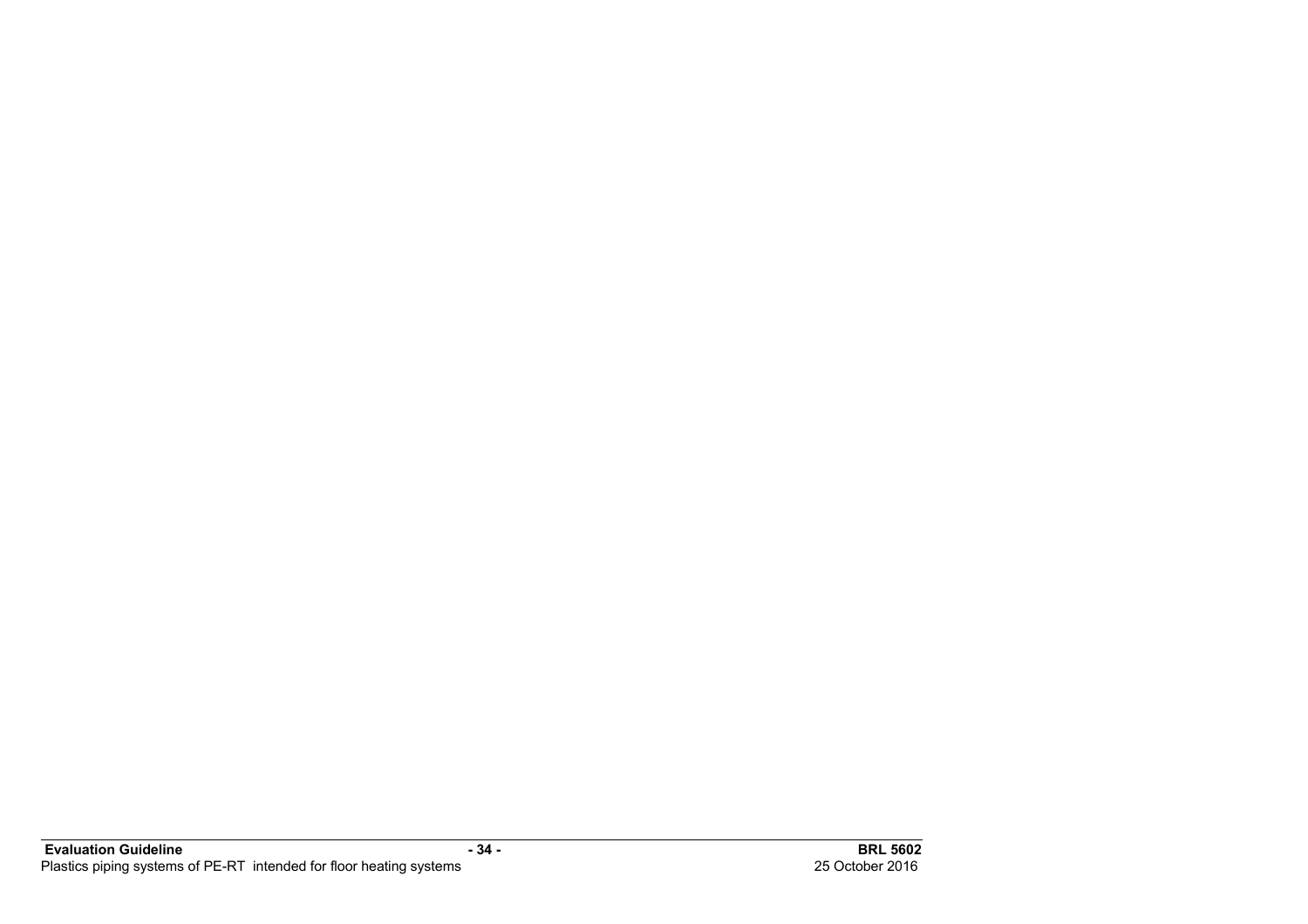# **II example IQC-scheme for system holders**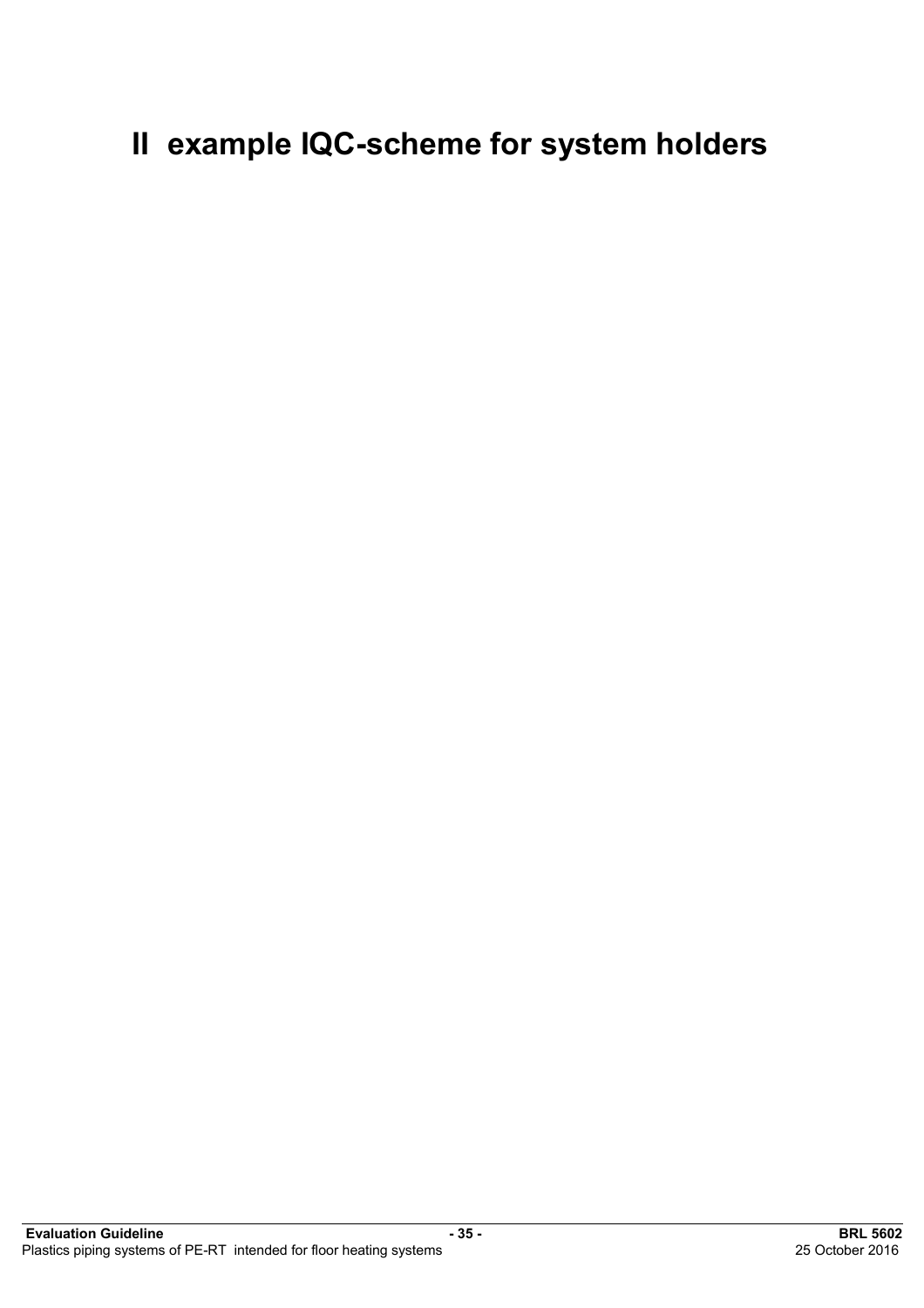|                                                      | Producer                 |                                                                         | Page nr.<br>$\therefore$ 1                                         |  |  |
|------------------------------------------------------|--------------------------|-------------------------------------------------------------------------|--------------------------------------------------------------------|--|--|
| <b>SCHEME</b>                                        | Adress                   |                                                                         | Number of                                                          |  |  |
| <b>INTERNAL QUALITY PLAN</b>                         |                          |                                                                         | pages.                                                             |  |  |
|                                                      | Adress production site : |                                                                         |                                                                    |  |  |
|                                                      |                          |                                                                         | Annexes                                                            |  |  |
| Scope(s)                                             |                          |                                                                         |                                                                    |  |  |
|                                                      |                          |                                                                         |                                                                    |  |  |
|                                                      |                          |                                                                         |                                                                    |  |  |
|                                                      |                          |                                                                         |                                                                    |  |  |
|                                                      |                          |                                                                         |                                                                    |  |  |
| <b>Quality Control</b>                               |                          | Operating instructions and/ or quality manual                           |                                                                    |  |  |
| Number of employee's in quality department           |                          |                                                                         | Operating instructions and procedures are registered as following: |  |  |
| Number of employee's in dayshift<br>$\sim$ 10        |                          |                                                                         |                                                                    |  |  |
| Number of employee's in nightshift                   |                          | If no inspections are held during the night then the quality procedure: |                                                                    |  |  |
|                                                      |                          | Is followed                                                             |                                                                    |  |  |
| Samplesystem                                         |                          | <b>Complaint procedure</b>                                              |                                                                    |  |  |
|                                                      |                          |                                                                         |                                                                    |  |  |
| Storage of the control data                          |                          |                                                                         |                                                                    |  |  |
| All control data is to be kept for a minimum ofyear. |                          | Correcting measures                                                     |                                                                    |  |  |
|                                                      |                          |                                                                         |                                                                    |  |  |
|                                                      |                          |                                                                         |                                                                    |  |  |
| Agreements/ clarification                            |                          | Signature of the producer:                                              |                                                                    |  |  |
|                                                      |                          |                                                                         |                                                                    |  |  |
|                                                      |                          |                                                                         |                                                                    |  |  |
|                                                      |                          | Date:                                                                   |                                                                    |  |  |
|                                                      |                          |                                                                         |                                                                    |  |  |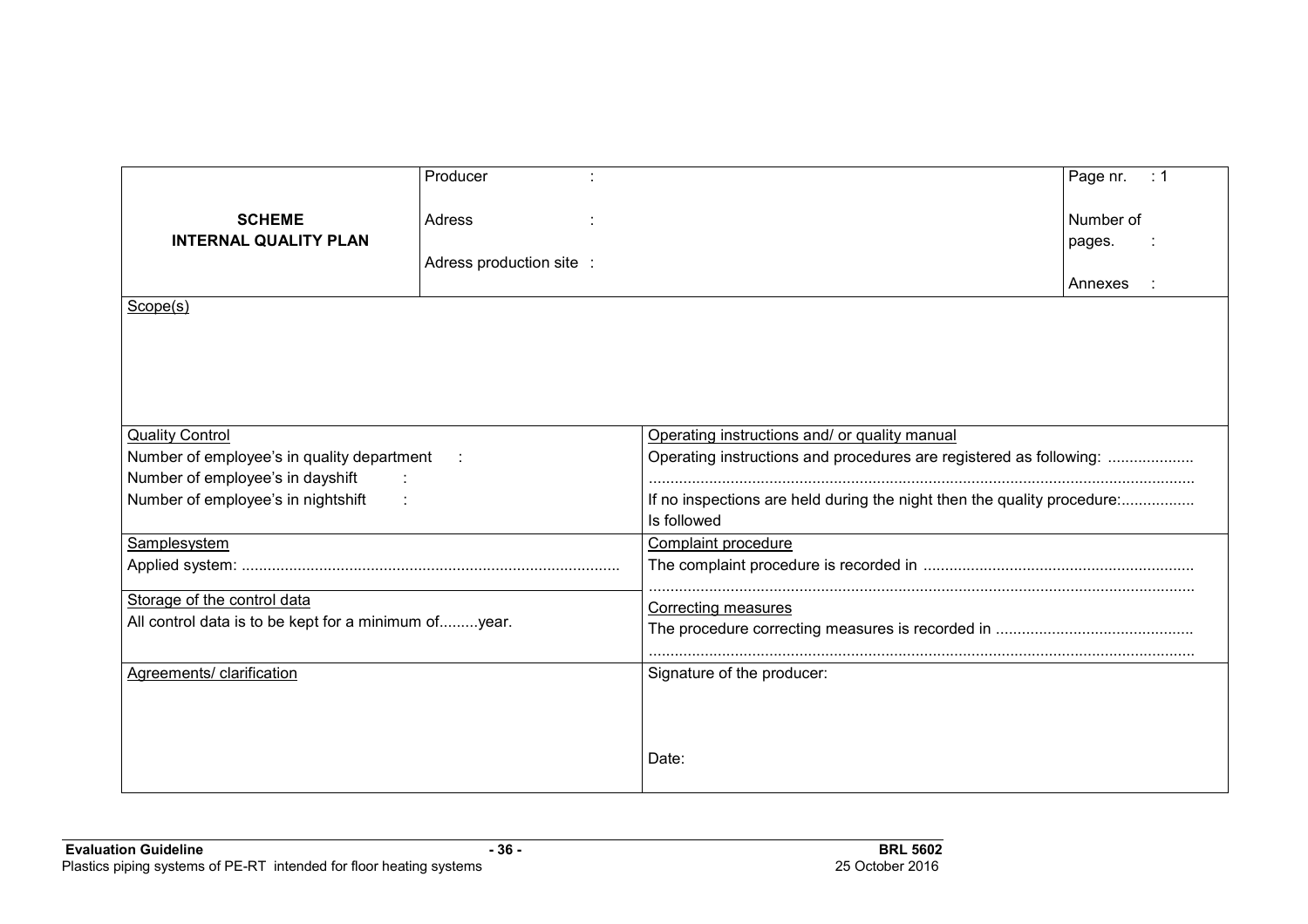| A.         | Page nr. : 2<br><b>Supplied pipes and fittings</b>                                                                                              |                          |                                |                                                    |                                  |  |
|------------|-------------------------------------------------------------------------------------------------------------------------------------------------|--------------------------|--------------------------------|----------------------------------------------------|----------------------------------|--|
| A.1<br>A.2 | <b>Delivery</b><br>Information when receiving each delivery in respect of date, producer, type and quantity are to be recorded in the following |                          |                                |                                                    |                                  |  |
|            | <b>Incoming inspection</b><br>What is checked                                                                                                   | What aspects are checked | How will the checks<br>be made | With what frequency<br>are the checks<br>performed | <b>Method of</b><br>registration |  |
|            |                                                                                                                                                 |                          |                                |                                                    |                                  |  |
|            |                                                                                                                                                 |                          |                                |                                                    |                                  |  |
|            |                                                                                                                                                 |                          |                                |                                                    |                                  |  |
|            |                                                                                                                                                 |                          |                                |                                                    |                                  |  |
|            |                                                                                                                                                 |                          |                                |                                                    |                                  |  |
|            |                                                                                                                                                 |                          |                                |                                                    |                                  |  |
|            |                                                                                                                                                 |                          |                                |                                                    |                                  |  |
|            |                                                                                                                                                 |                          |                                |                                                    |                                  |  |
|            |                                                                                                                                                 |                          |                                |                                                    |                                  |  |
|            |                                                                                                                                                 |                          |                                |                                                    |                                  |  |
|            |                                                                                                                                                 |                          |                                |                                                    |                                  |  |
|            |                                                                                                                                                 |                          |                                |                                                    |                                  |  |

**Special agreements/ clarification:**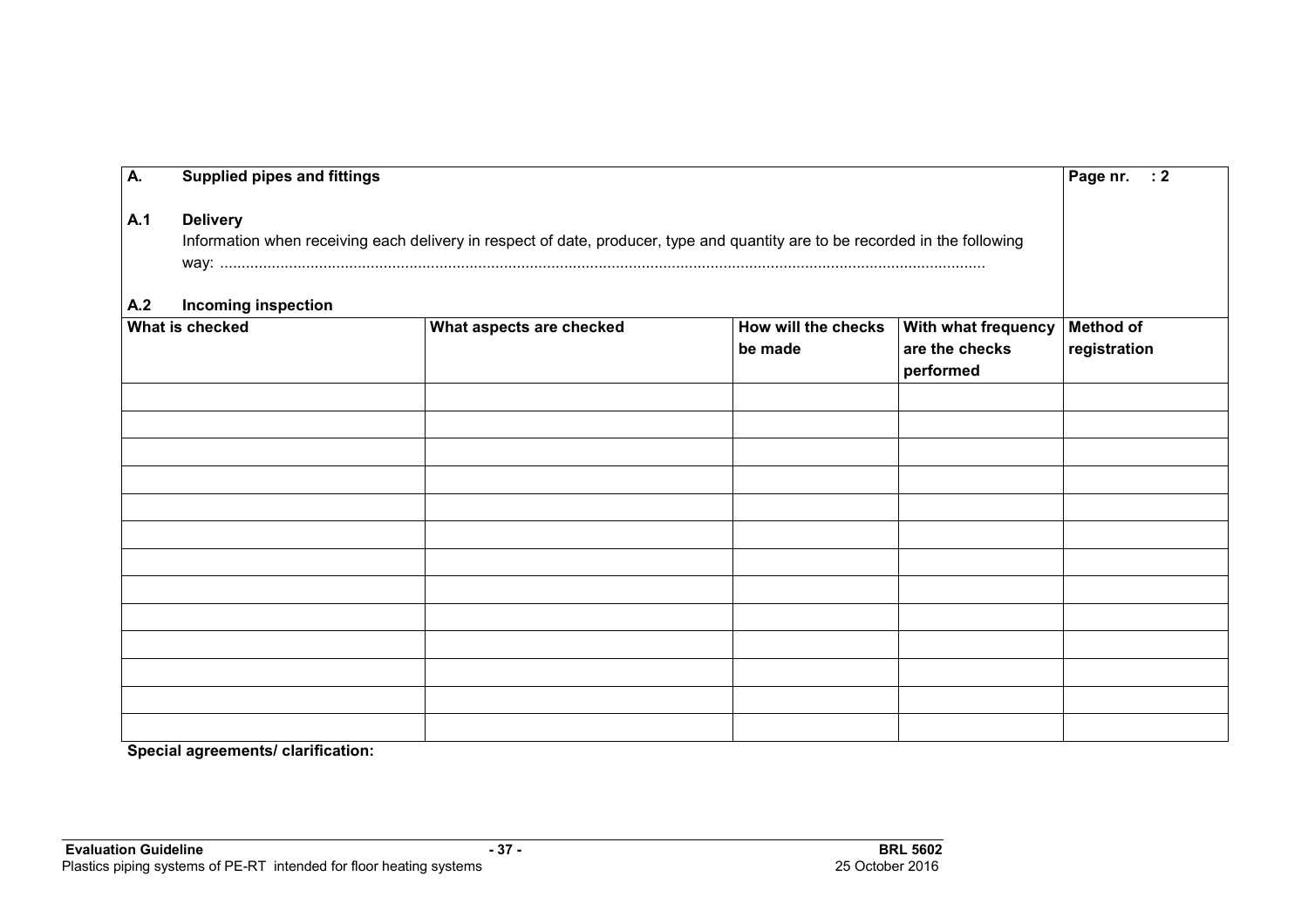| $\overline{B}$ . | Inspection of the packaging, storage and transportation of the finished product |                          |                                |                                                    | Page nr. : 3                     |  |
|------------------|---------------------------------------------------------------------------------|--------------------------|--------------------------------|----------------------------------------------------|----------------------------------|--|
|                  | The guidelines for packing, storage and transport are listed in annex           |                          |                                |                                                    |                                  |  |
|                  | What is checked                                                                 | What aspects are checked | How will the checks<br>be made | With what frequency<br>are the checks<br>performed | <b>Method of</b><br>registration |  |
| <b>B.1</b>       | Packaging                                                                       |                          |                                |                                                    |                                  |  |
|                  |                                                                                 |                          |                                |                                                    |                                  |  |
|                  |                                                                                 |                          |                                |                                                    |                                  |  |
|                  |                                                                                 |                          |                                |                                                    |                                  |  |
|                  |                                                                                 |                          |                                |                                                    |                                  |  |
|                  |                                                                                 |                          |                                |                                                    |                                  |  |
| B.2              | Storage                                                                         |                          |                                |                                                    |                                  |  |
|                  |                                                                                 |                          |                                |                                                    |                                  |  |
|                  |                                                                                 |                          |                                |                                                    |                                  |  |
|                  |                                                                                 |                          |                                |                                                    |                                  |  |
|                  |                                                                                 |                          |                                |                                                    |                                  |  |
|                  |                                                                                 |                          |                                |                                                    |                                  |  |
| <b>B.3</b>       | Transport                                                                       |                          |                                |                                                    |                                  |  |
|                  |                                                                                 |                          |                                |                                                    |                                  |  |
|                  |                                                                                 |                          |                                |                                                    |                                  |  |
|                  |                                                                                 |                          |                                |                                                    |                                  |  |
|                  |                                                                                 |                          |                                |                                                    |                                  |  |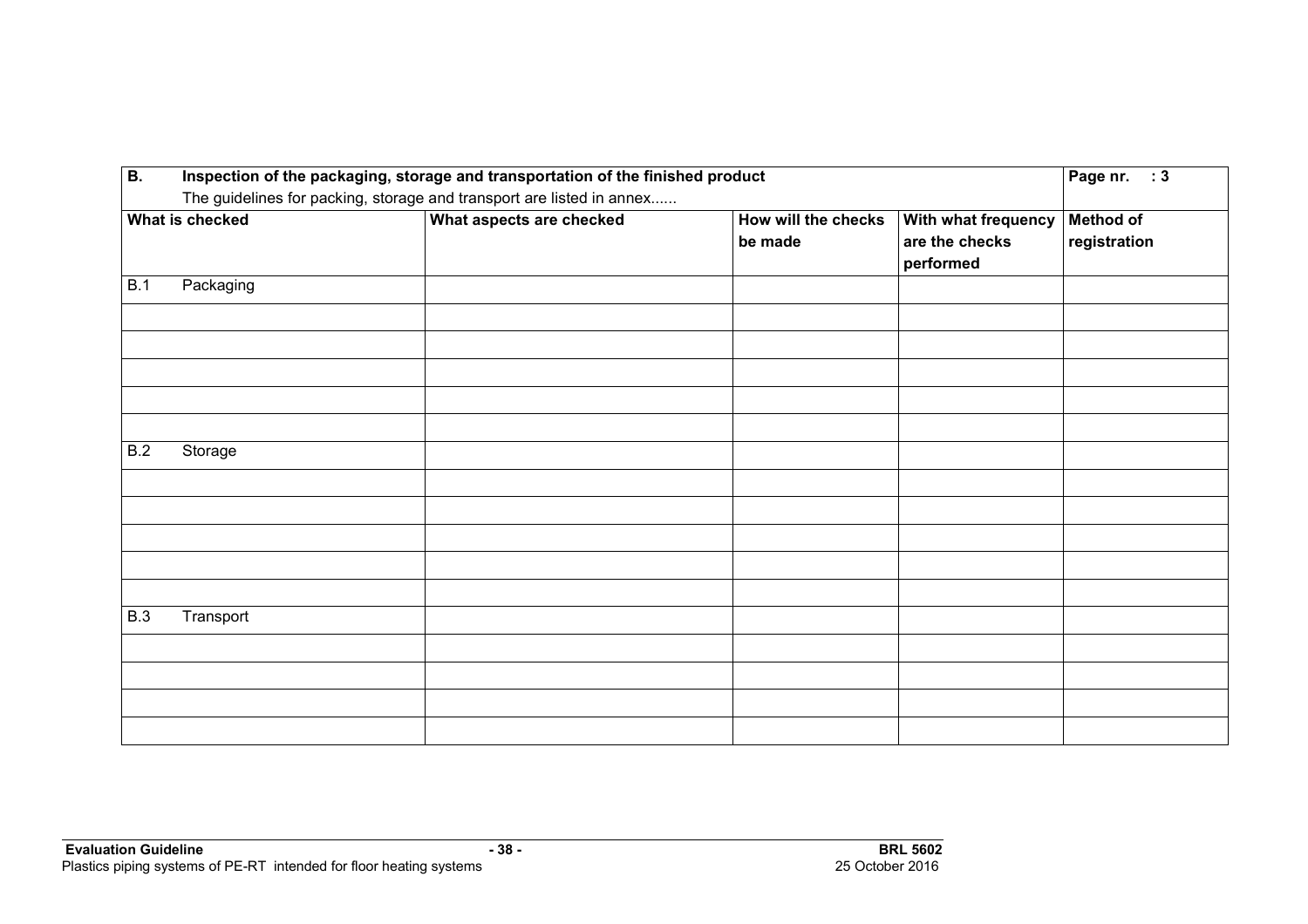| $\overline{c}$ .<br><b>Supply Installers</b> | Page nr. : 4             |                                                    |                                  |
|----------------------------------------------|--------------------------|----------------------------------------------------|----------------------------------|
| What is checked                              | What aspects are checked | With what frequency<br>are the checks<br>performed | <b>Method of</b><br>registration |
|                                              |                          |                                                    |                                  |
|                                              |                          |                                                    |                                  |
|                                              |                          |                                                    |                                  |
|                                              |                          |                                                    |                                  |
|                                              |                          |                                                    |                                  |
|                                              |                          |                                                    |                                  |
|                                              |                          |                                                    |                                  |
|                                              |                          |                                                    |                                  |
|                                              |                          |                                                    |                                  |
|                                              |                          |                                                    |                                  |
|                                              |                          |                                                    |                                  |
|                                              |                          |                                                    |                                  |
|                                              |                          |                                                    |                                  |
|                                              |                          |                                                    |                                  |
|                                              |                          |                                                    |                                  |
|                                              |                          |                                                    |                                  |

**Special agreements/ clarification:**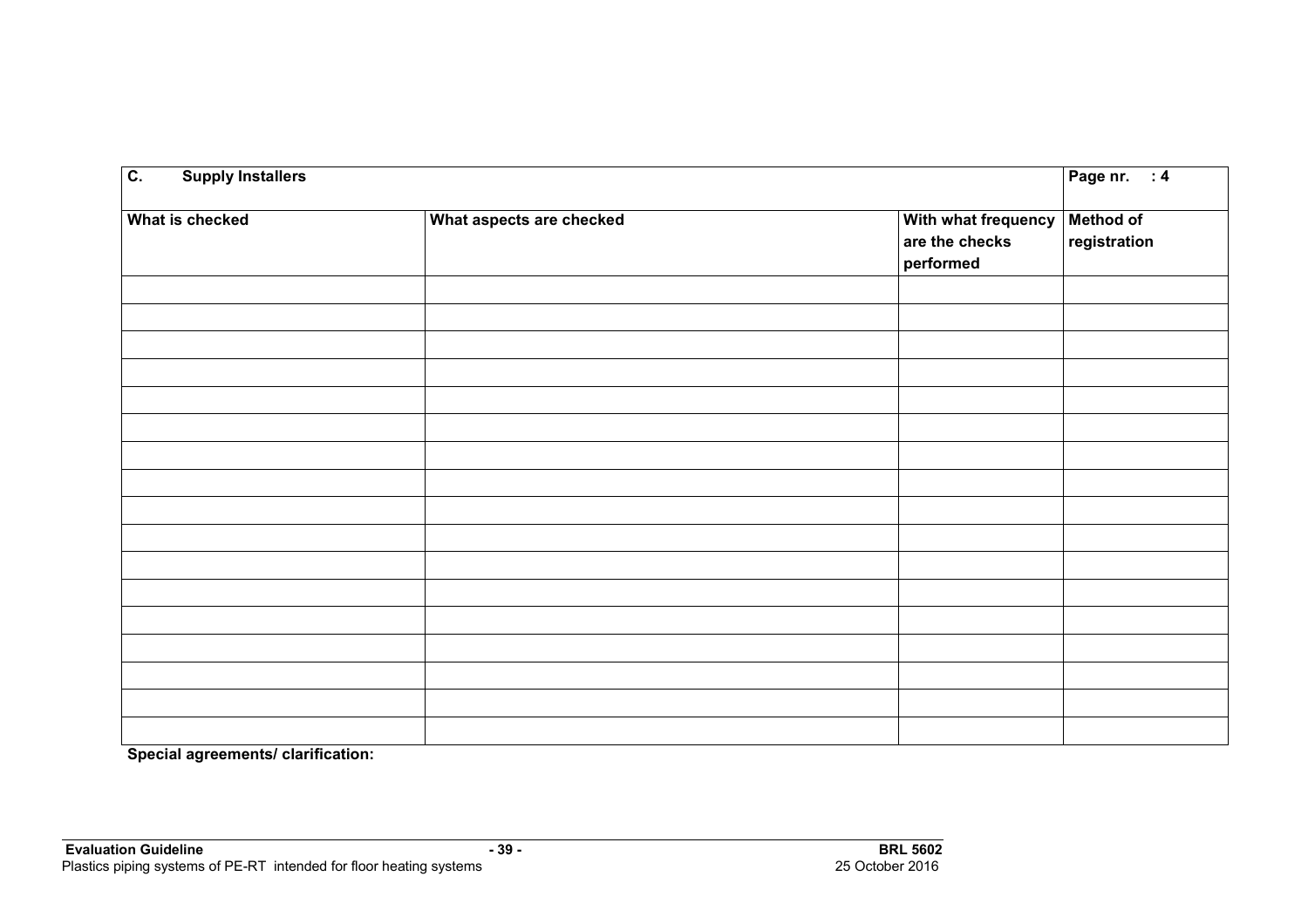| E.  | <b>Complaints procedure</b>                                         | Page nr. : 5 |  |  |  |
|-----|---------------------------------------------------------------------|--------------|--|--|--|
|     | The complaints procedure is detailed in the Qualitymanual procedure |              |  |  |  |
| E.1 | <b>Receiving the complaint</b>                                      |              |  |  |  |
|     |                                                                     |              |  |  |  |
|     |                                                                     |              |  |  |  |
|     |                                                                     |              |  |  |  |
|     |                                                                     |              |  |  |  |
|     |                                                                     |              |  |  |  |
| E.2 | <b>Research of the cause</b>                                        |              |  |  |  |
|     |                                                                     |              |  |  |  |
|     |                                                                     |              |  |  |  |
|     |                                                                     |              |  |  |  |
|     |                                                                     |              |  |  |  |
|     |                                                                     |              |  |  |  |
| E.3 | Handeling of the complaint                                          |              |  |  |  |
|     |                                                                     |              |  |  |  |
|     |                                                                     |              |  |  |  |
|     |                                                                     |              |  |  |  |
|     |                                                                     |              |  |  |  |
|     |                                                                     |              |  |  |  |
|     |                                                                     |              |  |  |  |

Special agreements/ clarification: